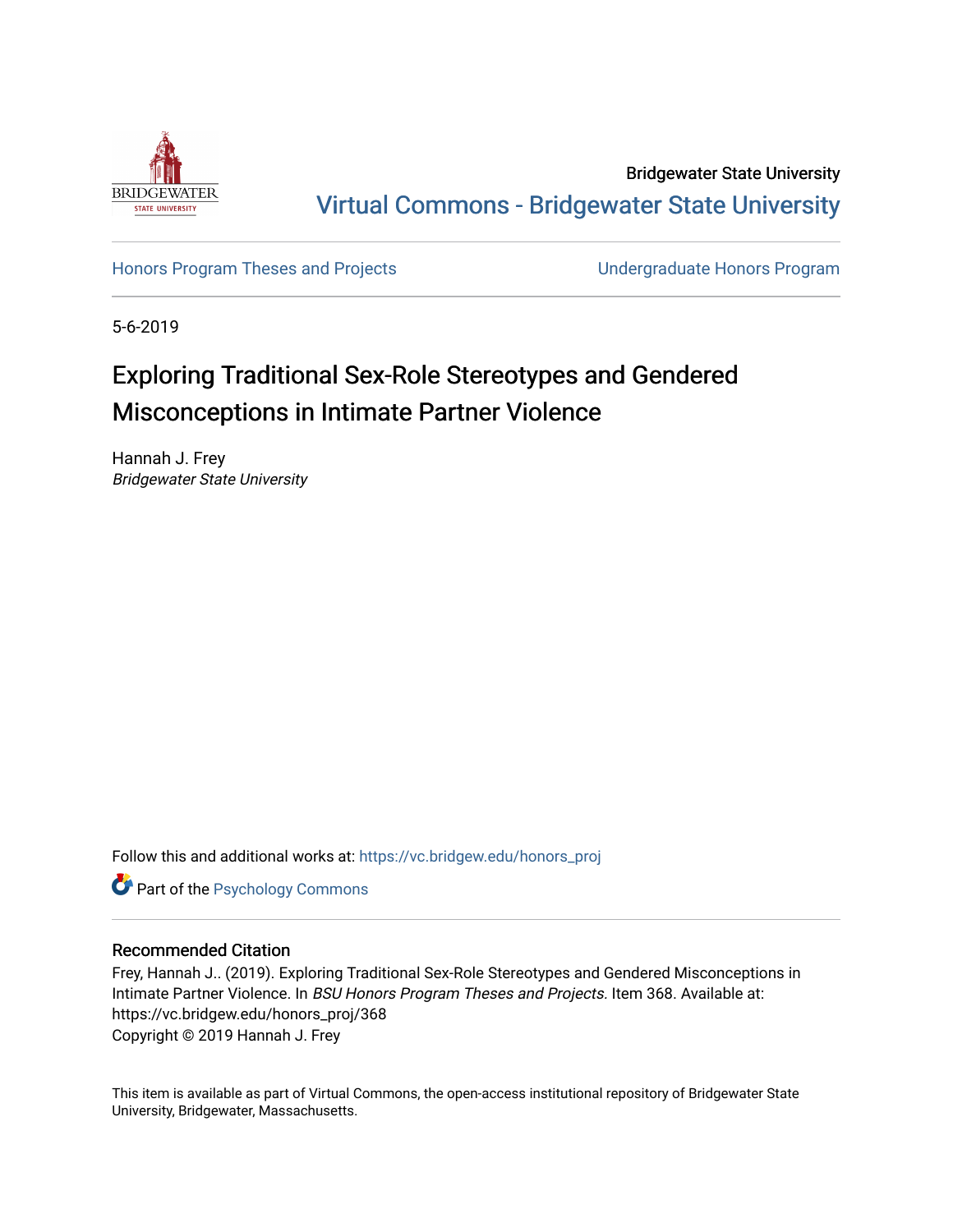Exploring Traditional Sex-Role Stereotypes and Gendered Misconceptions in Intimate Partner Violence

Hannah J. Frey

Submitted in Partial Completion of the Requirements for Commonwealth Honors in Psychology

Bridgewater State University

May 6, 2019

Dr. Nesa Wasarhaley, Thesis Advisor Dr. Joseph Schwab, Committee Member Dr. Elizabeth Spievak, Committee Member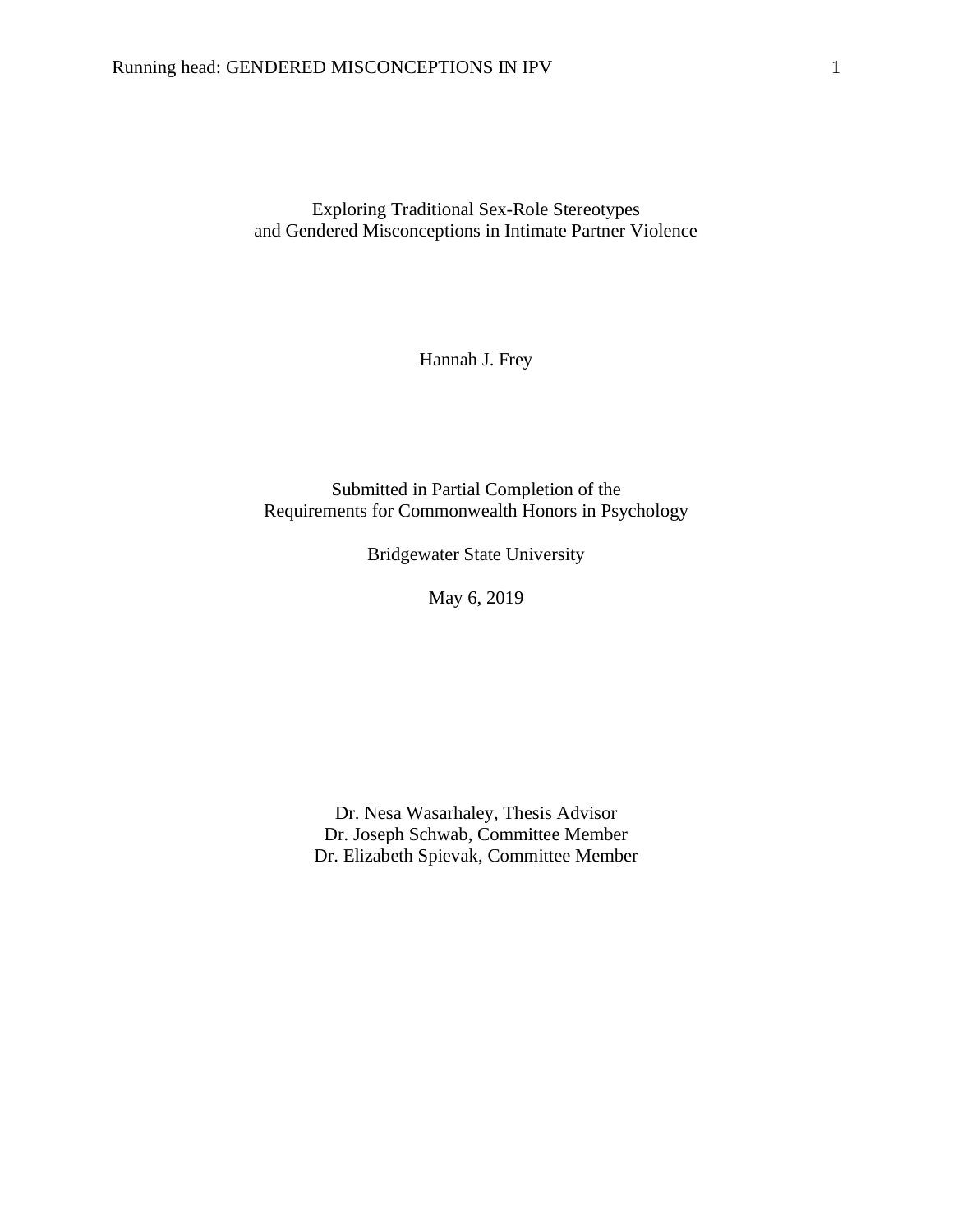#### Abstract

Intimate partner violence (IPV) is an issue that affects millions of people and yet many people in the United States base all that they know about the issue on myths. These myths surrounding IPV (e.g., the victim must have provoked their perpetrator) often lead an individual to blame the victim for what has happened. Previous research has shown that the overwhelming amount of victim blaming that occurs related to these accepted myths is connected to a traditionalist view of sex-role stereotypes (Esqueda & Harrison, 2005). While this connection has been shown through research, the specific role that gendered assumptions about masculinity and femininity (e.g., physicality and power) play in these myths has yet to be examined. The present study examined the connection between traditional sex-role stereotypes and gendered assumptions in IPV cases within a sample of college students and a general population sample. A questionnaire methodology was used to measure the adherence to these myths and assumptions. Although several of the expected associations were not significant, it was suggested that individuals who adhered to IPV myths and traditional sex-role stereotypes also rated some gendered assumptions (e.g., the victim is feminine) as likely in IPV cases. Furthermore, results suggested that students were unsure of the likelihood of characteristics of "atypical" cases (e.g., homosexual couples). One potential implication of the present study is suggesting the restructuring of college courses to place a focus on "atypical" victims.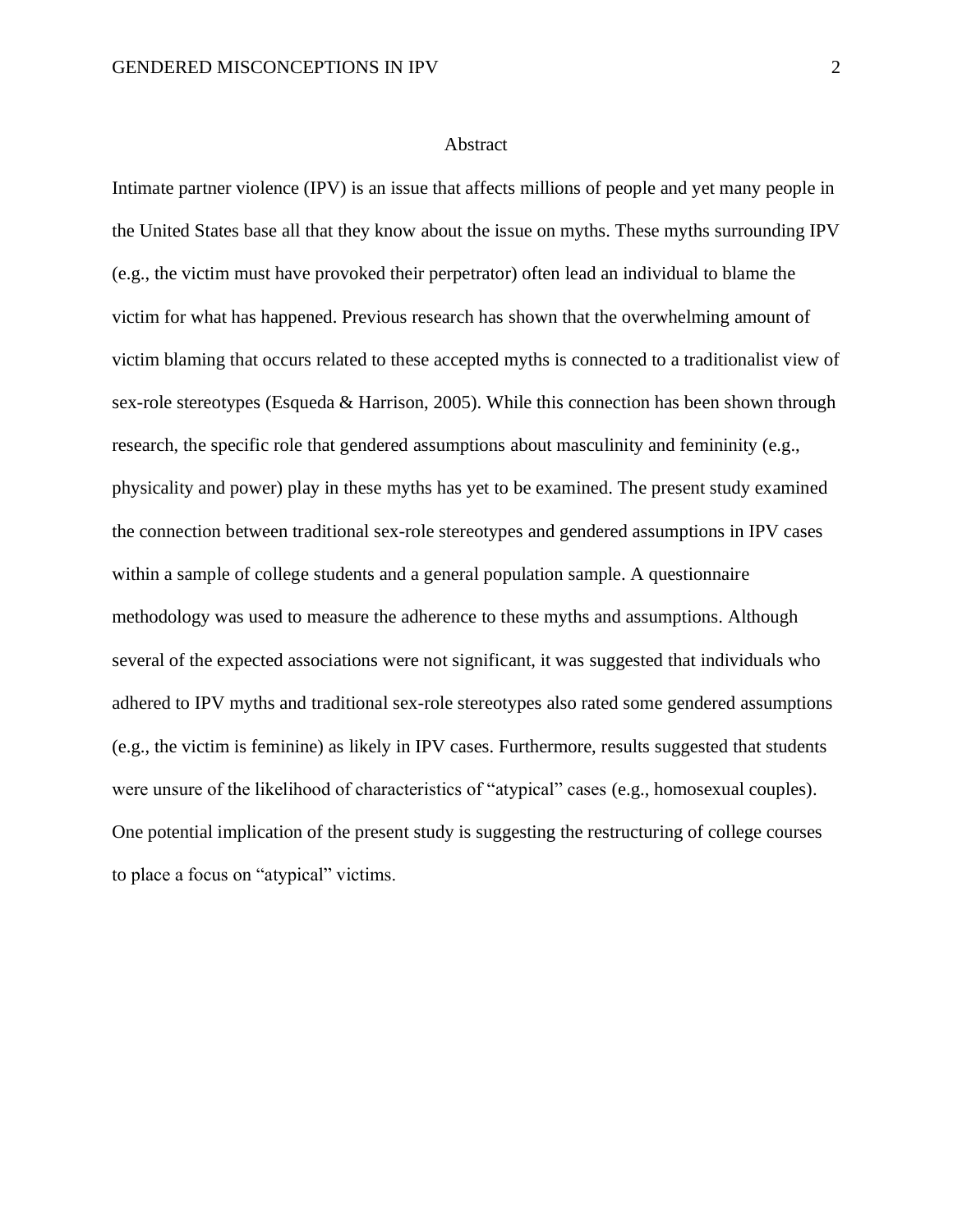Exploring Traditional Sex-Role Stereotypes and Gendered Misconceptions in Intimate Partner

#### Violence Cases

Intimate partner violence (IPV) affects as many as 1 in 4 women and 1 in 10 men every year (Smith et al., 2017). Such statistics may be shocking, but they only include instances of IPV that are reported. Researchers estimated that from 2003 to 2012, approximately only 55% of IPV cases were reported to police (Truman & Morgan, 2014). Previous research offers various explanations as to why victims do not report abuse, including fear of further violence or retaliation, protecting the offender due to a close social bond, privacy concerns, and police leniency towards the offender (Felson, Messner, Hoskin, & Deane, 2002). Additionally, many victims fear that they will be blamed or not believed. Researchers found that 43% of IPV victims who had previously called the police felt as though they had been discriminated against because they did not meet the expectations of "legitimate" victimization (National Domestic Violence Hotline, 2015). One of the many societal myths regarding IPV is that only some victims are legitimate (i.e., perceived as typical), such as heterosexual women subjected to physical violence (Carlyle, Slater, & Chakroff, 2008). Furthermore, adherence to these myths can play a role in a service provider's (e.g., police officer) response to an IPV victim (Flood & Pease, 2009). The prevalence of these myths has been examined in various populations, including police officers, but there is a lack of research specifically investigating the role of sex and gender norm beliefs about intimate relationships (e.g., physicality and power; Scarduzio, Carlyle, Harris, & Savage, 2017) within these IPV myths. Understanding myths about IPV is vital for criminal justice professionals to provide supportive responses because the likelihood that a victim will report abuse decreases when there is an absence of supportive behaviors (Flood & Pease, 2009). The present research examined myths surrounding IPV, tested the role that traditional sex-role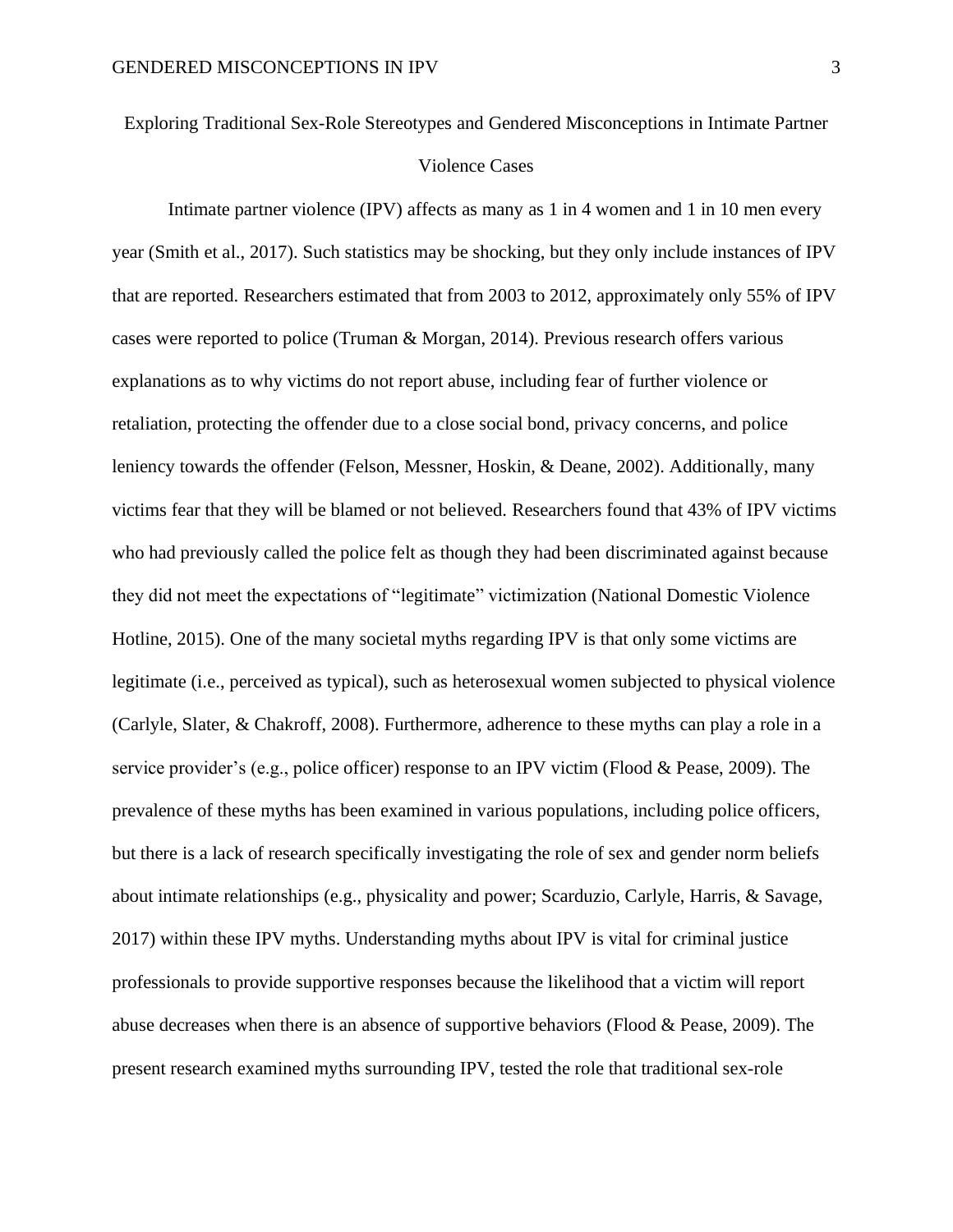stereotype beliefs may play in endorsing such myths, and explored implications for supporting various IPV-related laws. An additional goal of the present study was to further research the prevalence of such attitudes and perceptions within students who may enter professions that work with victims.

Throughout the present work, the term intimate partner violence (rather than domestic violence) was used to describe violence between intimate partners<sup>1</sup> rather than other familial relationships. The most common forms of IPV are physical, sexual, stalking, and psychological aggression (CDC, 2017). The present research focused on physical violence due to relevant gender norms, including social acceptance of aggression within men more so than within women. Research suggests that the male gender role encourages aggression (Eagly & Steffen, 1986) by associating men with being tough and dominant compared to women (Fasteau, 1974). Likewise, men are frequently described with words such as assertive, dominant, and independent, while women are typically expected to be affectionate, sensitive, and submissive (Lueptow, 1984).

The cultural promotion of male dominance and aggression may explain why IPV is disproportionately perpetrated by men against women. A special report published by the Department of Justice states that from 2003 to 2012, 82% of reported IPV cases involved female victims (Truman & Morgan, 2014), and as many as 92% of cases involve male perpetrators (Hester, 2009). While such published statistics can be useful in assisting the public in understanding IPV, it is important to be cautious when interpreting them. Victims of IPV are predominantly women, but a problem arises when the public makes overgeneralizations and

<sup>&</sup>lt;sup>1</sup> The NVAWS defines an intimate partner as current and former dates, spouses, and cohabiting partners, with cohabiting meaning living together at least some of the time as a couple. This definition also includes both same-sex and opposite sex couples (Tjaden & Thoennes, 2006).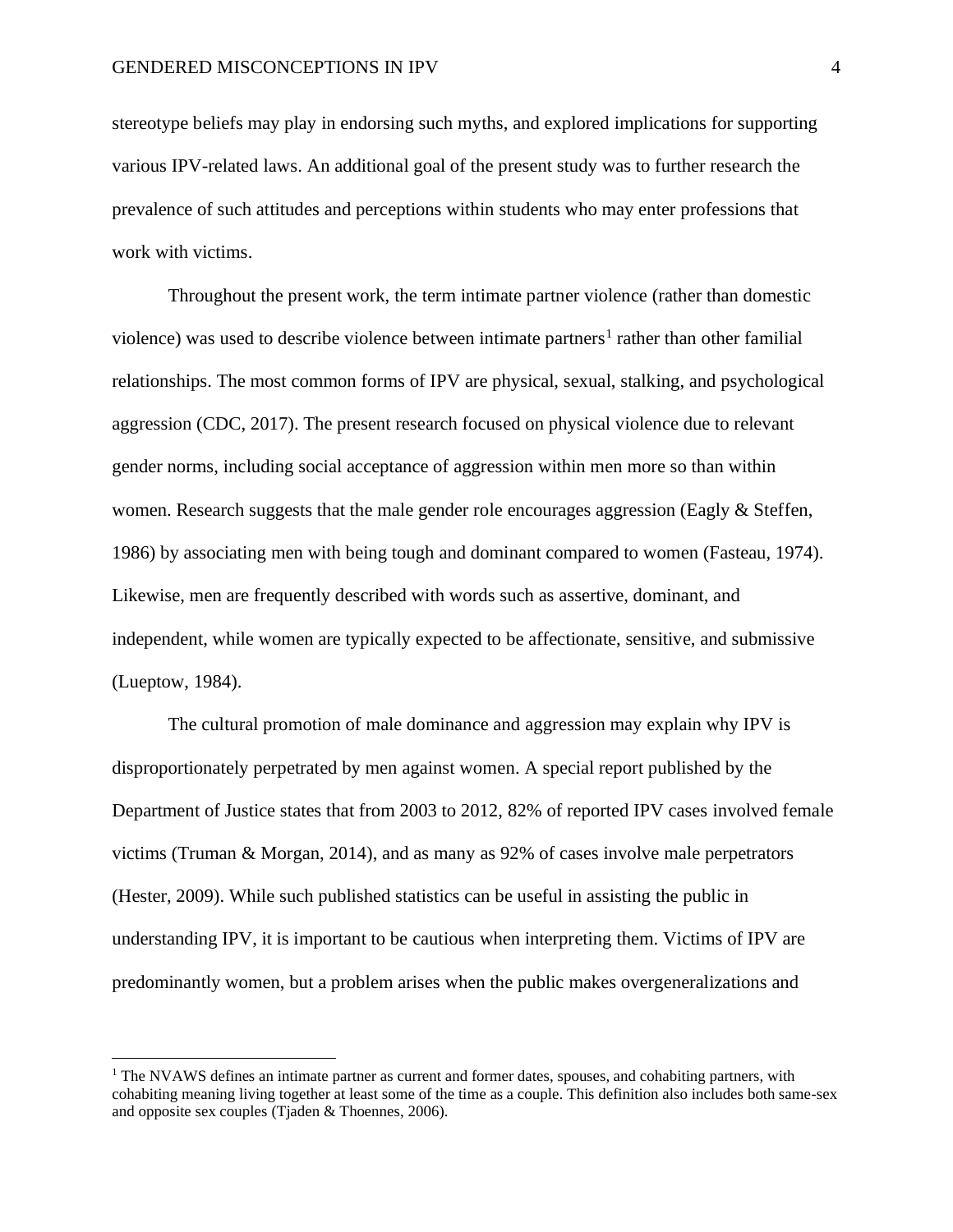overlooks the victims of cases perceived to be atypical<sup>2</sup>. These statistics are used as a basis for false assumptions that only certain types of people are victimized by their intimate partners (i.e., "legitimate" victims). For instance, people often assume that the LGBTQ community is not affected by IPV at the same rate that heterosexual individuals are. However, 43.8% of lesbian women and 61.1% of bisexual women have experienced some form of IPV in their lifetime, in comparison to 35% of heterosexual women (Smith et al., 2017). Additionally, 26% of gay men, 37.3% of bisexual men, and 31% of heterosexual men have experienced some form of IPV (Smith et al., 2017). Such beliefs may explain why LGBTQ victims of IPV have reported that providers were mostly unhelpful because they acted as though LGBTQ people were "invisible" (Renzetti, 1996). It is therefore important to not overlook the IPV cases that involve individuals in the LGBTQ community (Smith et al., 2017) and victims that are heterosexual men (Truman & Morgan, 2014).

#### **Intimate Partner Violence Myths**

An individual's perceptions of and response to victims of IPV is often heavily influenced by the degree to which they adhere to common myths about IPV (Policastro & Payne, 2013). Previous literature suggests that these myths exhibit character blame and behavior blame towards the victim, minimization of the seriousness of the abuse, and excusal of the perpetrator (Peters, 2008). For example, these myths include that the victim is to blame for provoking their abuser and that the victim always has the choice to leave an abusive relationship (Westbrook, 2009). Men and women show varying levels of adherence to IPV myths (i.e., men have been shown to adhere to IPV myths more than women; Bryant & Spencer, 2003; Flood & Pease, 2009) and do

<sup>&</sup>lt;sup>2</sup> I should note that there is a "gender symmetry" debate that has been extremely influential in academia in recent years. This debate is mainly about the assumption that women perpetrate IPV at similar rates to men. I do not intend to make any claims on either side of the debate. Rather, I aim to recognize that statistics regarding IPV victimization show that most cases involve female victims.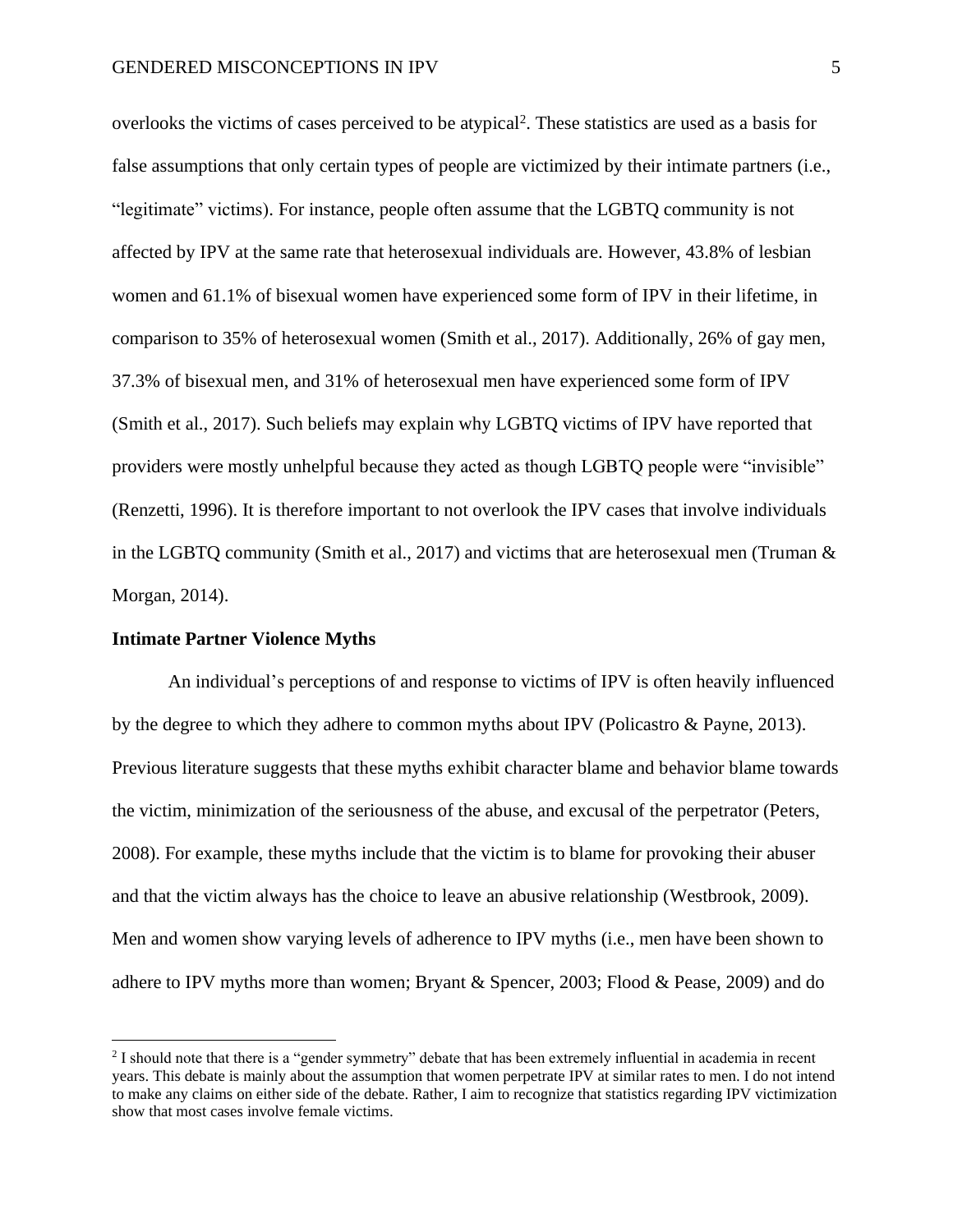so for different reasons. Women adhere to these myths often to reduce underlying thoughts that they could become a victim of IPV, while men often adhere to these myths to avoid any potential blame for perpetration of IPV (Westbrook, 2009). Furthermore, IPV myths exist within a framework of negative attitudes toward women (Peters, 2008). While scales have been developed to measure the degree to which individuals adhere to such myths (e.g., Domestic Violence Myth Acceptance Scale; Peters, 2008) they are framed in a heterosexual context, leaving a gap regarding the role that sex role attitudes would play in an atypical context of IPV.

Previous research has shown that people often use victim-blaming statements and attitudes to justify why IPV occurs (Worden & Carlson, 2005). Furthermore, the use of these justifications lowers the chance that the victim will seek help (Mendoza, 2016). When a victim is blamed for their own victimization, it often leads them to believe that they are deserving of further victimization and that they do not deserve to receive formal support and services (Weingarten, 2016). Therefore, understanding the connection between belief in IPV myths and how individuals respond to victims is especially important to researchers due to the potential impact it could have on victims' help-seeking behaviors.

A large focus of the present study was on the common notion that IPV does not occur to individuals that violate the expectation of a typical or "legitimate" victim. For example, a homosexual individual or a male victim does not match most people's preconceptions of who is a likely victim of IPV. Much of the research regarding attitudes towards victims of interpersonal violence has focused on rape myth acceptance and has suggested that victim-blaming attitudes are connected to commonly held traditional beliefs about women, gender, and sexuality (Barnett, Hale, & Sligar, 2017). Although it is an understudied topic in comparison to rape myth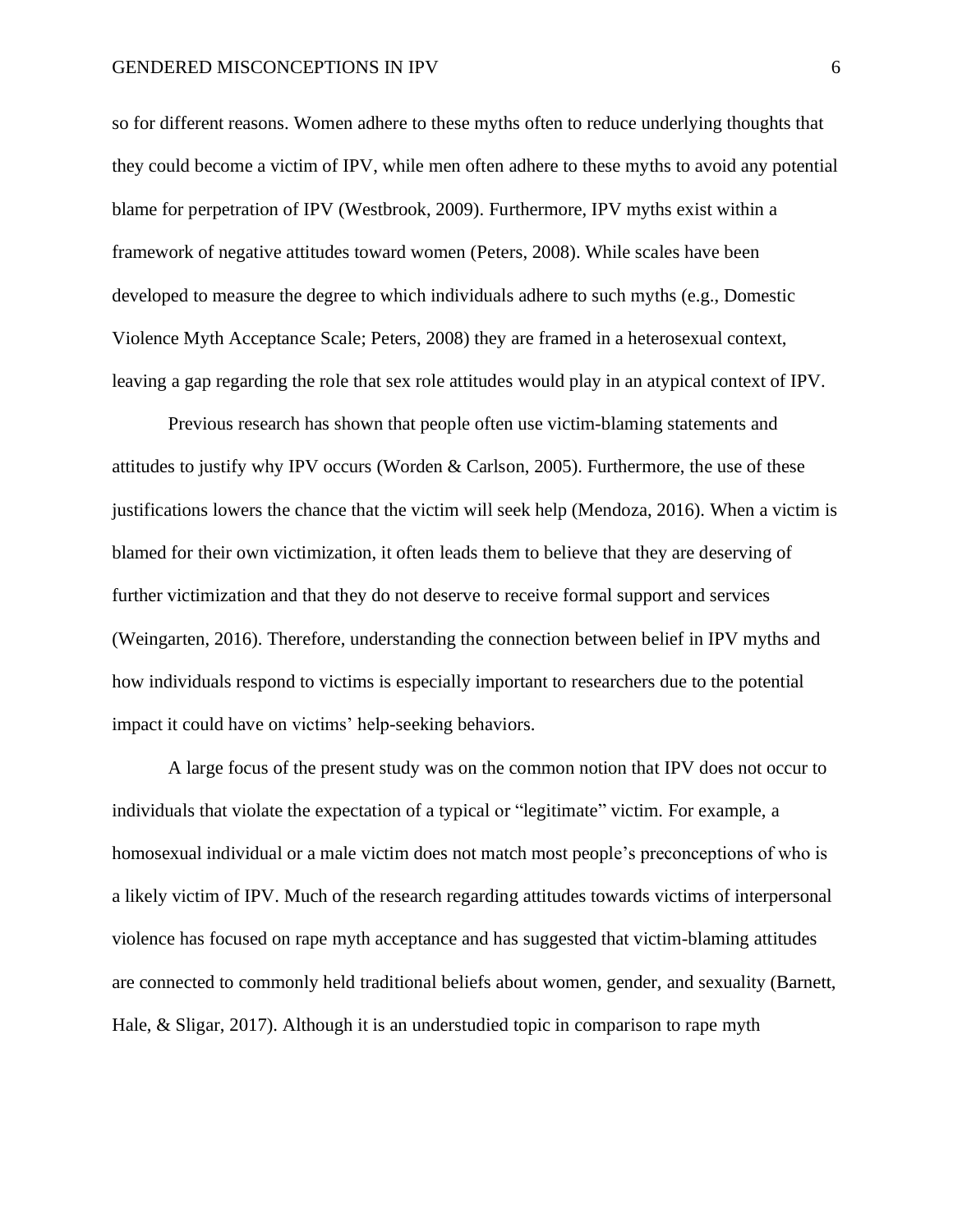acceptance, the relationship between IPV victim-blaming and traditional beliefs has been found in previous studies (Gustafson, 2005).

#### **Traditional Sex-Role Stereotypes**

Sex-roles are defined as the socially accepted traits that men and women are supposed to have and suggest a proper way for people to portray themselves based on their sex (Bem, 1981). Furthermore, the traditional sex-role ideology includes the belief that a woman is "weak, vulnerable, and in need of protection" and meant to complete the duties of housewife and mother and a man is meant to provide for the weak woman (Larsen & Long, 1988). Traditional sex-role beliefs have become deep-rooted in society through gendered segregation of the roles that are expected of one's sex (Vogel, Wester, Heesacker, & Madon, 2003). Research has shown a relationship between traditional attitudes about sex-roles and perceptions of IPV victims, specifically focusing on the expectations of a victim's sex/gender (Flood & Pease, 2009). For example, individuals that adhere to traditional sex-role beliefs are more likely to minimize the seriousness of violent situations. Additionally, men who adhere to traditional gender-role attitudes are often more accepting of IPV perpetration (Willis, Hallinan, & Melby, 1996). Furthermore, individuals with sexist beliefs are likely to blame the victim in an IPV case in which a female victim is depicted as violating traditional sex-role stereotypes (Yamawaki, 2012).

When a case of IPV is inconsistent with traditional sex-role expectations, such as a feminine-looking female perpetrator, people are more likely to adhere to victim blaming attitudes because traditional sex-roles have been violated (Wasarhaley, Lynch, Golding, & Renzetti, 2017). While research has shown that these sex-role beliefs are based on socially accepted ideas of masculinity and femininity, there is a gap in previous research examining this in the context of IPV myths. However, prior research has looked at traditional notions about masculinity and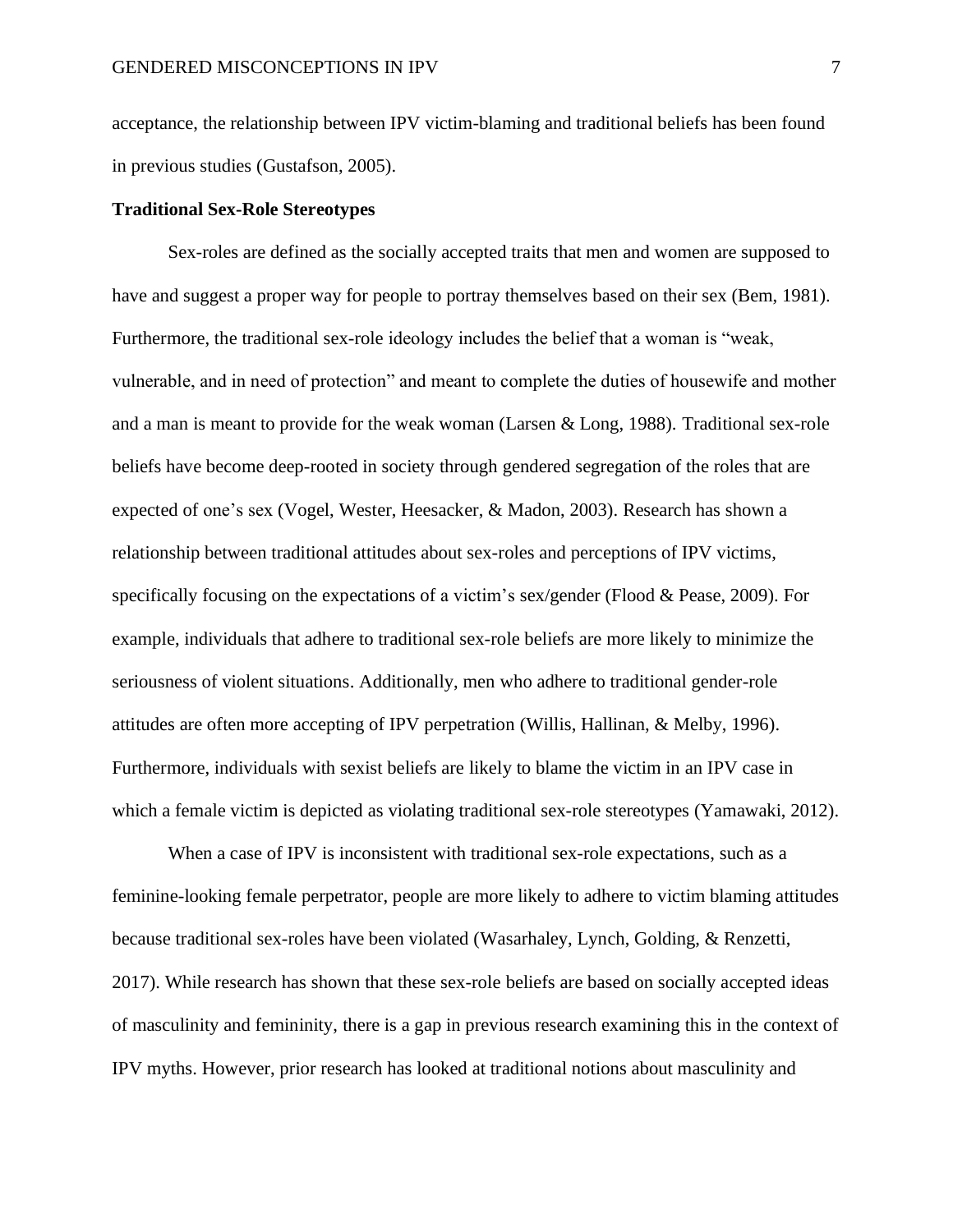femininity within the context of rape myths and has shown participants who adhere to such notions use them as cognitive justifications for victimization (Grubb & Turner, 2012).

#### **The Role of Education in IPV Myths**

Multiple studies have shown that young men with lower levels of education (i.e., freshman year of college) are more likely to adhere to victim-blaming statements than men with higher levels of education (i.e., senior year of college), specifically that the victim always has the choice to leave and that the victim "provoked her husband" (Bryant & Spencer, 2003; Worden & Carlson, 2005). Additionally, individuals who are not college educated are more likely to agree with the statement that women, if they truly wanted to, could find a way to leave an abusive relationship (Nabors, Dietz, & Jasinski, 2006). This may suggest that receiving a college education enhances a person's understanding of IPV, specifically their understanding of a victim's circumstances. Policastro and Payne (2013) found that students at earlier stages of their education agreed with statements such as "I don't understand why victims don't leave" and "I don't believe it is difficult to leave" at a higher rate than students at later stages of their education. There is some research that has found the type of college education one receives (e.g., college major or nature of courses taken) influence an individual's adherence to IPV myths. For example, it has been shown that students who take relevant courses (i.e., a college level forensic psychology course) show lower levels of myth endorsement following the completion of such courses (e.g., myths about mental illness and violence; Shaw & Woodworth, 2013). Overall findings from existing literature suggest that a higher level of knowledge about victimology lowers the likelihood that a student would actively blame the victim (Fox & Cook, 2011). The present study extended previous research (e.g., Fox & Cook, 2011; Policastro & Payne, 2013; Shaw & Woodworth, 2013) by examining the role that education plays in victim-blaming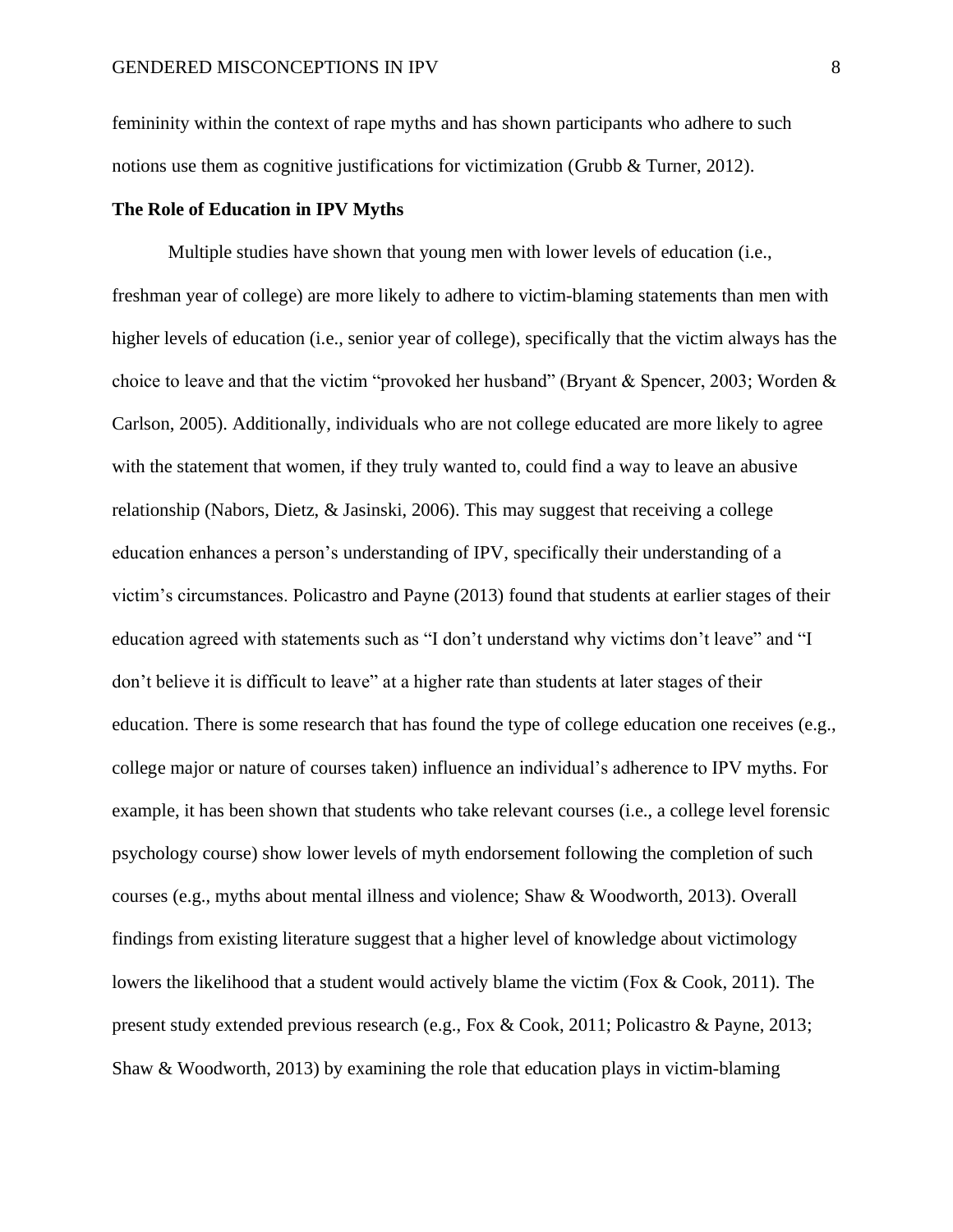behaviors and adherence to IPV myths with a focus on participants who were receiving an education in an undergraduate major that is relevant to career paths that may work with victims, such as law enforcement or victim services. Additionally, previous research that focused on participants receiving an education has found a positively correlated relationship between psycho-legal myth endorsement and beliefs about the "tough-on-crime" approach (Shaw & Woodworth, 2013). The present study intended to further examine this relationship by measuring attitudes towards IPV laws such as mandatory arrest and officer's discretion.

#### **The Present Study**

Previous research on the prevalence of IPV myth acceptance and victim blaming has focused on differences in participant demographic information such as gender, sociocultural background, and age (Flood & Pease, 2009; Robertson & Murachver, 2009). The present research was an attempt to replicate previous findings that participants who more strongly endorsed sex-role stereotypes would be likely to adhere to IPV myths (e.g., "if a woman doesn't like it, she can leave; Hypothesis 1A). I also intended to replicate studies that have shown higher rates of IPV myth acceptance in men compared to women (Hypothesis 1B; Flood & Pease, 2009). The present study also attempted to uncover the connection between adherence to sex-role stereotypes and gendered misconceptions that surround IPV. The association between sex-role stereotypes and victim-blaming attitudes has been established, but it was unclear how notions of masculine and feminine attributes (e.g., physicality and power) shape people's attitudes and responses to IPV cases. I hypothesized that there would be a positive correlation between the adherence to sex-role stereotypes, IPV myths, and gendered assumptions about masculinity and femininity (Hypothesis 2). Specifically, participants who more strongly endorsed sex-role stereotypes and IPV myths were expected to believe gendered assumptions (e.g., IPV victims are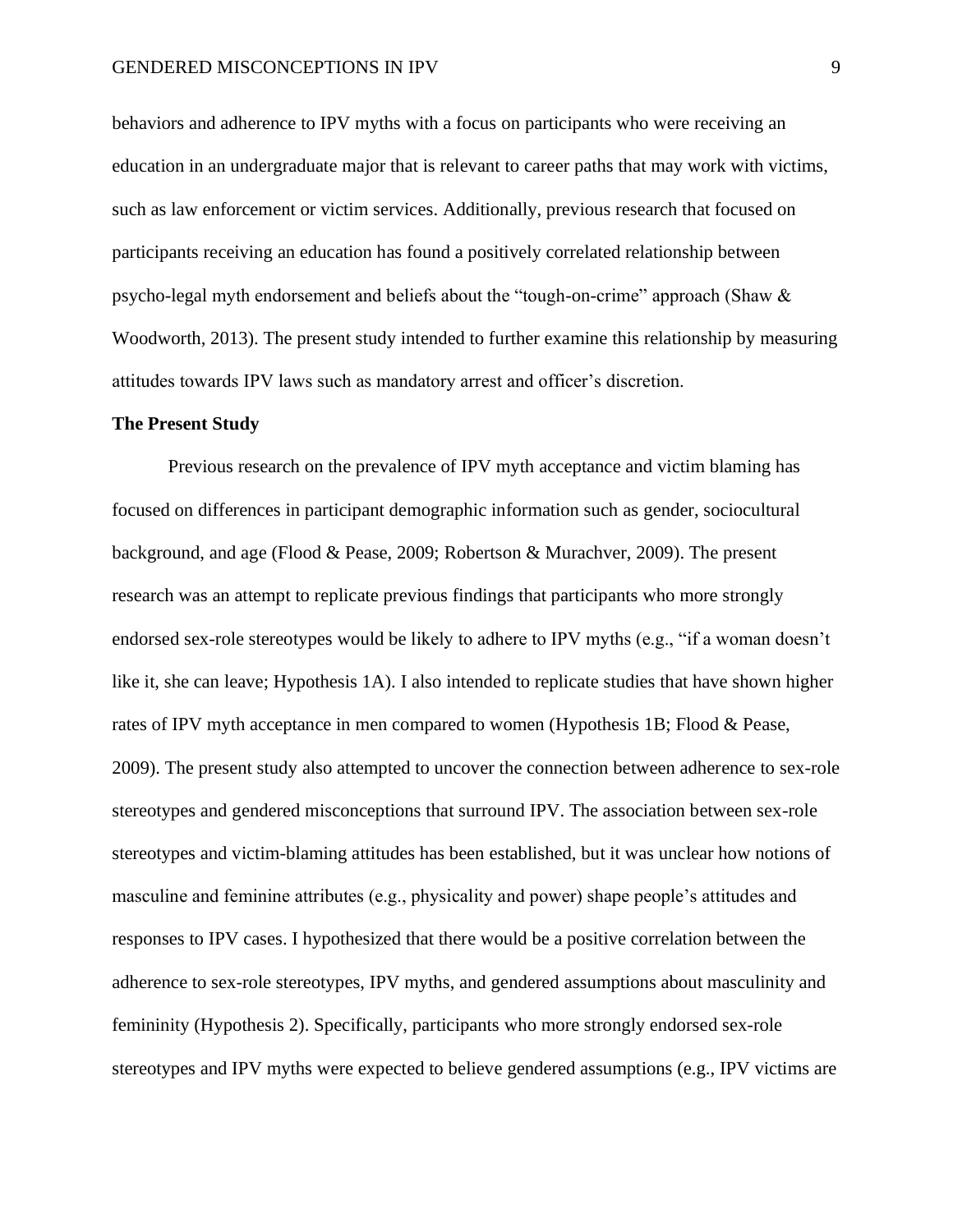typically female) and hold typical sex-role beliefs surrounding physicality (e.g., the perpetrator is physically stronger than the victim) and power (e.g., the victim has little power in the relationship) about abusive partnerships.

The present study investigated perceptions of IPV in a sample of undergraduate students in majors that often lead to helping professions. I employed a purposive sample of students majoring in Criminal Justice, Psychology, Sociology, and Social Work because they typically enroll in courses that address gender, victimization, and crime; it is of interest to these professional fields whether relevant courses are educating the future professionals effectively. Taking such courses could teach students to reject IPV myths or participate in victim-blaming, with the intention of improving their response to situations involving victims. I expected that there would be a lower rate of acceptance within the participants that had taken victimizationrelated courses in the student sample when compared with students who had not taken victimization-related courses and the general population sample (Hypothesis 3).

Finally, I examined the association of IPV myth beliefs with support for various IPVrelated laws. I did not have a specific prediction about the way that attitudes would relate to the agreement with specific IPV laws, so the analyses were exploratory. I also explored the endorsement of IPV-related laws and punitive responses to the perpetrator and how they correlated with the completion of courses that address relevant topics (e.g., victimization).

#### **Method**

#### **Participants**

The initial sample of participants were students from Bridgewater State University  $(N =$ 139), a medium-sized public university in Bridgewater, Massachusetts. They were recruited through flyers that were disseminated via listservs and posted in various locations across the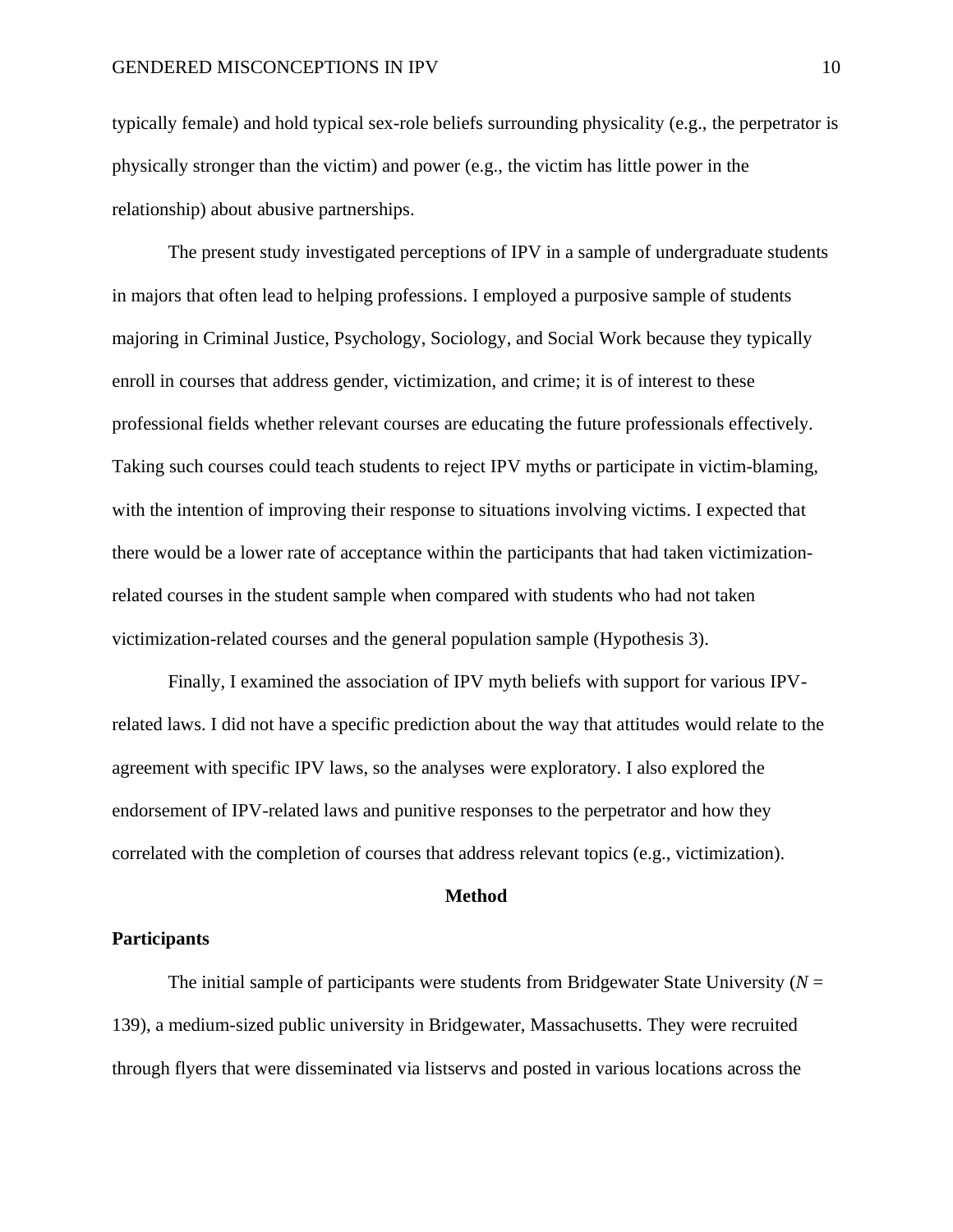campus. Participants were incentivized by being entered into a raffle for a \$50 prize. Four winners were selected. Participants from any major and class level were eligible to participate, but a specific interest was expressed for participants from the Criminal Justice, Psychology, Social Work, and Sociology departments. There were many participants who failed to complete many of the questionnaires ( $n = 54$ ) and we were not able to use any of the data in the analyses. Five participants consented and then did not complete any of the study, 10 participants dropped out in the demographic questionnaire, and 34 participants dropped out at the first IPV questionnaire item (an open-ended question), 4 dropped out after answering only the open-ended question, and 1 dropped out after answering a few of the victim/perpetrator rating questions. One participant was excluded from analyses due to failure of the attention check questions. Therefore, our final sample<sup>3</sup> ( $N = 84$ ) included 34 Criminal Justice majors, 39 Psychology majors, 5 Social Work majors, 4 Sociology majors, and 19 participants who selected "other" as their major. The "other" category included majors within humanities, business, sciences, and education. Participants were asked about their intended career and 22 participants (26%) stated that they intended to pursue a relevant "helping" career (e.g., victim's advocate, law enforcement, and psychologist). Participants' self-identified gender included 13 males, 70 females, and 1 other. Participants' ages ranged from 18 to 52. The mean age was 22.67 (*SD =* 6.01). The sample was 90.5% White/Caucasian, 4.8 % Asian or Pacific Islander, 4.8% Black/African American, 2.4% Hispanic Latino, 3.6% Native American, and 2.4% other. The sample was 79.8% heterosexual,

<sup>&</sup>lt;sup>3</sup>Due to the high rate of attrition, we conducted several analyses to test whether there were demographic differences between those who completed the study and those who did not. We looked at all available demographic information (i.e., gender, college major, level of religion, and political attitudes). Participants that dropped out ( $M = 21.04$ ,  $SD = 3.16$ ) were, on average, about 1.5 years younger than the participants in the final sample ( $M = 22.67$ ,  $SD = 6.01$ );  $t(129.89) = -2.04$ ,  $p = .043$ . Approximately 25% of the participants who dropped out were non-white while only about 10% of the participants who completed the study were non-white;  $\chi^2(2, 138) = 5.39$ ,  $p = .020$ .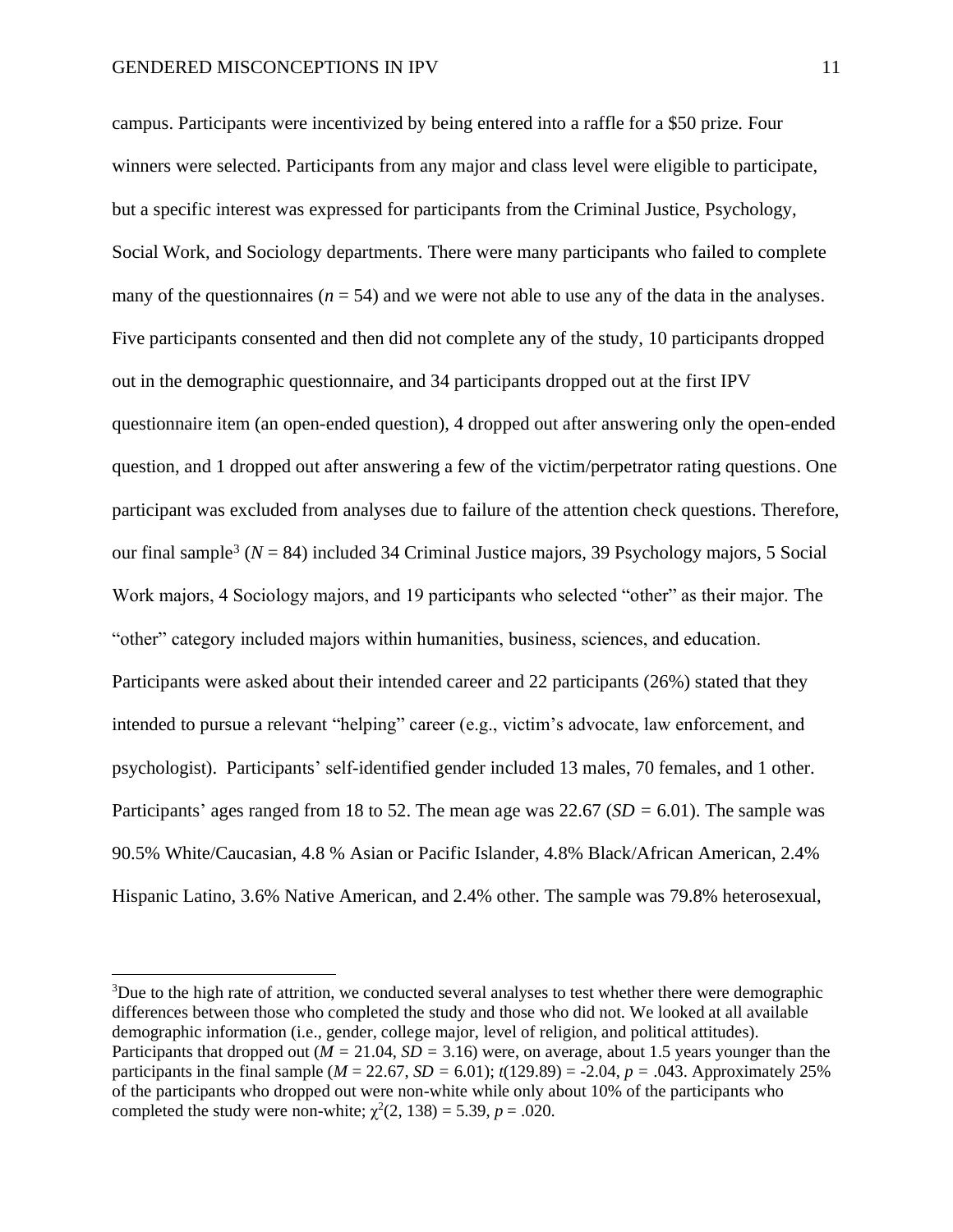3.6% homosexual, 10.7% bisexual, 3.6% other, and 2.4% of participants preferred not to respond.

The second sample of participants  $(N = 384)$  were collected using Mechanical Turk (MTurk), an Amazon-run crowdsourcing marketplace. "Workers" complete surveys or small tasks in exchange for a small amount of money (i.e., \$1.00) as compensation (Chandler, Mueller, & Paolacci, 2013). This sample also had many participants who were excluded from analyses due to failure to complete the key measures within the survey  $(n = 57)$  and failure of the attention check questions ( $n = 5$ ). Therefore, the final sample of MTurk participants ( $N = 320$ ) included 146 men, 174 women, and 2 people who identified as "other", between the ages of 22 and 75. The mean age was  $41.62$  (*SD* = 12.95). The sample was 78.3% White/Caucasian, 8.1% Asian or Pacific Islander, 11.8% Black/African American, 6.8% Hispanic Latino, 1.2% Native American, and .6% other. The sample was 88.5% heterosexual, 3.7% homosexual, 5.9% bisexual, and 1.9% other.

#### **Materials**

**Demographics***.* The survey gathered information about the participants such as age, gender, sexual orientation, and income. The sample of college students were asked to indicate if they had ever enrolled in any courses that were relevant to victimization (e.g., Women and Violence or Forensic Psychology) and to state their intended career after graduation. The general population sample was asked about their current career.

**Open-ended question.** Participants were given a brief definition of IPV (i.e., "a form of domestic violence that can include physical, sexual, or psychological harm by a current or former intimate partner or spouse") and were asked to explain what specific details or characteristics they would expect to see in cases of intimate partner violence in which the alleged perpetrator is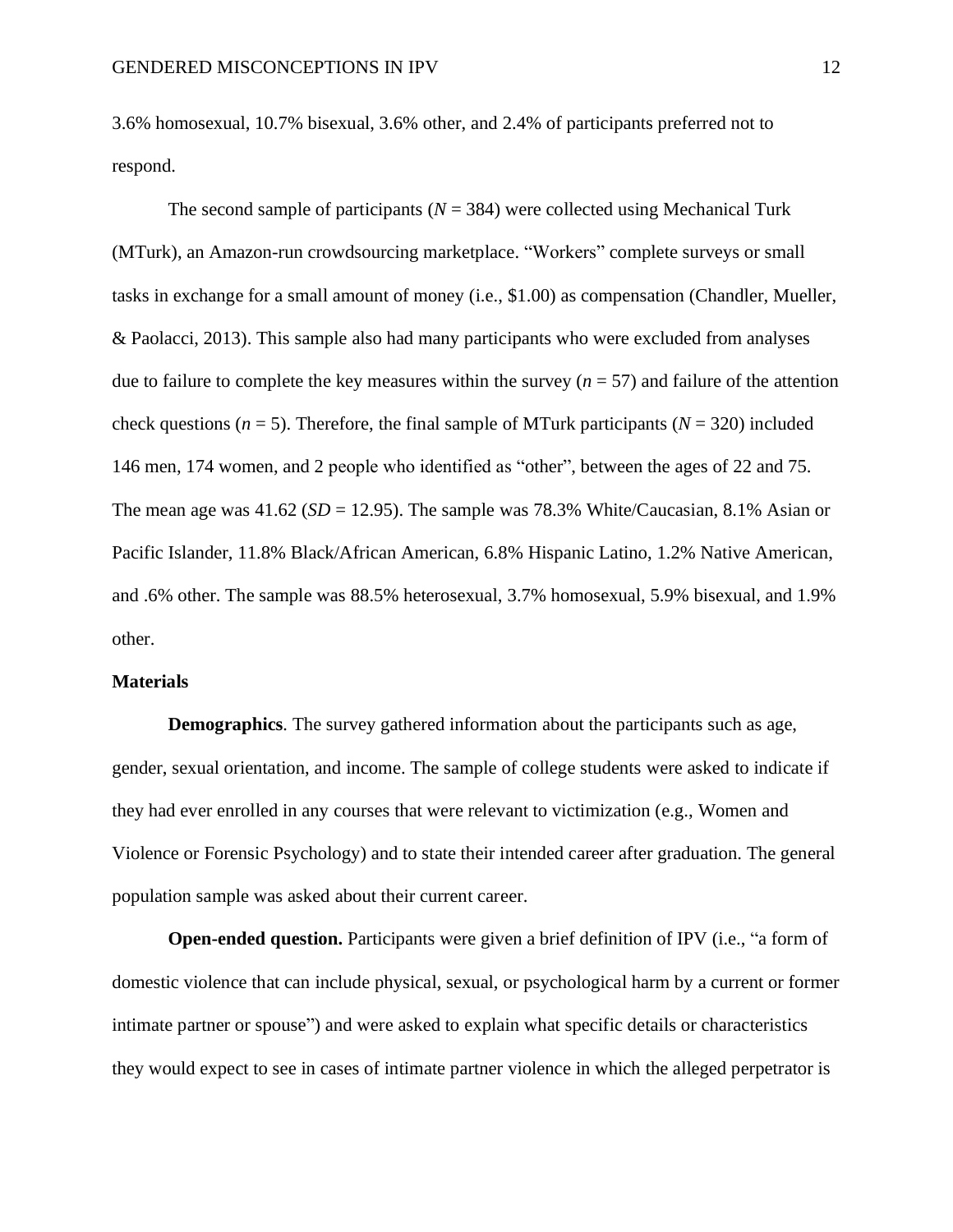arrested by a police officer. Analysis of these open-ended responses was not within the scope of the present research and will not be discussed further.

**IPV rating questions***.* Participants were asked the likelihood of possible characteristics of a typical IPV case. Specifically, questions included ratings of masculine and feminine attributes as they relate to physicality and power in a relationship. These questions were separated into victim (e.g., "the victim has little power in the relationship";  $n = 15$ ), perpetrator (e.g., "the perpetrator has a lot of power in the relationship" ;  $n = 14$ ), and relationship ratings (e.g., "the victim and the perpetrator are equals in their relationship" ;  $n = 7$ ). There were also circumstance ratings (e.g., "the physical violence occurred in private";  $n = 7$ ). and other filler items (e.g., "The victim and the perpetrator are in the working class";  $n = 27$ ) included to mask the purpose of this study. They rated the likelihood of 70 total statements on a Likert-type scale ranging from 1 (*very unlikely*) to 7 (*very likely*). The items in this section were developed in consultation with an expert on IPV from The Center for Research on Violence Against Women at the University of Kentucky.

**Victimization history**. Participants were asked if they had previously been the victim of IPV or if they know anyone who has previously been the victim of IPV. The response options were "Yes", "No", or "Unsure or prefer not to answer."

**Domestic violence laws**. Participants were given the definition of Officer's Discretion Arrest laws or Mandatory Arrest laws (see Appendix). After reading each of the definitions, they were asked to identify the extent to which they agreed with statements such as "this law is fair" and "if this was the law in my community, I would call the police if I suspected an incident of IPV." Participants stated their level of agreement on a scale ranging from 1 (*strongly agree*) to 5 (*strongly disagree*). The items in this section were presented in a random order. Participants were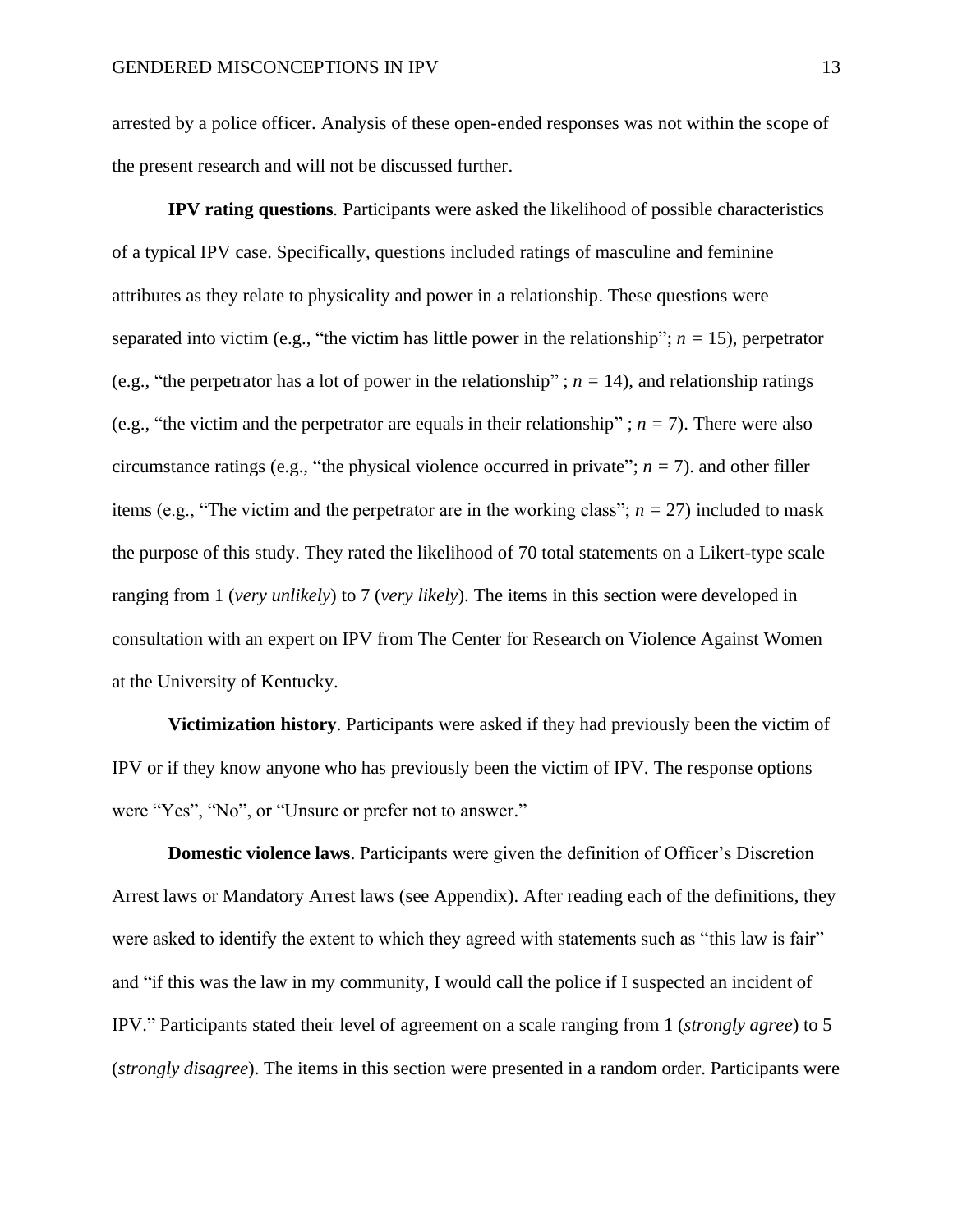also asked six follow-up questions that measured their level of agreement with punitive police responses (i.e., the suspected perpetrator should always be arrested and put into jail), the likelihood that police officers arrest the wrong person (i.e., "The police could arrest the wrong person," "It is usually clear who is the perpetrator," "It is usually clear who is the victim"), and if they thought police should be involved with IPV cases (i.e., "It is not always the business of the police" and "It is usually a family matter<sup>4</sup>"). The presentation of the laws was also in a random order. These randomization procedures were added to control for any potential order effects.

**Domestic Violence Myth Acceptance Scale** *(DVMAS*; Peters, 2008)*.* This scale includes 18 items that measure the level of acceptance of various myths and victim-blaming about domestic violence and had an acceptable rate of reliability ( $\alpha = .79$ ). For example, "If a woman doesn't like it, then she can leave." Participants were asked to rate their level of agreement with each statement on a scale from 1 (*strongly disagree*) to 6 (*strongly agree*).

**Sex Role Stereotyping Scale** *(SRS;* Burt*,* 1980*).* This scale includes 9 items that measures participants' beliefs in common sex-role stereotypes and had a fair rate of reliability ( $\alpha$ ) = .52). For example, "It looks worse for a woman to be drunk than for a man to be drunk". Participants were asked to rate their level of agreement or disagreement with these statements on a scale from 1 (*strongly disagree*) to 7 (*strongly agree*).

#### **Procedure**

For the student sample, recruitment fliers stated that the research would be asking questions about crime and would include a few short measures about social beliefs. The student sample was collected by means of a convenience sample. For the MTurk sample, the study was described in the same way it was to the student sample and participants self-selected the survey

<sup>4</sup> This item was omitted from the student survey.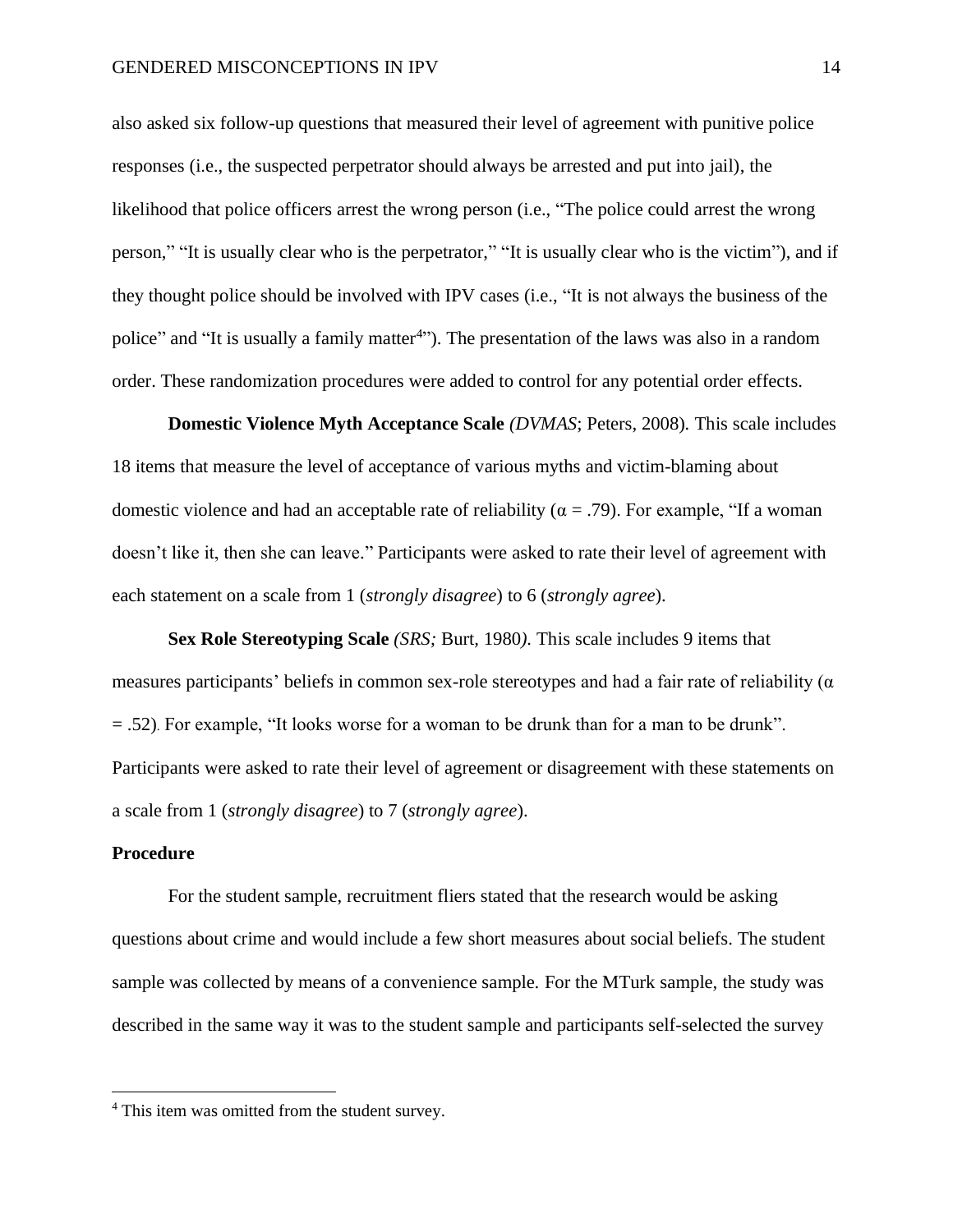on the Mechanical Turk website. The questionnaires were administered via Qualtrics, an online survey website. Prior to starting the questionnaire, each participant provided their informed consent after reading a consent document.

Participants first provided their demographics and then completed the open-ended IPV question. Next, the questionnaire presented each section of the IPV rating questions (i.e., victim characteristics, perpetrator characteristics, relationship characteristics, and circumstance characteristics) in a randomized order. Each participant was asked about their IPV victimization history. They were then presented the domestic violence laws (i.e., mandatory arrest and officer's discretion) and related questions in a randomized order. Finally, the DVMAS and SRS were presented to the participants in a randomized order. Following the completion of the questionnaire, each student participant was asked if they would like to be entered into the raffle and if they responded yes, were asked to provide their email address (only to be used to contact each of the 4 raffle winners). The questionnaire took approximately 37 minutes for the student sample and 18 minutes for the MTurk sample to complete.

#### **Results**

Descriptive statistics for select IPV characteristic ratings, by sample and participant gender, can be found in Table 1. Prior to analyses, an attempt to create aggregates for the IPV rating questions resulted in low reliability. Therefore, these questions were treated as separate items. It is also important to note that when independent samples *t*-tests were conducted, unequal variances were assumed and utilized when the Levene's test for equal variances indicated it to be necessary.

#### **Hypothesis 1**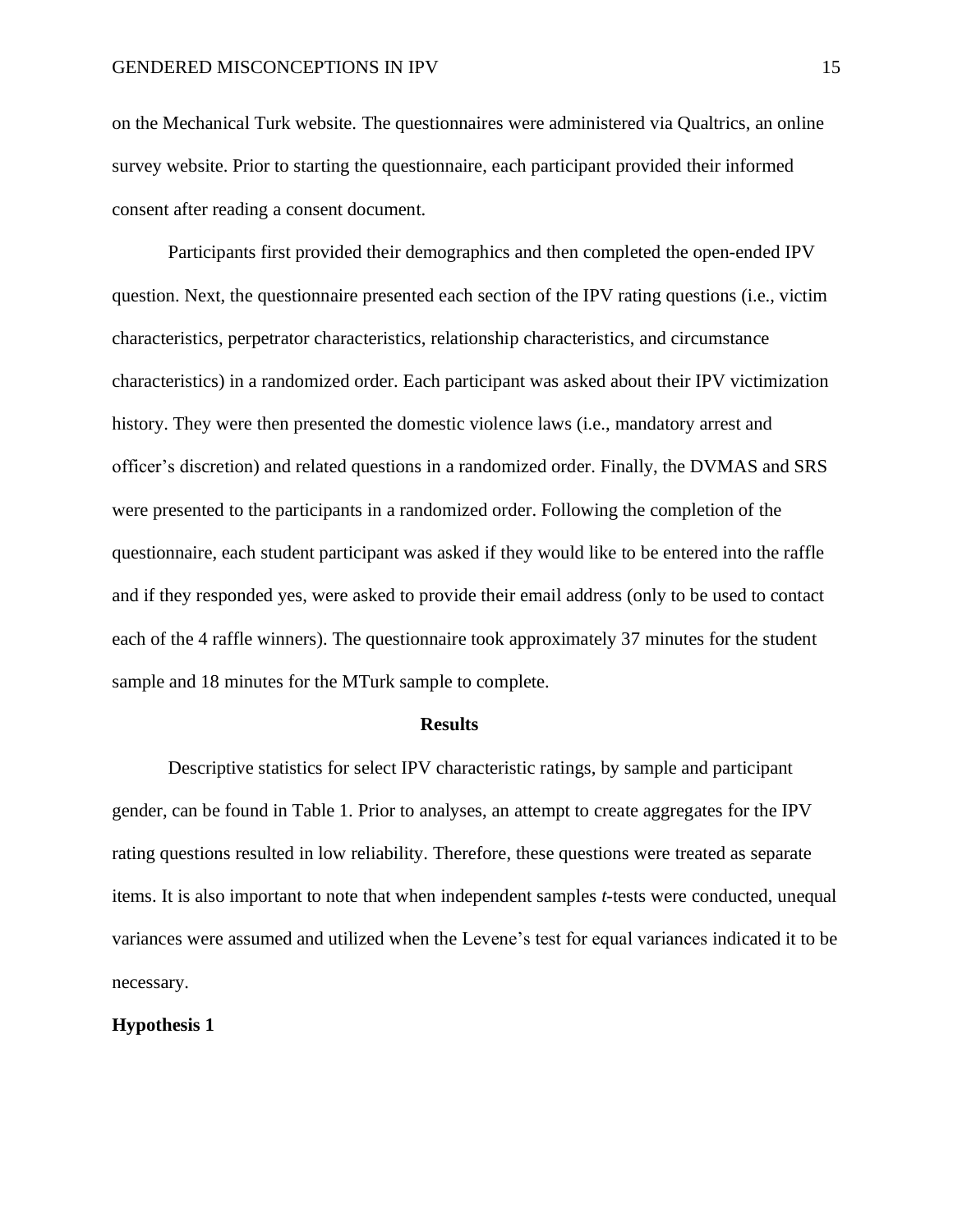To test hypothesis 1A, that participants who more strongly endorse sex-role stereotypes will be likely to adhere to IPV myths (i.e., have higher scores on the DVMAS), correlational analyses were conducted. The tests revealed that student participants who more strongly endorsed SRS statements were likely to agree with the DVMAS statements ( $r = .38$ ,  $p = .001$ ). Analyses of the MTurk data indicated that there was a strong positive correlation ( $r = .67$ ,  $p <$ .001) between sex-role stereotyping and DVMAS scores. Individuals who endorsed sex-role stereotypes were also likely to show a high level of belief in IPV myths (e.g., "If a woman doesn't like it, she can leave").

To test Hypothesis 1B, that men would show higher rates of IPV myth acceptance than women, we examined gender differences in DVMAS by conducting an independent samples *t*test for each sample. When this test was conducted using the student sample, there was no significant difference in DVMAS scores between the men and women  $t(16.05) = .589$ ,  $p = .564$ . However, the results from the analyses of the MTurk sample suggest that on average, men  $(M =$ 46.08, *SD* = 19.60) had higher DVMAS scores than women did (*M* = 39.36, *SD =* 16.54);  $t(274.89) = 3.28, p = .001.$ 

#### **Hypothesis 2**

In order to test if higher levels of adherence to sex-role stereotypes and IPV myths is correlated to gendered assumptions about abusive partnerships, multiple correlational tests were conducted to look at the relationship between SRS scores, DVMAS scores, and likelihood ratings of gendered assumptions about physicality and power in IPV cases (see Table 2). Student participants who more strongly endorsed the items on the SRS scale thought that it is likely the victim is feminine ( $r = .262$ ,  $p = .025$ ) and that the perpetrator is physically stronger than the victim ( $r = .234$ ,  $p = .046$ ). Results also suggested that participants who more strongly endorsed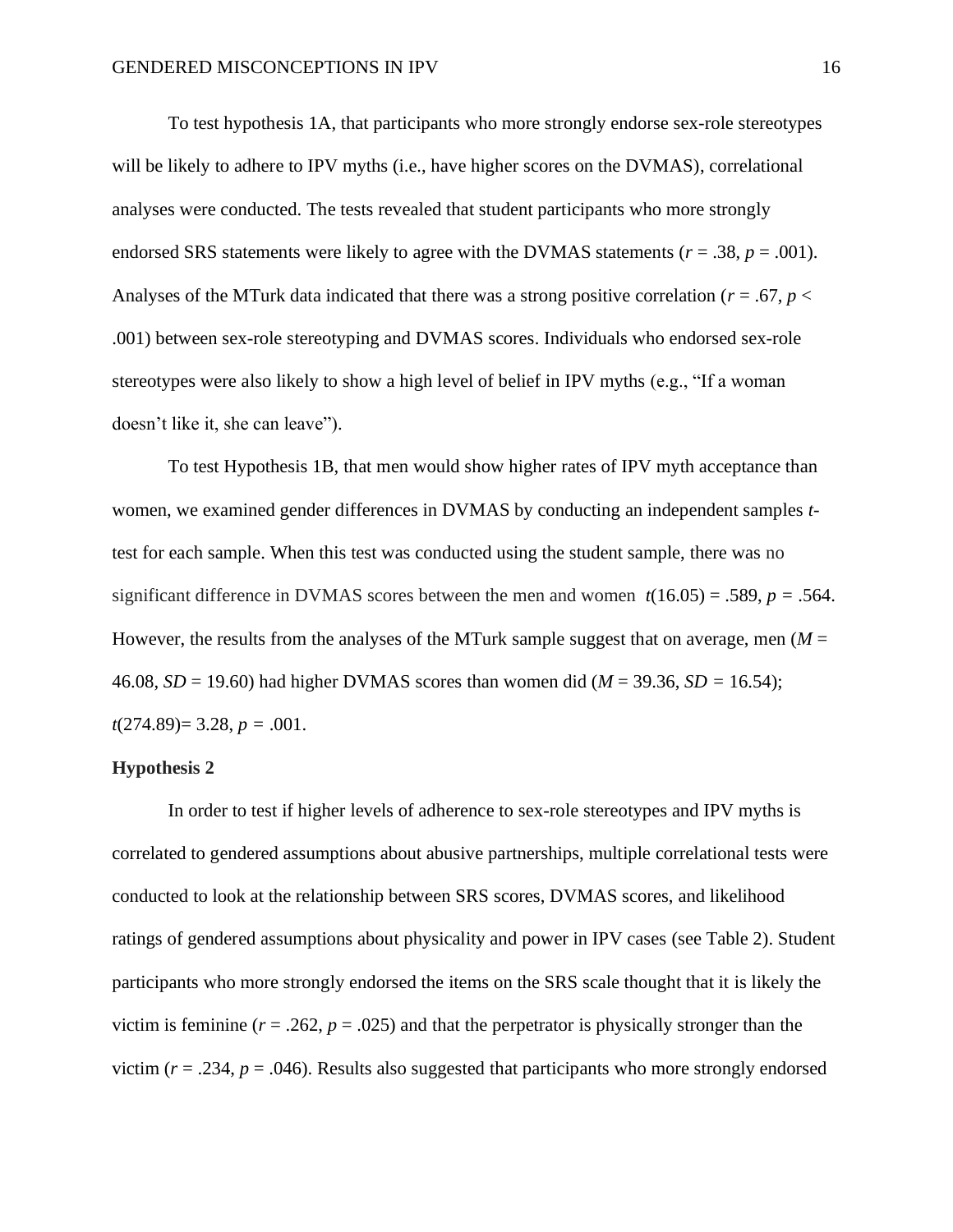items on the DVMAS were more likely to think the perpetrator is physically stronger than the victim ( $r = .296$ ,  $p = .013$ ). In addition, the student sample responses to the IPV rating questionnaire suggested that if the participant rated that it is likely that the victim is male, then they also rated that it is likely that the perpetrator and the victim are homosexual ( $r = .538$ ,  $p <$ .01). Also, if the participant rated that it is likely that the victim is female then they also rated it likely that the perpetrator and the victim are heterosexual ( $r = .634$ ,  $p < .01$ ).

#### **Hypothesis 3**

A correlational analysis was conducted to test whether the enrollment in relevant victimization courses had a relationship with DVMAS and SRS scores. The results did not suggest that the courses had any significant relationship with participants' agreement or disagreement within the DVMAS ( $r = -0.08$ ,  $p = 0.506$ ) and SRS ( $r = 0.21$ ,  $p = 0.073$ ) sections of the questionnaire. Due to limited variability in the number of courses students had taken, an exploratory correlation analysis was conducted to test whether the total semesters completed by student participants had any significant relationship with the scores on the DVMAS and the SRS. This test resulted in no significant relationship between total number of semesters completed and SRS ( $r = .09$ ,  $p = .459$ ) or the DVMAS ( $r = .01$ ,  $p = .944$ ).

In order to test whether students endorsed fewer myths about IPV in comparison to the general population sample, independent samples *t*-tests were conducted. The results suggested that students ( $M = 32.53$ ,  $SD = 9.03$ ) had lower DVMAS scores than the general population ( $M =$ 42.37, *SD* = 18.07);  $t(387) = -4.43$ ,  $p < .001$ . The *t*-test also revealed that the students (*M* = 18.75,  $SD = 6.07$ ) endorsed fewer SRS statements than the general population ( $M = 22.37$ ,  $SD =$ 10.92);  $t(390) = -2.73$ ,  $p = .007$ .

#### **Exploratory Analysis Results**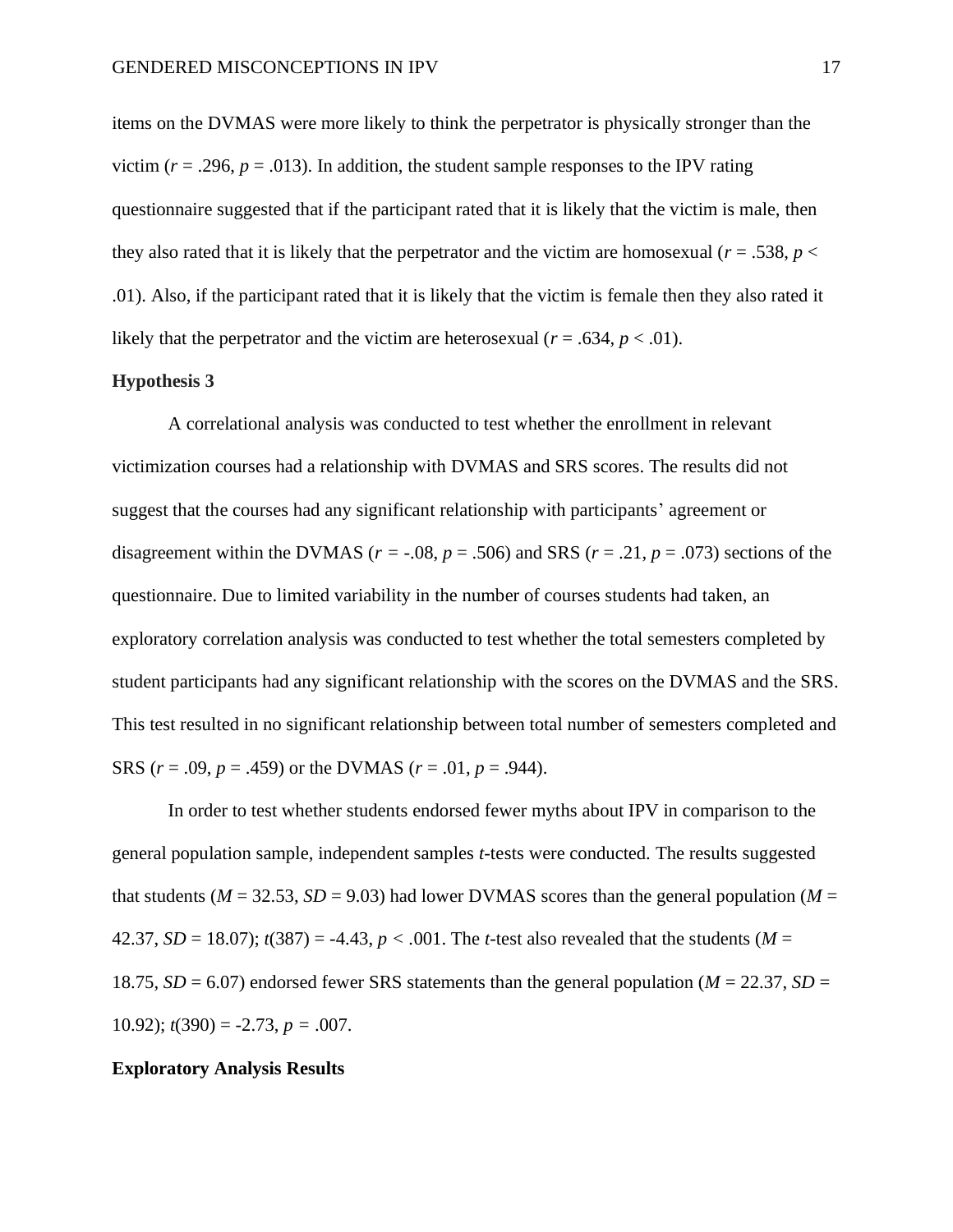**IPV characteristic ratings.** We chose to further analyze the students' ratings of the IPV characteristics to explore which items participants thought were likely and which they tended to be unsure about. A series of one-sample *t*-tests were conducted to analyze the amount that the student sample varied from the midpoint  $(4 =$  undecided) when responding to the items in this section that related to masculinity, femininity, physicality, and power. An adjusted *p*-value ( $p =$ .0013) was used for these analyses due to multiple comparisons (i.e., 38 tests). It was necessary to adjust the *p*-value to decrease the likelihood of any erroneous findings due to familywise error. The results of these tests suggested that, for many of the questionnaire items, participants held strong opinions (i.e., ratings of "very likely" or "very unlikely"). However, when asked to rate the items about IPV cases that do not fit in the notion of what is typical or "legitimate", the student sample rarely deviated from the midpoint (see Figure 1). These items included the victim and the perpetrator are homosexual  $(M = 4.00, SD = 1.33; t(79) = .000, p = 1.00)$ , the victim is a man and the perpetrator is a woman ( $M = 3.83$ ,  $SD = 1.48$ ;  $t(79) = -1.056$ ,  $p = .294$ ), the victim and the perpetrator are both women ( $M = 3.85$ ,  $SD = 1.35$ ;  $t(79) = -.993$ ,  $p = .324$ ), and the victim and the perpetrator are both men ( $M = 3.99$ ,  $SD = 1.30$ ;  $t(79) = -.086$ ,  $p = .932$ ).

The one-sample *t*-tests were also conducted using the MTurk sample (see Figure 2). These tests also revealed that there were some items that the participants held strong opinions on and some that they did not. However, the items that the general population sample rated as "undecided" differed from those that the student sample did. This sample was typically unsure about statements involving a victim's physicality such as the victim uses physical force to resist the abuse ( $M = 4.04$ ,  $SD = 1.48$ ;  $t(320) = .452$ ,  $p = .652$ ) and the victim fights back using physical force ( $M = 4.04$ ,  $SD = 1.36$ ;  $t(390) = .041$ ,  $p = .967$ )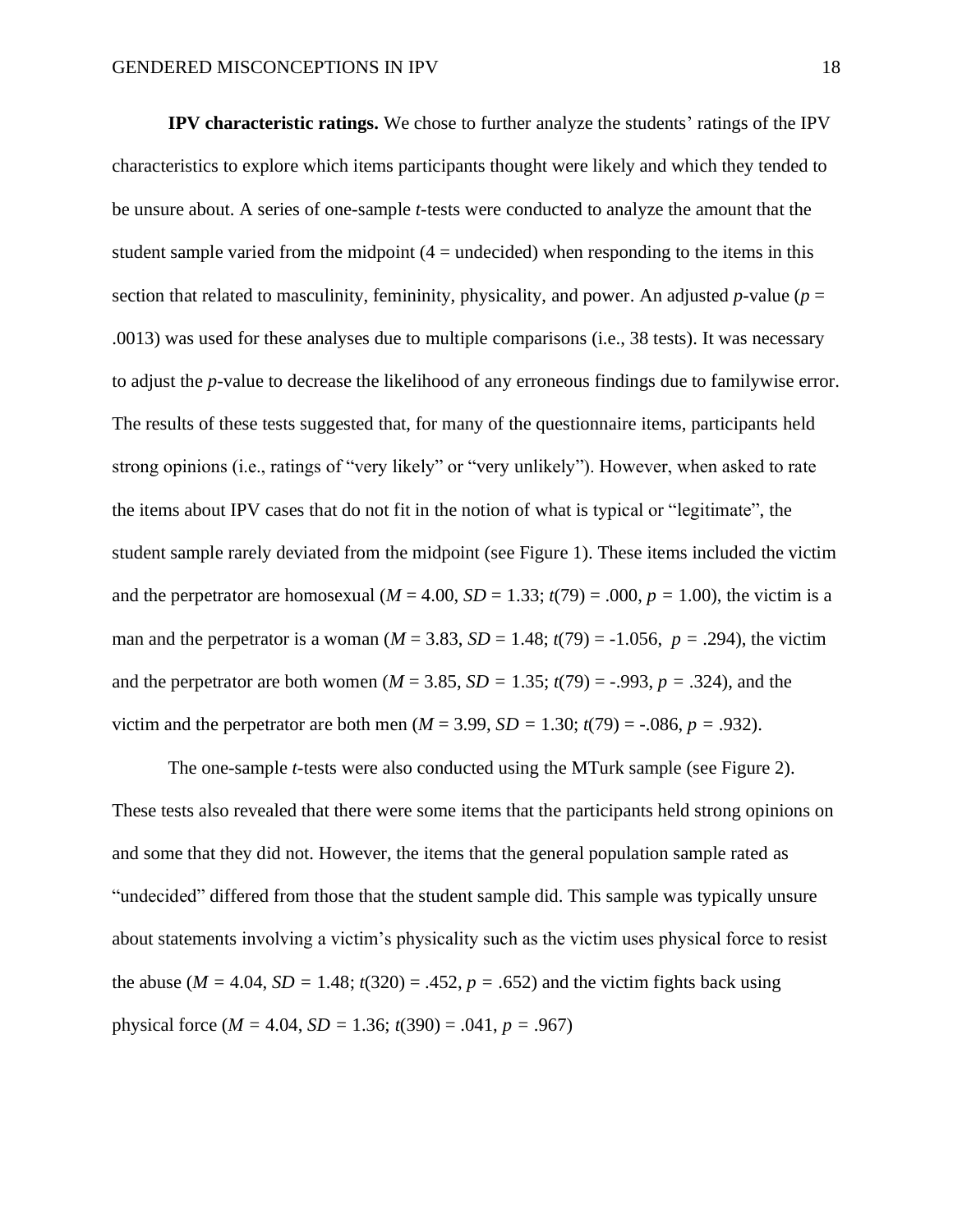**IPV laws and punitive responses.** A correlational analysis of the student sample's agreement level regarding IPV-related laws showed that higher endorsement of traditional sexrole stereotypes was positively associated with the belief that it is usually clear who the victim is  $(r = .274, p = .05)$  but there were no significant relationships found when analyzing agreement levels in IPV-related laws and IPV myth endorsement. The relationship was replicated in the general population's responses regarding the IPV-related laws. These analyses showed no statistically significant relationships in the agreement to the specific IPV-related laws and endorsement of traditional sex-role stereotypes. However, higher IPV myth endorsement was positively associated with the general belief that IPV is not always the business of the police  $(r =$  $.37, p < .01$ ).

A series of independent samples *t*-test was also conducted to analyze the differences in endorsement of officer's discretion laws, mandatory arrest laws, and punitive responses towards perpetrators between genders in each sample. Thirteen *t-*tests were conducted to analyze these differences, so we used an adjusted *p*-value of .0038. This test resulted in no gender differences within the student sample. For the general population sample, there were no gender differences in the endorsement of officer's discretion laws. However, these tests did reveal that women  $(M =$ 4.25,  $SD = .83$ ) in the general population agreed more with the statement "I support this law" than men ( $M = 3.88$ ,  $SD = 1.13$ ) when asked about mandatory arrest laws;  $t(316) = -3.33$ ,  $p =$ .001. It was also revealed that women ( $M = 3.85$ ,  $SD = 1.02$ ) were more likely than men ( $M =$ 3.32, *SD* = 1.22) to believe that a suspected perpetrator should always be arrested and put in jail,  $t(294.12) = -4.47$ ,  $p < .001$ . Women ( $M = 3.47$ ,  $SD = 3.69$ ) were also less likely than men ( $M =$ 3.69, *SD* = 1.06) to believe that the police could arrest the wrong person,  $t(311.02) = 3.31$ ,  $p=$ .001, and to believe it is not always the business of the police,  $t(284.54) = 4.15$ ,  $p < .001$ .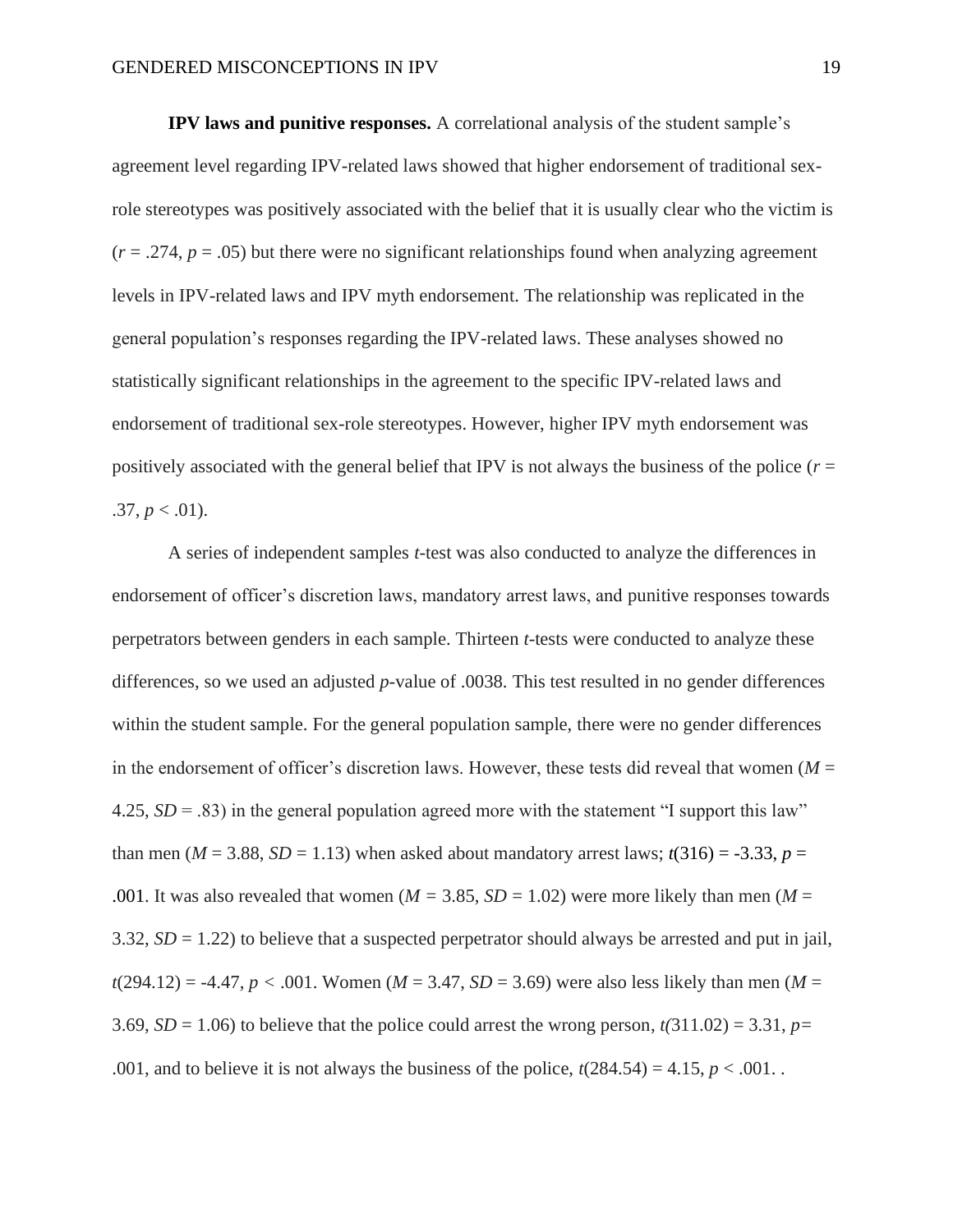It was of interest to test students' endorsement of punitive responses towards perpetrators of IPV in comparison to the general population in an exploratory manner. When an independentsamples *t*-test was conducted to compare samples, there were no differences in endorsement of officer discretion laws and the only difference between samples regarding mandatory arrest laws was that students ( $M = 4.45$ ,  $SD = .70$ ) were more likely to agree with the statement "I would call the police, if this was the law in my community" than the general population ( $M = 4.01$ ,  $SD =$ 1.05);  $t(393) = 3.47$ ,  $p = .001$ . Further analysis revealed that students ( $M = 4.13$ ,  $SD = .92$ ) endorsed more punitive responses by police (i.e., "The suspected perpetrator should always be arrested and put into jail") significantly more than the general population sample (*M* = 3.52, *SD*  $= 1.15$ ),  $t(393)= 4.33$ ,  $p < .001$ . This analysis also suggested that both samples disagreed with the statement "It is not always the business of the police", but the students  $(M = 1.76, SD = 1.03)$ disagreed more so than the general population  $(M = 2.24, SD = 1.17)$ ;  $t(393) = -3.30, p = .001$ . It was also revealed that when asked to rate their agreement that police could arrest the wrong person, students ( $M = 4.04$ ,  $SD = .88$ ) agreed more so than the general population ( $M = 3.45$ ,  $SD$ )  $= 1.14$ ;  $t(139.72) = 4.93$ ,  $p < .001$ ).

#### **Discussion**

The present study replicated and extended previous research that has found a relationship between endorsement of IPV myths and traditional sex-role stereotypes. Within the general population sample, the men adhered to the statements in the DVMAS and SRS significantly more so than the women. These results were in line with the first hypothesis of the present research and supported much of the past research that examined gender differences. However, this gender difference was not present when the student sample was examined. Additionally, the overall scores on the DVMAS were lower in the student sample than in the general population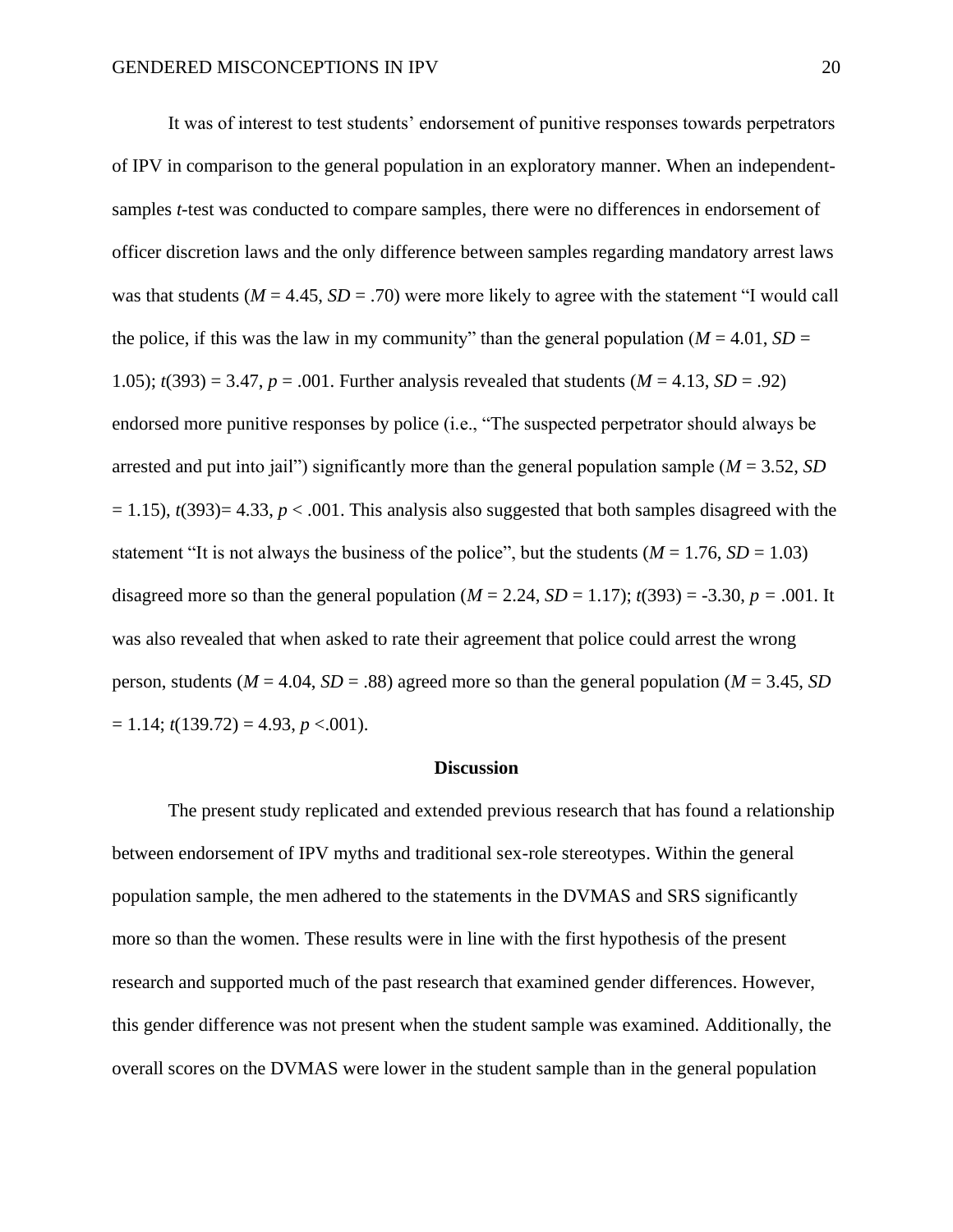sample. This may suggest not only a decrease in gender differences in endorsement of IPV myths and traditional sex-role beliefs but also that younger individuals are beginning to shift the way that they think about IPV. The student sample in this study was younger than the general population so the fact that students, both men and women, are showing lower rates of IPV myth adherence could be explained by a shift in beliefs in the younger generation. IPV used to be viewed as a private matter but society has shifted this perception and labeled it as a social issue (Browne, 1995). This shift in societal level perceptions may play a role in the decrease in adherence to IPV myths at the individual level. Although, it is possible that there was insufficient power to detect gender differences in the student sample due to the small number of male student participants. Further research may test for the gender differences with a larger student sample that has more power.

One of the main objectives of this research was to explore the relationship between the enrollment in victimization relevant courses and adherence to IPV myths, sex role stereotypes, and gendered misconceptions. I hypothesized that such courses would play a role in the way students adhere to IPV myths, such as that students enrolled in relevant courses would adhere to IPV myths and victim-blaming attitudes at a lower rate than the general population. However, this was not supported in the present study. Findings from the limited prior research suggested that courses focusing on victimization would have some type of effect on the way students think about the topic as it informs them about victimization characteristics. However, when the rated likelihoods of such atypical IPV cases within the student sample were analyzed, it was revealed that participants were typically unsure of how to think about "atypical" cases. Students often chose "undecided" as their rated likelihood for gendered characteristics in IPV cases that would not have matched their notions of what a "legitimate" or typical case would include (e.g., victim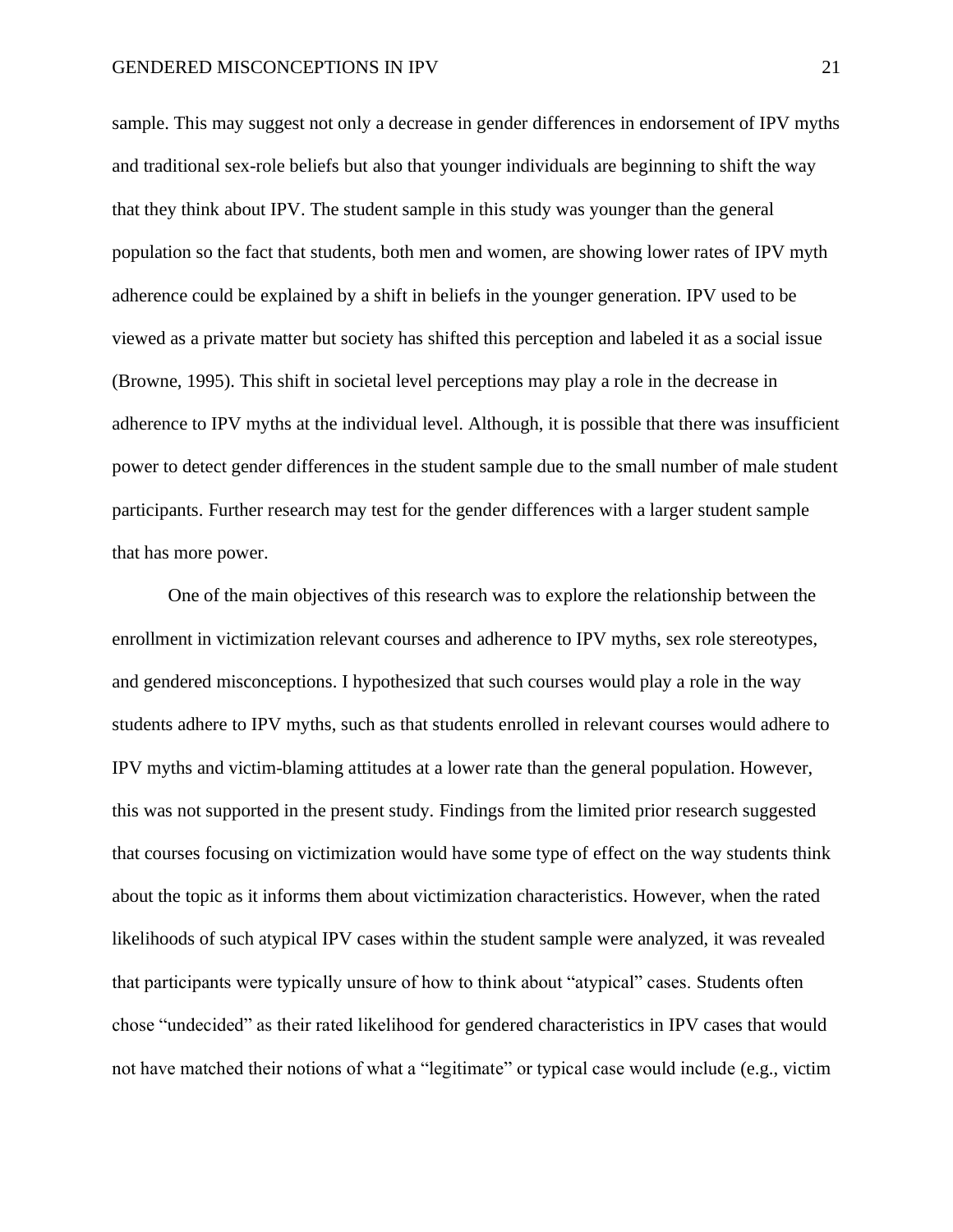is a man and perpetrator is a woman). This lack of surety could potentially explain the way that the public perceives and responds to victims that do not fit within the "typical" IPV case. It is possible that the courses taken by the students in this sample (e.g., Victimology) need to be restructured to more explicitly focus on IPV prevalence rates in cases that are viewed as "atypical". Additionally, future research that aims to identify any relationship between education about victimization and adherence to IPV myths may choose to examine a wider variety of courses and compare across multiple different universities. It also may be of interest for future research to look at specific university policies and procedures about victimization that could affect the way individuals are forming their perceptions of IPV. It is possible that certain university policies and programs, such as the "It's On Us Campaign" at Bridgewater State University, may play a greater role in student's perceptions than what they are learning in the classroom.

The relationship between participants' adherence to sex-role stereotypes and the likelihood of certain gendered assumptions about physicality and power characteristics in an IPV case was also explored. Although the results did not suggest as strong of a relationship between these variables as was expected, there were multiple statements that fit within the "legitimate" characteristics of IPV that had significant correlations with adherence to traditional sex-role stereotypes. Individuals who believe in the strict standards of masculinity and femininity that are defined by sex-role stereotypes were also likely to think that the victim is typically feminine, and that the perpetrator is typically physically stronger than the victim. Traditional sex-role stereotypes have been so deeply rooted in the history of our country that many individuals may adhere to strict standards of what it means to be a man or a woman without even thinking about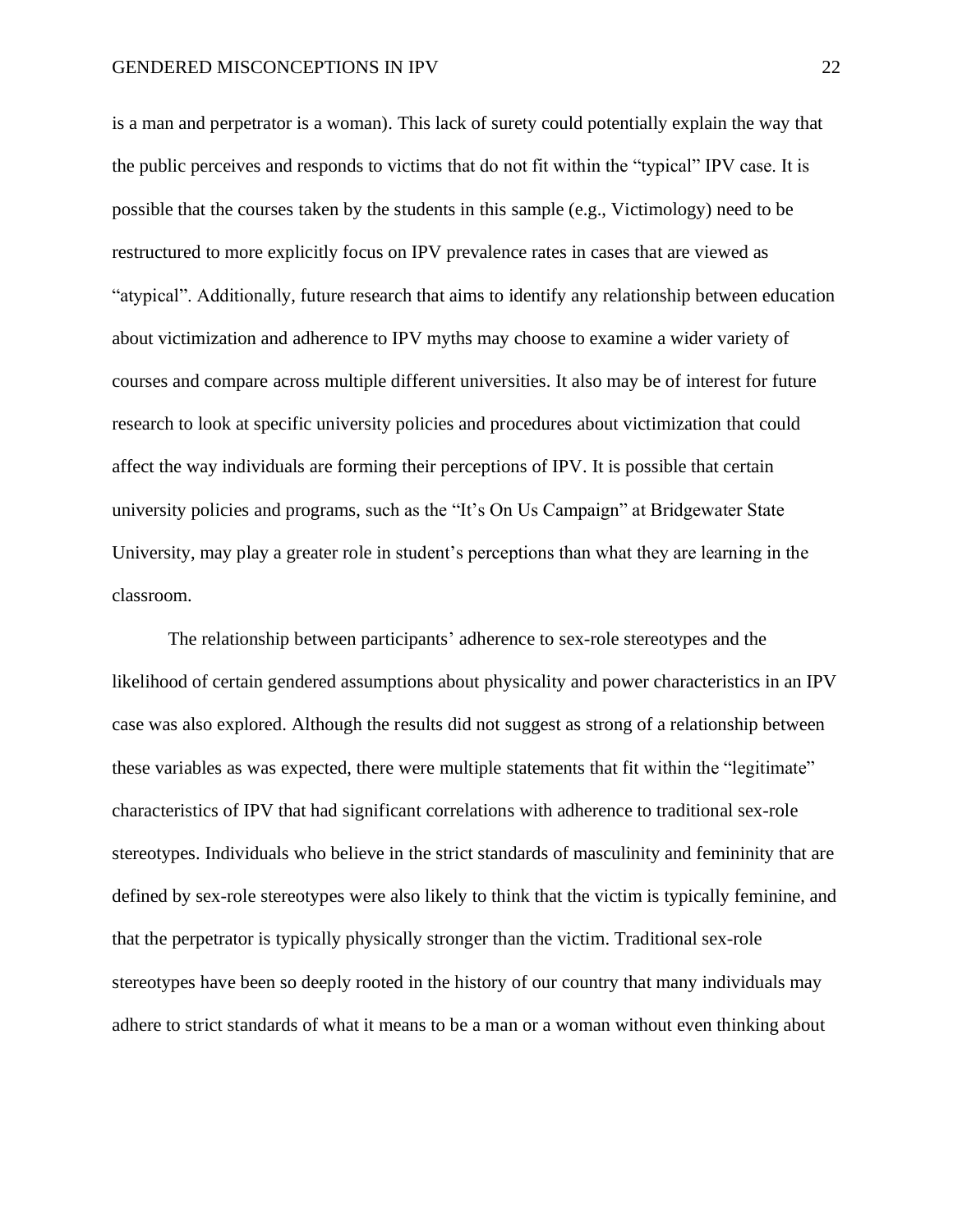it. However, it is important that society can recognize this ingrained social structure of sex/gender roles when working on offering sufficient and supportive responses to victims of IPV.

Through placing a disproportionate focus on women who have been victimized by their male intimate partner, society may have systematically ignored IPV victimization within gender and sexual minority populations (i.e., the LGBTQ community). Where a case of IPV is inconsistent with the social roles, individuals may engage in victim-blaming (Willis et al., 1996). A victim's help-seeking behavior has been linked to beliefs about how they believe they will be perceived or treated by whomever they report their victimization to (Mendoza, 2016); so, society has placed "atypical" victims at a disadvantage to receive satisfactory assistance and support when reporting abuse. If, when reporting their victimization, they are met with victim-blaming attitudes and behaviors then there is no guarantee that they will report the violence and will likely not receive the victim's rights and services that activists in our country have been working so hard towards.

#### **Limitations**

The present research was largely done in an exploratory manner and therefore much of the data collected was correlational, which lacks any results suggesting causal relationships. Furthermore, there were obvious recruitment method limitations. This research had a rather high attrition rate, specifically in the student sample. However, it is important to note that this sample was specifically targeted to attempt to analyze the relationships between undergraduate major or enrollment in victimization-relevant courses and adherence to IPV myths and traditional sex-role stereotypes. The utilization of the MTurk service also has its strengths and weaknesses. I chose to use this recruitment method because it offers a diverse sample in ways that an undergraduate student sample cannot provide. The sample that was collected through MTurk allows for this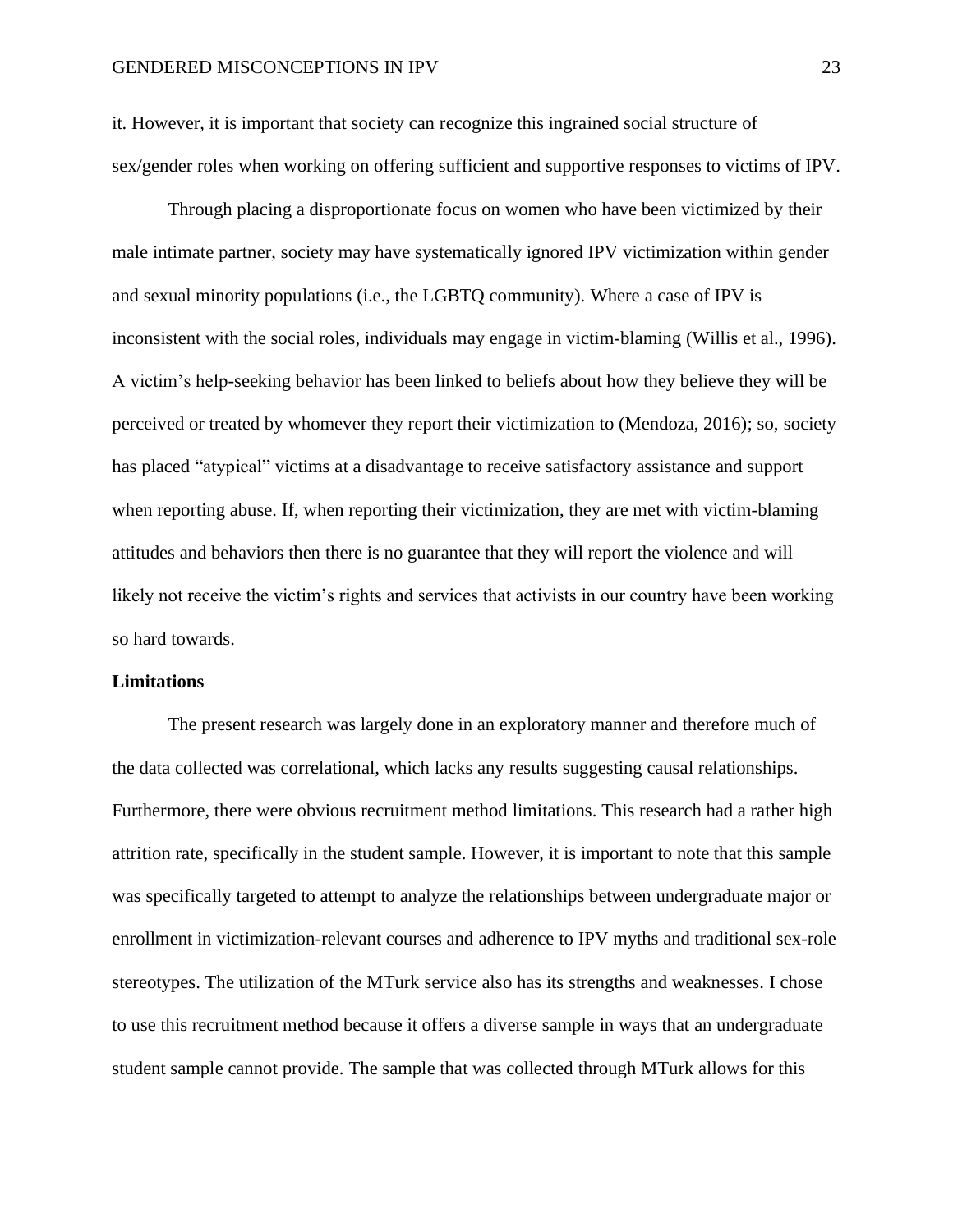study to be more representative of the general population and therefore allows this research to make some generalizable statements about the results. It is important to note that the participants collected through this service tend to have slightly different demographics than the general population (i.e., more educated, less religious, and more likely to be unemployed; Goodman, Cryder, & Cheema, 2013). These differences in demographics may place a limitation on the level of generalizability that this study has. However, the collection of data from two separate samples is a strength of the present research because we gained the ability to run comparison analyses of the beliefs and attitudes between the two groups.

Another important limitation to note is in the results of the reliability analysis of the SRS scale. The analysis resulted in a relatively low reliability rate ( $\alpha = .52$ ). This scale was chosen because it is a commonly used scale in much of the previous research that examined traditional sex-role stereotypes, but it is possible that the wording of some of the items on the scale may be dated and therefore did not accurately measure what it was intended to in the present study (e.g., A wife should never contradict her husband in public or a woman should be a virgin when she marries; Burt, 1980). This may be due to a shift in the way today's society currently perceives the idea of sex-roles. Future research may use an alternate, updated scale to measure individuals' adherence to gender role norms.

In summary, while there has been obvious strides in improving victim's rights and services, it is evident that our society still has much more to do in the ongoing pursuit of equality in these areas. The present research can be used as a stepping stone for a potential restructuring in not only the way that the general population is taught about victimization, but specifically placing a focus on college students and those who intend on pursuing relevant careers in their futures.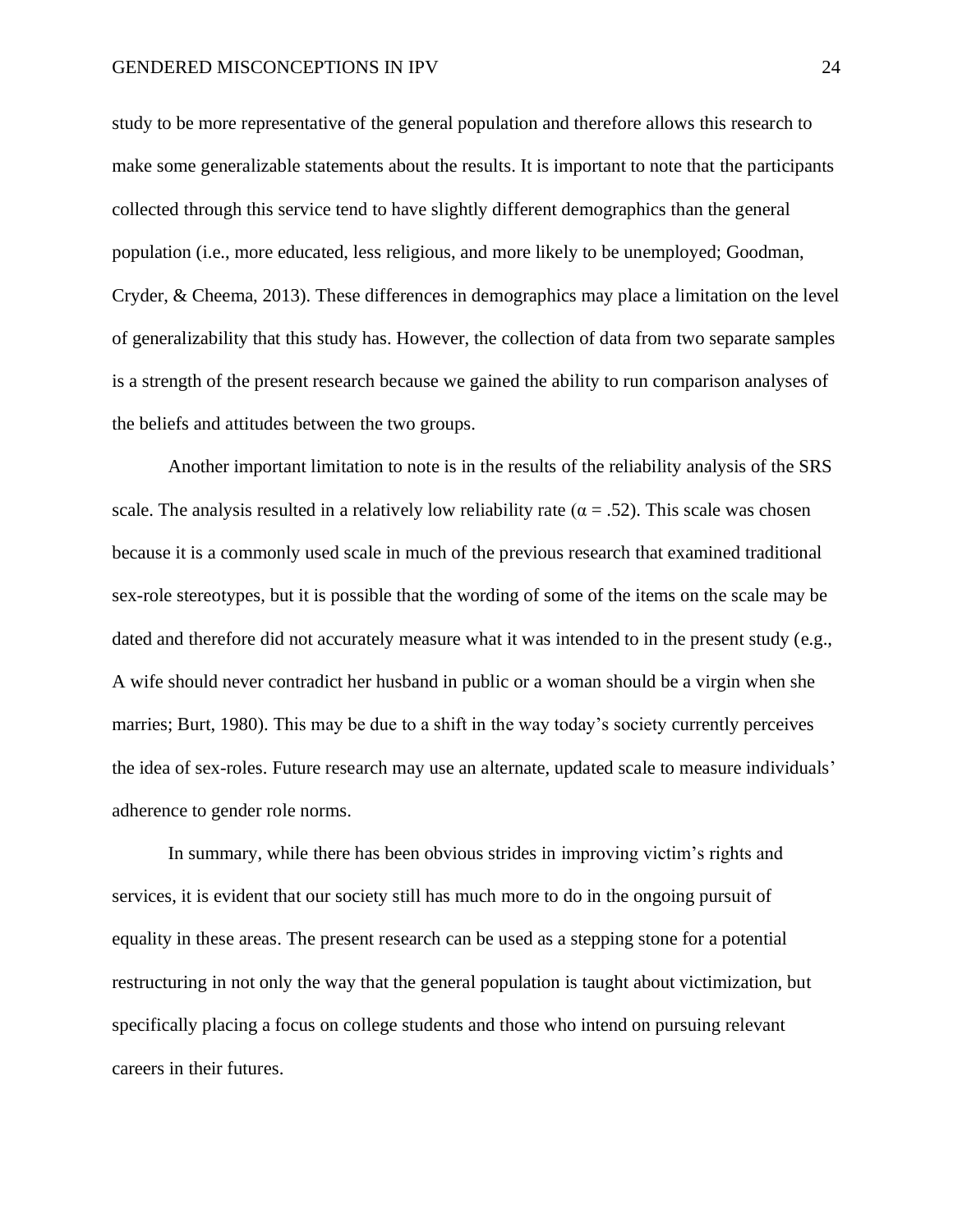#### **References**

- Barnett, M., Hale, T., & Sligar, K. (2017). Masculinity, femininity, sexual dysfunctional beliefs, and rape myth acceptance among heterosexual college men and women. *Sexuality & Culture, 21*(3), 741-753, doi:10.1007/s12119-017-9420-3
- Bem, S. L. (1981). Gender schema theory: A cognitive account of sex typing. *Psychological Review, 88*, 354–364, doi:10.1037/0033-295X.88.4.354.
- Browne, A. (1995). Fear and the perception of alternatives: Asking "why battered women don't leave" is the wrong question. In B. Price & N. Sokoloff (Eds.), The criminal justice system and women (pp. 228-245). New York: McGraw Hill.
- Bryant, S. A., & Spencer, G. A. (2003). University students' attitudes about attributing blame in domestic violence. *Journal of Family Violence, 18*(6), 369-376. doi:10.1023/A:1026205817132
- Burt, M. R. (1980). Cultural myths and supports for rape. *Journal of Personality and Social Psychology, 38*(2), 217-230. doi:10.1037/0022-3514.38.2.217
- Chandler, J., Mueller, P., & Paolacci, G. (2013). Nonnaïveté among Amazon Mechanical Turk workers: Consequences and solutions for behavioral researchers. *Behavior Research Methods*, *46*(1), 112-130. doi:10.3758/s13428-013-0365-7
- Eagly, A. H., & Steffen, V. J. (1986). Gender and aggressive behavior: A meta-analytic review of the social psychological literature. *Psychological Bulletin, 100*(3), 309-330. doi:10.1037/0033-2909.100.3.309
- Esqueda, C. W., & Harrison, L. A. (2005). The influence of gender role stereotypes, the woman's race, and level of provocation and resistance on domestic violence culpability attributions. *Sex Roles, 53*(11-12), 821-834. doi:10.1007/11199s-005-8295-1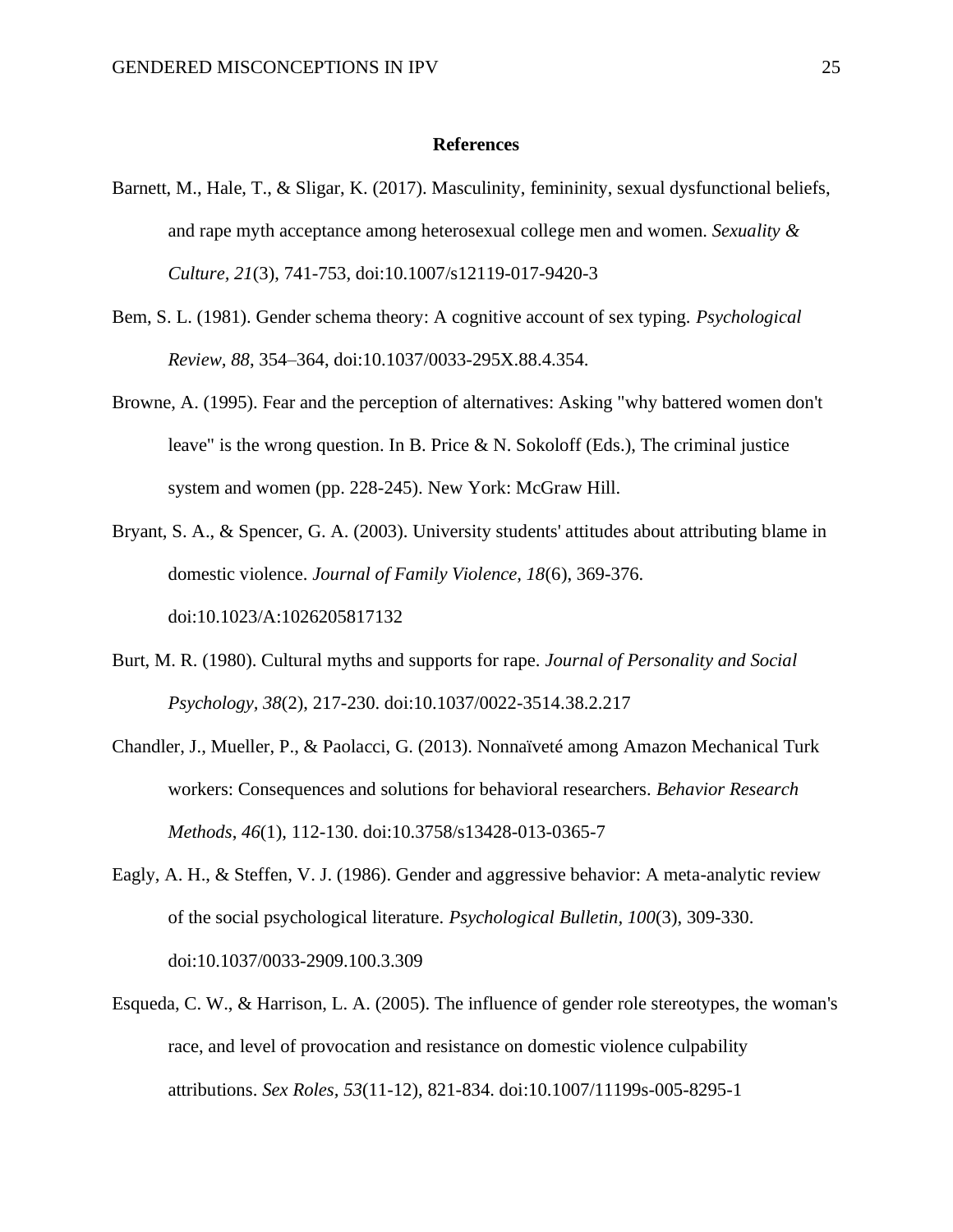Fasteau, M. F. (1974). The male machine. New York: McGraw-Hill.

- Felson, R. B., Messner, S. F., Hoskin, A. W., Deane, G. (2002). Reasons for reporting and not reporting domestic violence to the police. *Criminal Justice, 40*(3), 617. doi: 10.1111/j.1745-9125.2002.tb00968.x
- Flood M., & Pease, B. (2009). Factors influencing attitudes to violence against women. *Trauma, Violence, & Abuse, 10*(2),125-142.
- Fox, K., & Cook, C. (2011). Is knowledge power? The effects of a victimology course on victim blaming. *Journal of Interpersonal Violence, 26*(17), 3407-3427.
- Goodman, J. K., Cryder, C. E., & Cheema, A. (2013). Data collection in a flat world: The strengths and weaknesses of Mechanical Turk samples. *Journal of Behavioral Decision Making*, *26*, 213–224. doi:10.1002/bdm.1753
- Grubb, A., & Turner, E. (2012). Attribution of blame in rape cases: A review of the impact of rape myth acceptance, gender role conformity and substance use on victim blaming. *Aggression & Violent Behavior, 17*, 443–452. doi:10.1016/j.avb.2012.06.002.
- Gustafson, A. L. (2005). Seminarians' response to domestic violence: Sex role attitudes, just world beliefs, and formal training. Unpublished doctoral dissertation, Alliant International University, Los Angeles.
- Hester, M. (2009) Who does what to whom? Gender and domestic violence perpetrators. Bristol: University of Bristol in association with the Northern Rock Foundation
- Larsen, K. & Long, E. (1988). Attitudes toward sex-roles: Traditional or egalitarian?. *Sex Roles, 19,* 1-12. doi:10.1007/BF00292459.
- Lueptow, L. B. (1984) Adolescent sex roles and social change. New York: Columbia University. Press.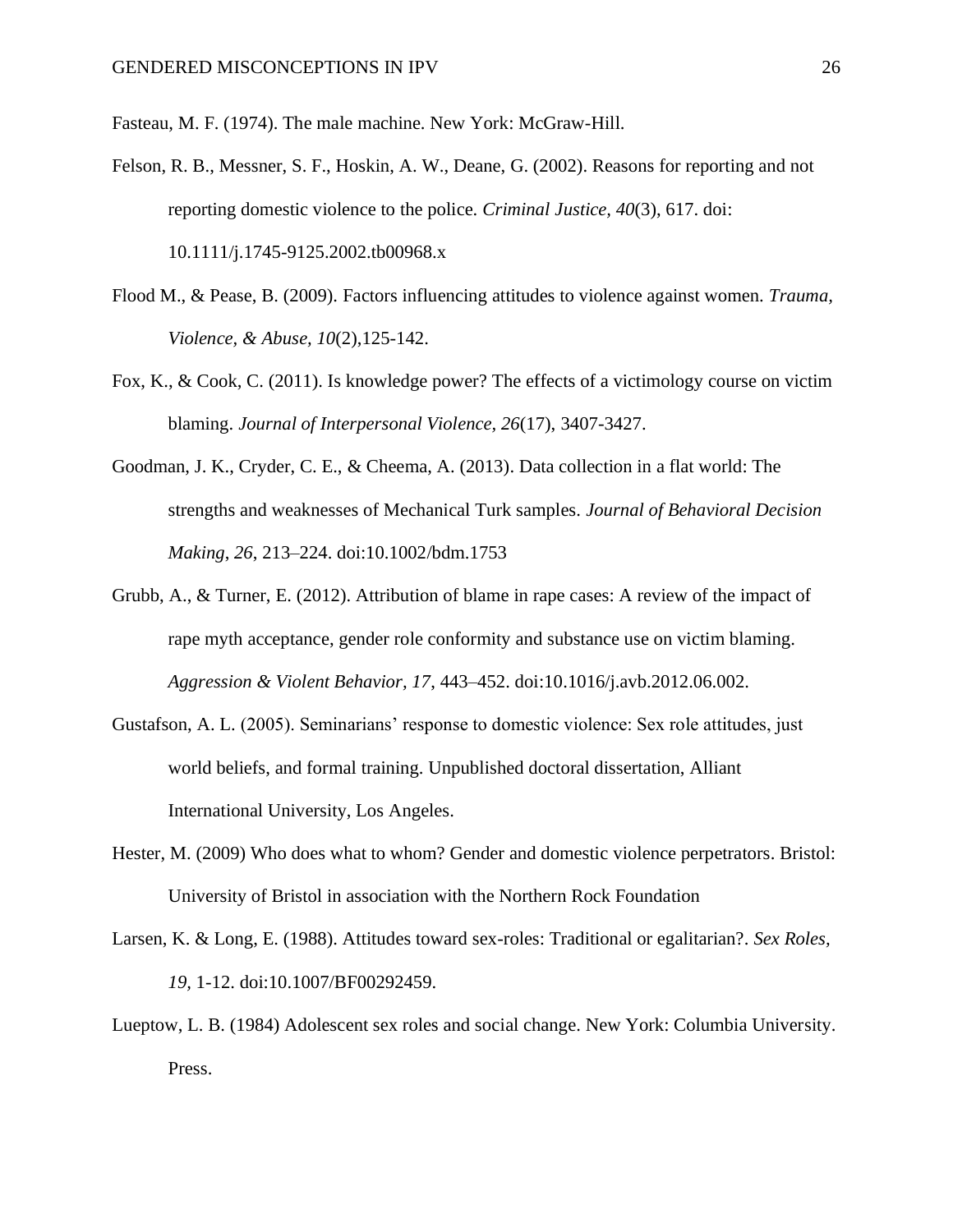- Mendoza, J. (2016). Dating violence myth acceptance and victim blame among college students: Does gender matter?. Electronic Theses, Projects, and Dissertations. Paper 410.
- Nabors, E. L., Dietz, T. L., & Jasinski, J. L. (2006). Domestic violence beliefs and perceptions among college students. *Violence and Victims*, *21*(6), 779-795.
- National Domestic Violence Hotline. (2015). Who will help me? Domestic violence survivors speak out about law enforcement responses. Retrieved from http://www.thehotline.org/resources/law-enforcement-responses
- Peters, J. (2008). Measuring myths about domestic violence: Development and initial validation of the domestic violence myth acceptance scale. *Journal of Aggression, Maltreatment & Trauma, 16*(1), 1-21.
- Policastro, C., & Payne, B. K. (2013). The blameworthy victim: Domestic violence myths and the criminalization of victimhood. *Journal of Aggression, Maltreatment & Trauma, 22*(4), 329-347. doi:10.1080/10926771.2013.775985
- Renzetti, C. M. (1996). The poverty of service for battered lesbians. *Journal of Gay and Lesbian Social Services, 4*, 61–68
- Robertson, K., & Murachver, T. (2009). Attitudes and attributions associated with female and male partner violence. *Journal of Applied Social Psychology, 39*(7), 1481-1512. doi:10.1111/j.1559-1816.2009.00492.x

 Scarduzio, J. A., Carlyle, K. E., Harris, K. L., & Savage, M. W. (2017). "Maybe she was provoked": Exploring gender stereotypes about male and female perpetrators of intimate partner violence. *Violence Against Women*, *23*(1), 89–113. https://doi.org/10.1177/1077801216636240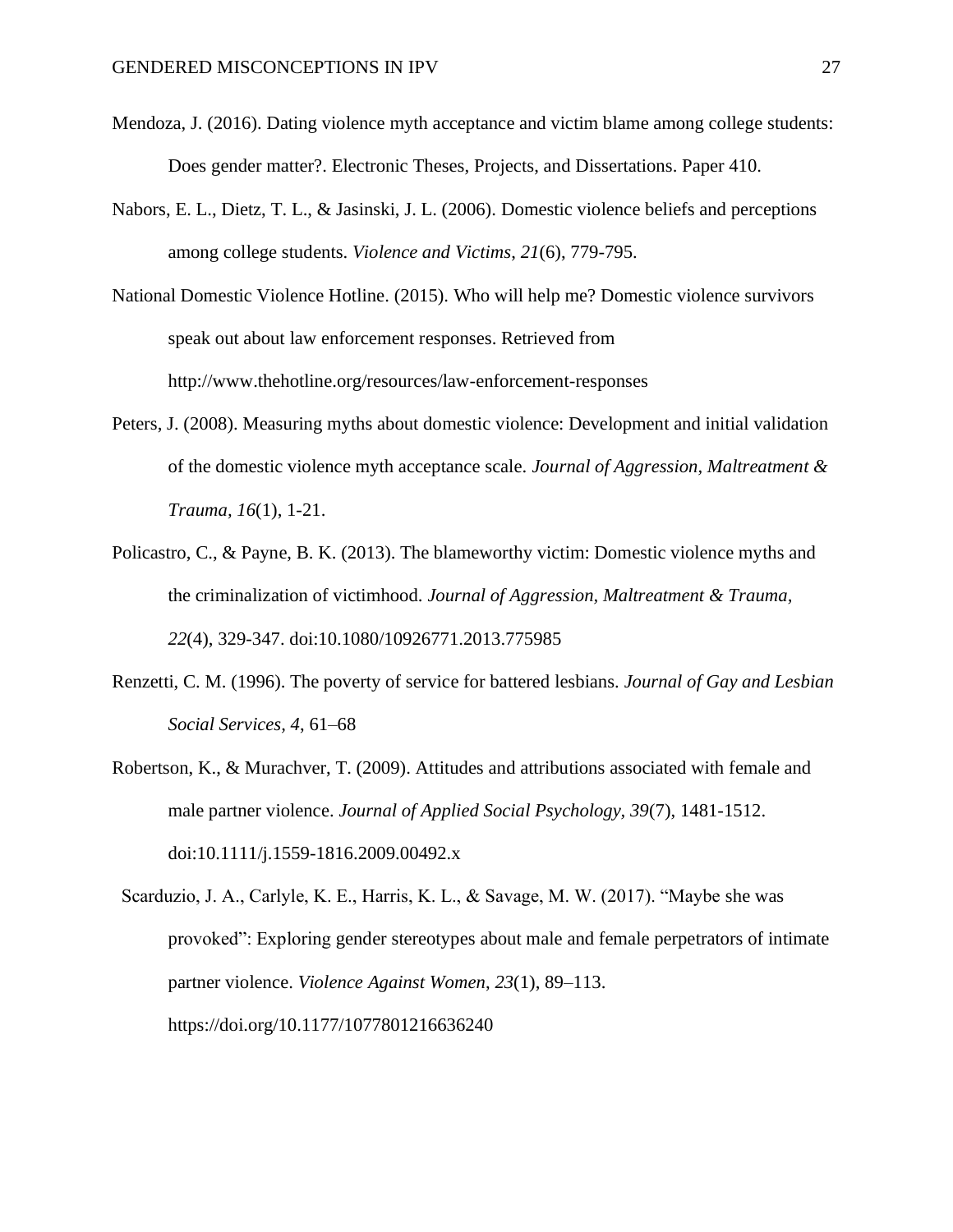- Seelau, S., & Seelau, E. (2005). Gender-role stereotypes and perceptions of heterosexual, gay and lesbian domestic violence. *Journal of Family Violence*, *20*(6), 363–371.
- Shaw, J. & Woodworth, M. (2013) Are the misinformed more punitive? Beliefs and misconceptions in forensic psychology. *Psychology, Crime & Law, 19*(8), 687-706, doi: 10.1080/1068316X.2013.793335
- Smith, S.G., Chen, J., Basile, K.C., Gilbert, L.K., Merrick, M.T., Patel, N., Walling, M., & Jain, A. (2017). The National Intimate Partner and Sexual Violence Survey (NISVS): 2010- 2012 State Report. Atlanta, GA: National Center for Injury Prevention and Control, Centers for Disease Control and Prevention.
- Tjaden, P., & Thoennes, N. (2006). Extent, nature, and consequences of rape victimization: Findings from the national violence against women survey (NCJ 210346). Washington, DC: US Department of Justice.
- Truman, J. L., & Morgan, R. E. (2014). Nonfatal domestic violence, 2003-2012. Retrieved from https://www.bjs.gov/content/pub/pdf/ndv0312.pdf
- Vogel, D., Wester, S., Heesacker, M., & Madon, S. (2003). Confirming gender stereotypes: A social role perspective. *Sex Roles, 48*, 519–528.
- Weingarten, C. A. (2016). Intimate partner violence and victim blaming. *College of Science and Health Theses and Dissertations*. 185.
- Westbrook, L. (2009). Information myths and intimate partner violence: Sources, contexts, and consequences. *Journal of the American Society for Information Science and Technology, 60*, 826-836.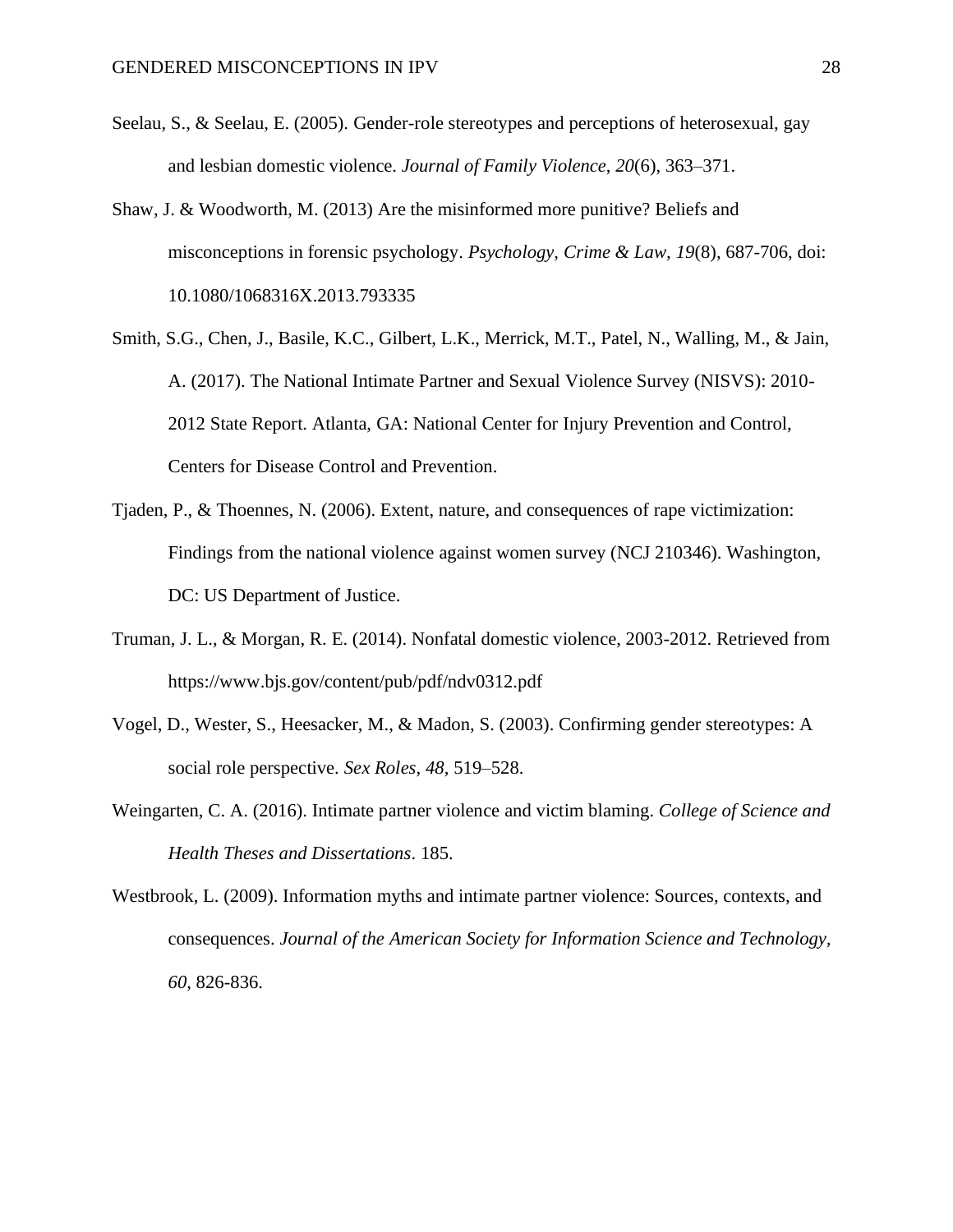- Willis, C. E., Hallinan, M. N., & Melby, J. (1996). Effects of sex role stereotyping among European American students on domestic violence culpability attributions. *Sex Roles, 34*(7–8), 475–491.
- Worden, A. P., & Carlson, B. E. (2005). Attitudes and beliefs about domestic violence: Results of a public opinion survey. *Journal of Interpersonal Violence, 20*(10), 1219-1243. doi:10.1177/0886260505278531
- Yamawaki, N., Ostenson, J., & Brown, C. R. (2009). The functions of gender role traditionality, ambivalent sexism, injury, and frequency of assault on domestic violence perception: A study between Japanese and American college students. *Violence Against Women, 15*(9), 1126–1142.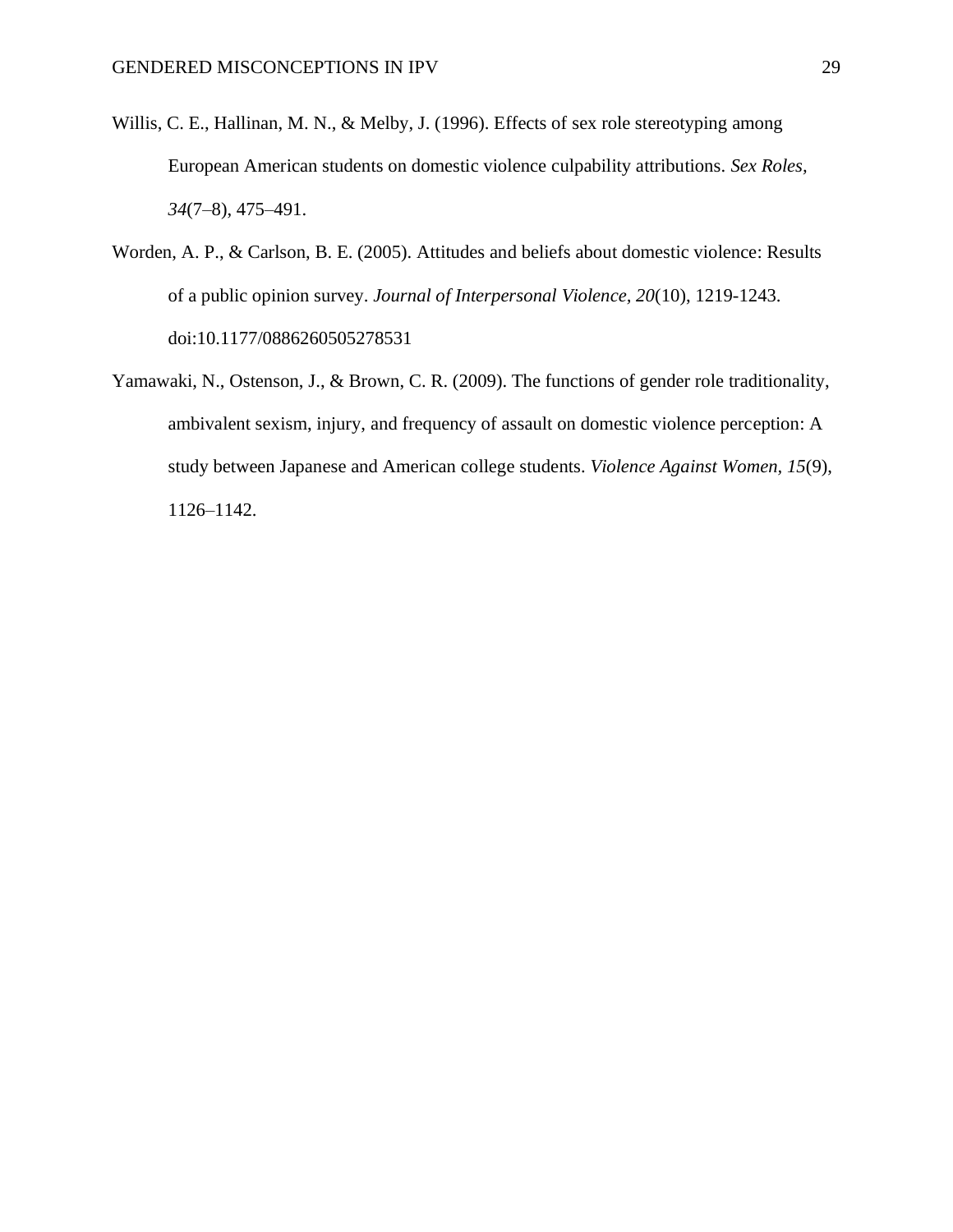|                                                                              | <b>Student Sample</b>                       |                                           | <b>MTurk Sample</b>                          |                                              |  |  |  |
|------------------------------------------------------------------------------|---------------------------------------------|-------------------------------------------|----------------------------------------------|----------------------------------------------|--|--|--|
|                                                                              | Male                                        | Female                                    | Male                                         | Female                                       |  |  |  |
|                                                                              | $n=13$                                      | $n=70$                                    | $n = 146$                                    | $n = 174$                                    |  |  |  |
| Age<br><b>Total Semesters</b><br>Total                                       | 24.46 (8.57)<br>6.77(2.83)<br>1.15(1.73)    | 22.39 (5.46)<br>5.47(2.96)<br>.81(1.37)   | 41.58 (12.98)                                | 41.81 (12.94)                                |  |  |  |
| relevant classes<br><b>DVMAS</b><br><b>SRS</b><br>The victim and perpetrator | 34.08 (10.58)<br>18.23 (5.40)<br>3.77(1.30) | 32.21 (8.78)<br>18.98(6.23)<br>4.03(1.35) | 46.08 (19.60)<br>23.69 (11.33)<br>3.51(1.32) | 39.36 (16.19)<br>21.29 (10.50)<br>3.40(1.38) |  |  |  |
| are homosexual.<br>The victim is a man and the<br>perpetrator is a woman.    | 3.31(1.12)                                  | 3.92(1.54)                                | 3.32(1.67)                                   | 3.03(1.63)                                   |  |  |  |
| The victim and the<br>perpetrator are both women.                            | 3.62(.77)                                   | 3.91(1.44)                                | 3.29(1.50)                                   | 3.03(1.40)                                   |  |  |  |
| The victim and the<br>perpetrator are both men.                              | 4.15(.99)                                   | 3.94(1.36)                                | 3.39(1.43)                                   | 3.32(1.47)                                   |  |  |  |
| The perpetrator should<br>always be arrested and put                         | 4.00(1.00)                                  | 4.16(.92)                                 | 3.26(1.22)                                   | 3.74(1.04)                                   |  |  |  |
| into jail<br>The police could arrest the<br>wrong person.                    | 3.92(.88)                                   | 4.07(.89)                                 | 3.67(1.08)                                   | 3.26(1.17)                                   |  |  |  |
| IPV is not always the<br>business of the police.                             | 1.92(.95)                                   | 1.74(1.05)                                | 2.53(1.23)                                   | 1.99(1.06)                                   |  |  |  |
| It is usually clear who is the<br>perpetrator.                               | 2.77(.93)                                   | 3.43(1.18)                                | 3.26(1.23)                                   | 3.62(1.26)                                   |  |  |  |
| It is usually clear who is the<br>victim.                                    | 3.08(.83)                                   | 3.66(1.12)                                | 3.28(1.25)                                   | 3.64(1.21)                                   |  |  |  |

## Table 1 *Demographics and Select Ratings by Sample and Participant Gender*

*Note:* Data presented is *M(SD).*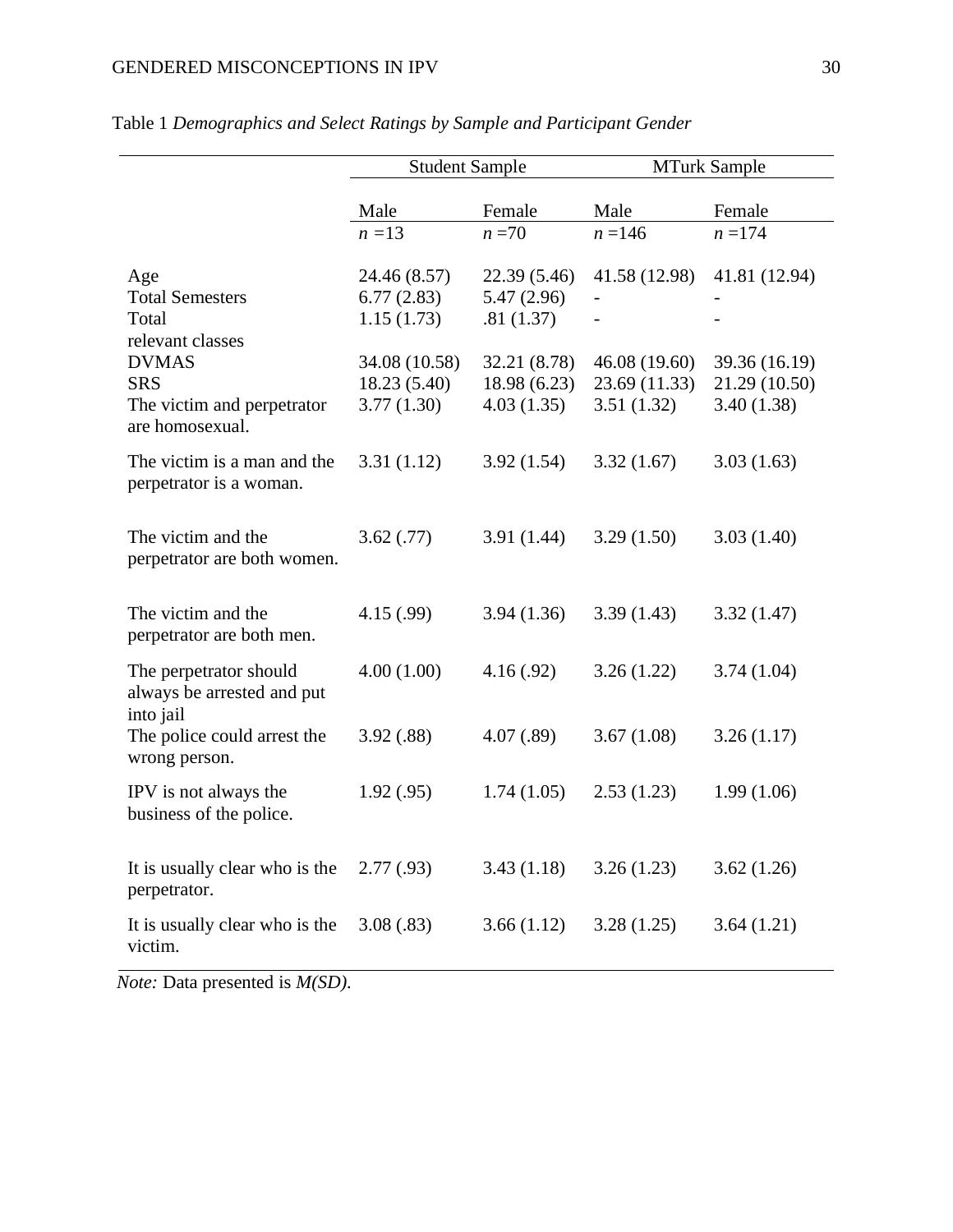|                                                                               | $\overline{2}$           | 3                        | $\overline{4}$ | 5              | 6                        |                | 8           | 9          | 10                       | 11        | 12        | 13             | 14             | 15        | 16        | 17                 | 18               | 19      | 20        | 21               |
|-------------------------------------------------------------------------------|--------------------------|--------------------------|----------------|----------------|--------------------------|----------------|-------------|------------|--------------------------|-----------|-----------|----------------|----------------|-----------|-----------|--------------------|------------------|---------|-----------|------------------|
| 1. Total classes                                                              | $.32*$                   | $-.08$                   | .21            | .09            | .16                      | $.30**$        | .07         | .16        | $-.07$                   | $-12$     | .01       | .09            | .09            | .13       | $-0.02$   | $.25*$             | .01              | $-0.02$ | .04       | $\overline{.12}$ |
| 2. Total semesters                                                            | $\sim$                   | .01                      | .09            | $-.04$         | $-.18$                   | $-.15$         | $-.12$      | .06        | $-.12$                   | $-.05$    | .01       | .03            | $-.10$         | $-.01$    | .03       | $-.04$             | $-.12$           | $-.14$  | $-.10$    | $-.13$           |
| 3. DVMAS                                                                      | $\overline{a}$           | $\sim$                   | $.38***$       | $-.10$         | .01                      | .13            | .01         | $-.13$     | .10                      | $-.03$    | .03       | .03            | .17            | $-.03$    | $-.02$    | .02                | .12              | $.27*$  | .08       | $-.17$           |
| 4. SRS                                                                        | $\overline{a}$           | $.67*$                   | $\mathbb{L}$   | .05            | $\overline{.13}$         | $.26*$         | .16         | $-.23$     | .01                      | $-.10$    | .06       | .05            | $-.01$         | .10       | $-.14$    | .15                | .10              | .05     | $.25*$    | $-.10$           |
| 5. The victim is a<br>male.                                                   | $\mathcal{L}$            | .17                      | $.12*$         | $\overline{a}$ | $-.17$                   | $-13$          | $.41***$    | .01        | .16                      | .10       | .20       | $-.01$         | $-.11$         | $.58***$  | $.40***$  | $-28$ <sup>*</sup> | .10              | .01     | $-.18$    | $.58*$           |
| 6. The victim is a<br>female.                                                 | $\overline{a}$           | $\overline{a}$<br>$.14*$ | $-.11$         | $-0.32$ **     | $\overline{\phantom{a}}$ | $.60**$        | $-.15$      | $.22*$     | $-.37***$                | $.40**$   | $-24*$    | .22            | $.57***$       | $-.38***$ | $-.50**$  | $.59***$           | $-.03$           | $-.11$  | .761      | $-.17$           |
| 7. The victim is<br>feminine.                                                 | $\overline{\phantom{a}}$ | $-.07$                   | $-.06$         | $-.24***$      | $.70^{**}$               | $\overline{a}$ | .02         | .07        | $-.15$                   | $-0.23$   | $-.07$    | .18            | $.41***$       | $-.12$    | $-28$ *   | $.51***$           | .22              | .11     | $.63***$  | $-.11$           |
| 8. The victim is<br>masculine.                                                | $\overline{a}$           | $.19*$                   | $.13*$         | $.64***$       | $-.36***$                | $-.36***$      |             | $-.24*$    | .18                      | .15       | $.27*$    | $-.08$         | $-.15$         | $.48***$  | $.36***$  | $-.16$             | .13              | $-.18$  | .01       | $.26*$           |
| 9. The victim has little<br>power in the<br>relationship.                     |                          | $\overline{a}$<br>$.23*$ | $-.18***$      | $-.20**$       | $.37***$                 | $.38***$       | $-.23$ **   |            | $-.12$                   | $-.29***$ | $-.08$    | .11            | $.29*$         | $-21$     | $-17$     | .19                | $-.11$           | .03     | .09       | .10              |
| 10. The victim has a<br>lot of power in the<br>relationship.                  |                          | $.47*$                   | $.34***$       | $.45***$       | $-.31***$                | $-.25***$      | $.52***$    | $-.47***$  | $\overline{\phantom{a}}$ | $.36***$  | $.58***$  | $-.13$         | $-.34***$      | $.41***$  | $.44***$  | $-.22$             | .06              | .21     | $-.27*$   | .21              |
| 11. The victim has a<br>lot of control in the<br>relationship.                | $\sim$                   | $.41^{\circ}$            | $.32***$       | $.36***$       | $-.28***$                | $-24**$        | $.44***$    | $-0.53***$ | $.73***$                 | $\sim$    | $.51***$  | $-.22*$        | $-.40^{**}$    | $.31***$  | $.29*$    | $-.48**$           | $-.01$           | .12     | $-.35$ ** | .17              |
| 12. The victim has a<br>dominant role in the<br>relationship.                 |                          | $.45*$                   | $.35***$       | $.46***$       | $-.27***$                | $-23$          | $.50^{**}$  | $-.35***$  | $.73***$                 | $.65***$  | $\sim$    | $-.26*$        | $-.33***$      | $.45***$  | $.47***$  | $-30**$            | .08              | .18     | $-.11$    | $.28*$           |
| 13. The victim has a<br>submissive role in the<br>relationship.               | $\overline{a}$           | $.20*$                   | $-.14*$        | $-.14*$        | $.40**$                  | $.41***$       | $-.26^{**}$ | $.58***$   | $-44^{**}$               | $-.40**$  | $-.34***$ | $\overline{a}$ | $.24*$         | $-.20$    | $-.15$    | .20                | .02              | .004    | $.23*$    | $-.06$           |
| $\overline{14}$ . The victim is<br>physically weaker than<br>the perpetrator. | $\overline{a}$           | $-.07$                   | $-.04$         | $-.17***$      | $.48***$                 | $.50**$        | $-.28**$    | $.44***$   | $-.29***$                | $-.28***$ | $-.23***$ | $.51***$       | $\overline{a}$ | $-.41***$ | $-.31***$ | $.51***$           | .13              | .08     | $.50***$  | $-.15$           |
| $15$ . The victim is<br>physically stronger<br>than the perpetrator.          | $\sim$                   | $.30*$                   | $.23***$       | $.46***$       | $-.37***$                | $-.37***$      | $.54***$    | $-.50**$   | $.65***$                 | $.66***$  | $.62***$  | $-.39***$      | $-.38***$      |           | $.60***$  | $-.48***$          | .13              | .11     | $-.29*$   | $.40*$           |
| $16$ . The victim is<br>physically larger than<br>the perpetrator.            |                          | $.27*$                   | $.19***$       | $.54***$       | $-.33***$                | $-.32**$       | $.61***$    | $-.36***$  | $.63***$                 | $.54***$  | $.67***$  | $-.35***$      | $-.31***$      | $.69***$  |           | $-.44***$          | $\overline{.12}$ | .07     | $-.26^*$  | $.39*$           |

## Table 2 *Correlation Matrix for IPV Characteristics Likelihood Ratings for MTurk Sample and Student Sample*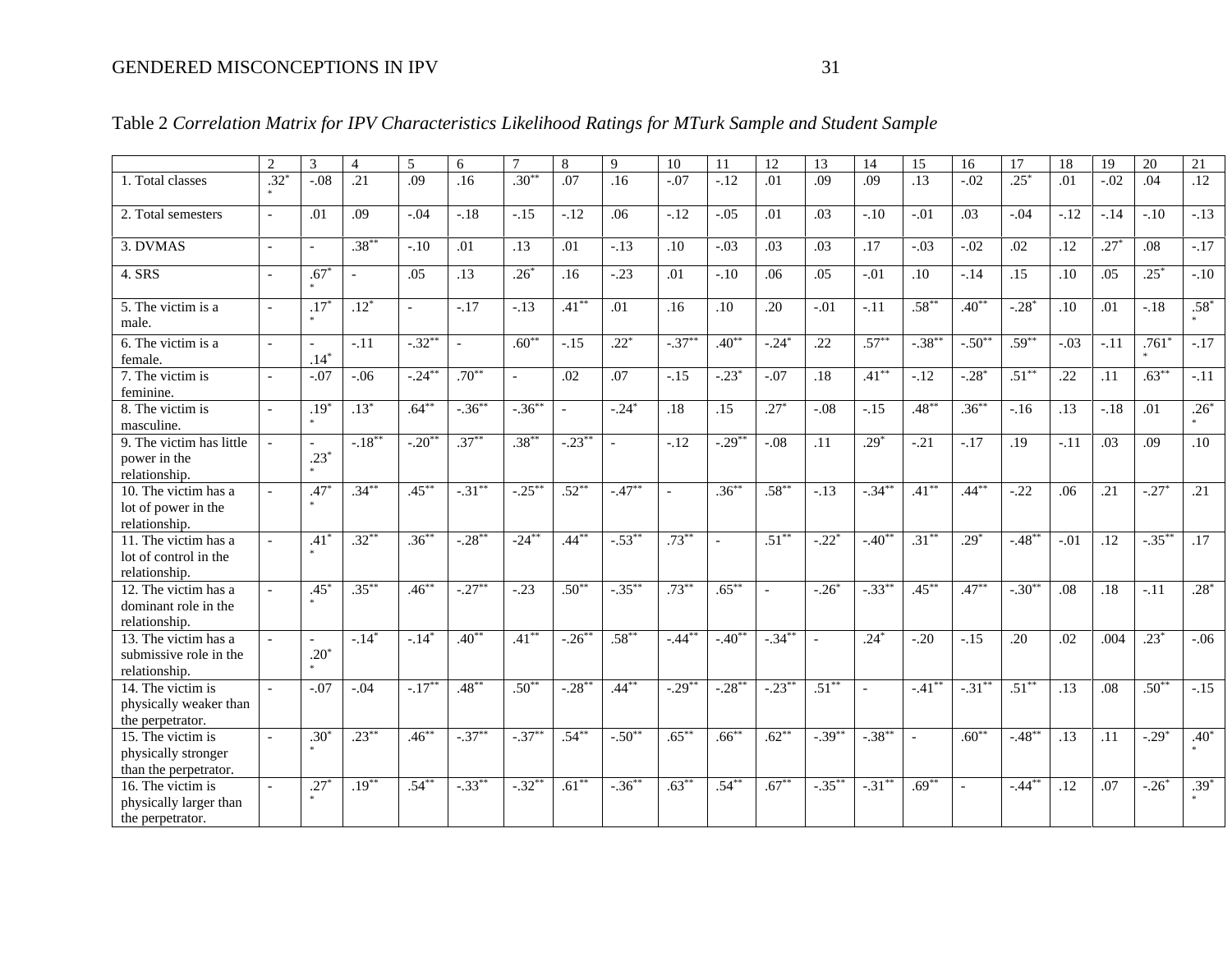| 17. The victim is<br>physically smaller<br>than the perpetrator.        |                | $-.07$               | $-.01$         | $-.22$ ** | $.46***$  | $.49***$  | $-.30*$   | $.42***$  | $-.31$ ** | $-.23$ <sup>*</sup> | $-.18***$ | $.48***$             | $.51***$  | $-.37**$   | $-.43***$  |            | .07        | .03            | $.51***$             | $.24*$    |
|-------------------------------------------------------------------------|----------------|----------------------|----------------|-----------|-----------|-----------|-----------|-----------|-----------|---------------------|-----------|----------------------|-----------|------------|------------|------------|------------|----------------|----------------------|-----------|
| 18. Victim uses<br>physical force to resist<br>the abuse.               | $\overline{a}$ | $.27*$               | $.14*$         | $.21***$  | $-.15***$ | $-0.06$   | $.25***$  | $-.19***$ | $.33***$  | $.33***$            | $.34***$  | $-.18***$            | $-0.07$   | $.28***$   | $.26***$   | $-.06$     |            | $.61*$         | .06                  | .001      |
|                                                                         |                |                      |                |           |           |           |           |           |           |                     |           |                      |           |            |            |            |            |                |                      |           |
|                                                                         | 2              | 3                    | $\overline{4}$ | 5         | 6         | $\tau$    | 8         | 9         | 10        | 11                  | 12        | 13                   | 14        | 15         | 16         | 17         | 18         | 19             | 20                   | 21        |
| 19. Victim fights<br>back using physical<br>force.                      | $\mathbf{r}$   | $.30***$             | $.14*$         | $.29***$  | $-11$     | $-0.05$   | $.27***$  | $-.18***$ | $.30***$  | $.31***$            | $.36***$  | $-16^{**}$           | $-0.06$   | $.33***$   | $.37***$   | $-.07$     | $.68***$   | $\overline{a}$ | $-0.02$              | .06       |
| 20. The perpetrator<br>is male.                                         |                | $-16^{**}$           | $-.12*$        | $-.27***$ | $.71***$  | $.66***$  | $-.34***$ | $.29***$  | $-.26***$ | $-.24***$           | $-.25***$ | $.37***$             | $.46***$  | $-.31***$  | $-.30**$   | $.39***$   | $-0.08$    | $-0.07$        | $\equiv$             | $-.23*$   |
| 21. The perpetrator<br>is female.                                       | $\sim$         | $.20***$             | $.14*$         | $.67***$  | $-.41***$ | $-.37***$ | $.69***$  | $-.23***$ | $.52***$  | $.48***$            | $.52***$  | $-.22***$            | $-.25***$ | $.55***$   | $.62***$   | $-.27***$  | $.33***$   | $.31***$       | $-46^{**}$           |           |
| 22. The perpetrator<br>is masculine.                                    | $\mathbf{r}$   | $-.05$               | $-.05$         | $-.27***$ | $.61***$  | $.62***$  | $-.32***$ | $.34***$  | $-.23***$ | $-.25***$           | $-.25***$ | $.36***$             | $.48***$  | $-.35***$  | $-0.27***$ | $.41***$   | $-.09$     | $-.05$         | $.68***$             | $-.37***$ |
| 23. The perpetrator<br>is feminine.                                     | $\sim$         | $.16***$             | .11            | $.64***$  | $-.38***$ | $-.35***$ | $.68***$  | $-.25***$ | $.47***$  | $.45***$            | $.46***$  | $-.18^{*}$           | $-.28***$ | $.55***$   | $.57***$   | $-.23***$  | $.26***$   | $.30***$       | $-45$ **             | $.82***$  |
| 24. The perpetrator<br>has little power in<br>the relationship.         | $\mathbb{Z}^2$ | $.44***$             | $.34***$       | $.41***$  | $-.22**$  | $-.19***$ | $.44***$  | $-.40**$  | $.64***$  | $.57***$            | $.56***$  | $-.41$ <sup>**</sup> | $-.26***$ | $.57***$   | $.53***$   | $-0.29$ ** | $.23***$   | $.33***$       | $-.20$ <sup>**</sup> | $.45***$  |
| 25. The perpetrator<br>has a lot of power in<br>the relationship.       |                | $-.24***$            | $-.18***$      | $-.12***$ | $.28***$  | $.23***$  | $-.18***$ | $.54***$  | $-39**$   | $-.41***$           | $-.34***$ | $.51***$             | $.45***$  | $-.35***$  | $-.25***$  | $.35***$   | $-.20**$   | $-.12***$      | $.32***$             | $-.11*$   |
| 26. The perpetrator<br>has a dominant role<br>in the relationship.      |                | $-.27$ <sup>**</sup> | $-.22**$       | $-.21***$ | $.44***$  | $.43***$  | $-.25***$ | $.57***$  | $-.49***$ | $-.49**$            | $-.45***$ | $.59***$             | $.45***$  | $-46^{**}$ | $-.36***$  | $.43***$   | $-.27***$  | $-.17***$      | $.45***$             | $-.28***$ |
| 27. The perpetrator<br>has a lot of control<br>in the relationship.     |                | $-.26***$            | $-.19***$      | $-.16***$ | $.36***$  | $.31***$  | $-.17***$ | $.47***$  | $-.33***$ | $-.39***$           | $-.31***$ | $.47***$             | $.40**$   | $-.30**$   | $-.21***$  | $.30***$   | $-.18***$  | $-.16***$      | $.37***$             | $-.18***$ |
| 28. The perpetrator<br>has a submissive<br>role in the<br>relationship. | $\sim$         | $.39***$             | $.34***$       | $.38***$  | $-.28$ ** | $-.27***$ | $.48***$  | $-.34***$ | $.64***$  | $.56^{**}$          | $.59***$  | $-.37$ **            | $-.24***$ | $.54***$   | $.57***$   | $-.24***$  | $.30^{**}$ | $.37***$       | $-.33^{**}$          | $.54***$  |
| 29. The perpetrator<br>is physically weaker<br>than the victim.         |                | $.25***$             | $.20**$        | $.53***$  | $-.34***$ | $-.29***$ | $.62***$  | $-.27***$ | $.59***$  | $.46***$            | $.55***$  | $-.24***$            | $.30***$  | $.60***$   | $.64***$   | $-.32***$  | $.26***$   | $.27***$       | $-.38***$            | $.62***$  |
| 30. The perpetrator<br>is physically<br>stronger than the<br>victim.    | $\sim$         | $-16^{**}$           | $-.10$         | $-.31***$ | $.54***$  | $.49***$  | $-41**$   | $.44***$  | $-.37***$ | $-33^{**}$          | $-.29***$ | $.48***$             | $.59***$  | $-.47***$  | $-.48***$  | $.58***$   | $-.04$     | $-.07$         | $.56^{**}$           | $-.36***$ |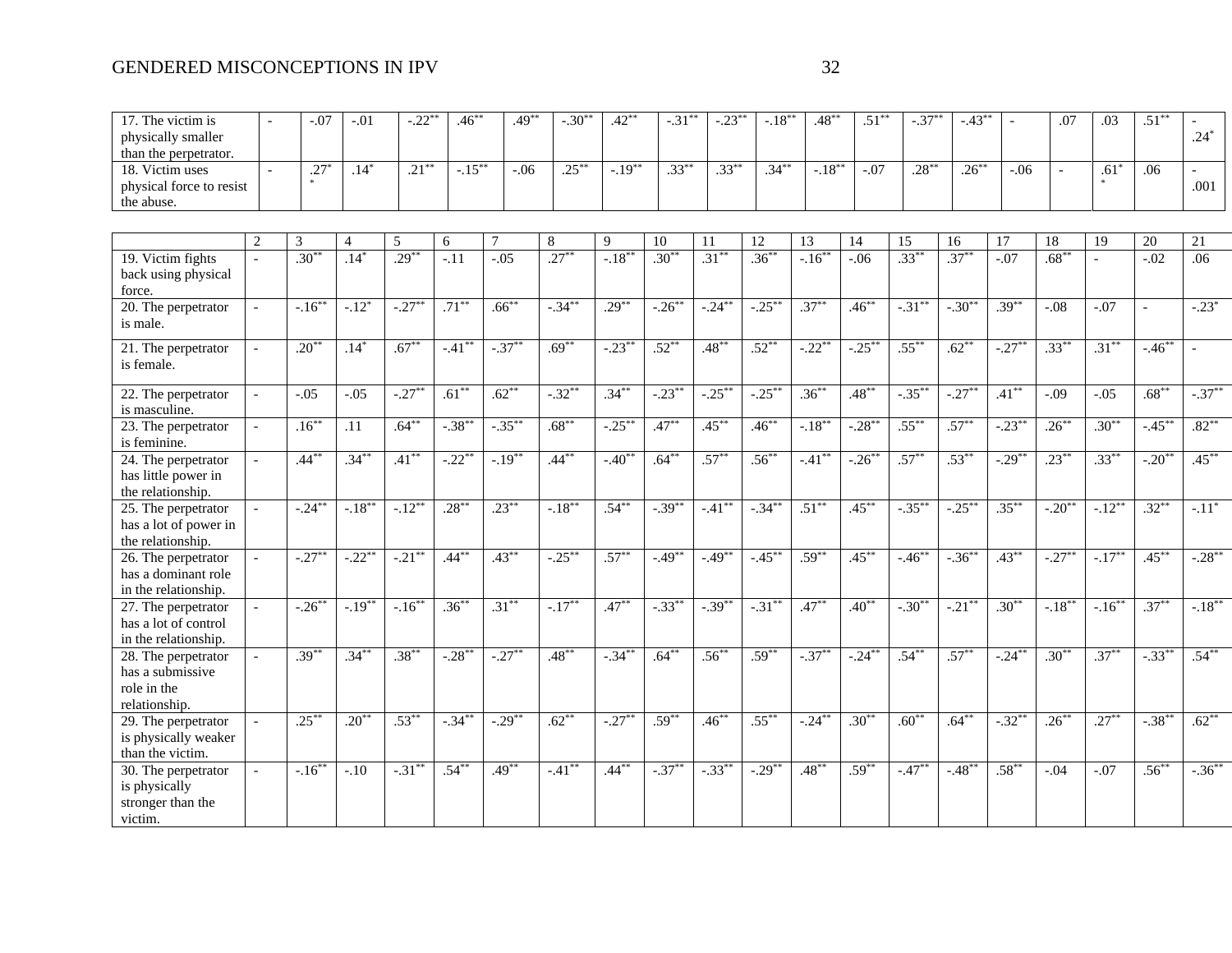| 31. The perpetrator<br>is physically larger<br>than the victim.                   |                          | $-.19**$             | $-.13*$            | $-.25*$    | $.52***$    | $.49***$  | $-.30**$  | $.28***$  | $-.25***$        | $-.19***$ | $-.29**$   | $.36***$    | $.46***$   | $-.38***$              | $-.35***$  | $.45***$  | .01       | $-.07$    | $.59***$  | $-.29***$    |
|-----------------------------------------------------------------------------------|--------------------------|----------------------|--------------------|------------|-------------|-----------|-----------|-----------|------------------|-----------|------------|-------------|------------|------------------------|------------|-----------|-----------|-----------|-----------|--------------|
| 32. The perpetrator<br>is physically smaller<br>than the victim.                  |                          | $.23***$             | $.16***$           | $.55***$   | $-.34***$   | $-.34***$ | $.65***$  | $-.27***$ | $.58***$         | $.50***$  | $.53***$   | $-.27***$   | $-.32**$   | $.59***$               | $.67***$   | $-.34***$ | $.24***$  | $.28***$  | $-.37***$ | $.70***$     |
| $\overline{33}$ . The perpetrator<br>harms the victim<br>using physical<br>force. |                          | $-.20$ <sup>**</sup> | $-.20**$           | $-.17***$  | $.39***$    | $.36***$  | $-.28***$ | $.43***$  | $-.31***$        | $-.35***$ | $-.32**$   | $.49***$    | $.50**$    | $-.38***$              | $-.38***$  | $.47***$  | $-.10$    | $-.05$    | $.45***$  | $-.25***$    |
|                                                                                   | $\overline{2}$           | 3                    | $\overline{4}$     | 5          | 6           | 7         | 8         | 9         | 10               | 11        | 12         | 13          | 14         | 15                     | 16         | 17        | 18        | 19        | 20        | 21           |
| 34. The victim and<br>the perpetrator are<br>heterosexual.                        | $\overline{\phantom{a}}$ | .01                  | .02                | $-.12*$    | $.39***$    | $.39***$  | $-.15***$ | $.20**$   | $-0.06$ **       | $-.07$    | $-.08$     | $.29***$    | $.32***$   | $-.13*$                | $-.10$     | $.26***$  | $-.03$    | $-.01$    | $.47***$  | $-.17***$    |
| 35. The victim and<br>the perpetrator are<br>homosexual.                          |                          | $.13*$               | $\overline{.11}^*$ | $.48*$     | $-.28**$    | $-.26***$ | $.54***$  | $-13*$    | $.38***$         | $.32***$  | $.32***$   | $-.15***$   | $-.23***$  | $.39***$               | $.46***$   | $-.21***$ | $.24***$  | $.23***$  | $-.24***$ | $.69***$     |
| 36. The victim is a<br>woman and the<br>perpetrator is a man.                     |                          | $-13$ <sup>*</sup>   | $-12$ <sup>*</sup> | $-0.25***$ | $.56***$    | $.47***$  | $-.30**$  | $.42***$  | $-.30**$         | $-.27***$ | $-30^{**}$ | $.36***$    | $.44***$   | $-.41***$              | $-.35***$  | $.43***$  | $-.13***$ | $-.12***$ | $.55***$  | $-.33***$    |
| 37. The victim is a<br>man and the<br>perpetrator is a<br>woman.                  | $\overline{\phantom{a}}$ | $.12*$               | .09                | $.51***$   | $-.36^{**}$ | $-.25***$ | $.57***$  | $-.17***$ | $.39***$         | $.33***$  | $.40***$   | $-.18***$   | $-.16***$  | $.44***$               | $.46***$   | $-.19***$ | $.21***$  | $.23***$  | $-.33***$ | $.64***$     |
| 38. The victim and<br>the perpetrator are<br>both women.                          | $\overline{a}$           | $.18***$             | $.15***$           | $.53***$   | $-.33***$   | $-.32**$  | $.57***$  | $-.22**$  | $.42***$         | $.37***$  | $.36***$   | $-.22**$    | $-.18***$  | $.47***$               | $.50^{**}$ | $-.26***$ | $.23***$  | $.28***$  | $-.30**$  | $.72***$     |
| 39. The victim and<br>the perpetrator are<br>both men.                            |                          | .11                  | .07                | $.51***$   | $-.26^{**}$ | $-.26***$ | $.55***$  | $-.08$    | $.35***$         | $.28***$  | $.33***$   | $-.15***$   | $-.10$     | $.37***$               | $.43***$   | $-.19***$ | $.26***$  | $.28***$  | $-.25***$ | $.66***$     |
| 40. The victim and<br>perpetrator are<br>equals in their<br>relationship.         |                          | $.39***$             | $.31***$           | $.42***$   | $-.22**$    | $-.17***$ | $.43***$  | $-.35***$ | $.63***$         | $.55***$  | $.61***$   | $-.32**$    | $-16^{**}$ | $.56^{**}$             | $.56***$   | $-.18***$ | $.33***$  | $.33***$  | $-28**$   | $.50^{**}$   |
|                                                                                   |                          |                      | 24                 | 25         | 26          | 27        |           | 29        | 30               | 31        | 32         |             |            |                        |            |           |           |           |           |              |
| 1. Total classes                                                                  | 22<br>.13                | 23<br>$-0.02$        | $-0.02$            | .07        | $-.02$      | .05       | 28<br>.17 | .21       | $\overline{.10}$ | $-.003$   | .07        | 33<br>$-10$ | 34<br>.04  | 35<br>$\overline{.13}$ | 36<br>.12  | 37<br>.02 | 38        | .07       | 39<br>.18 | 40<br>$-.04$ |
| 2. Total semesters                                                                | .07                      | $-.22*$              | .01                | $-.08$     | $-.12$      | $-.04$    | .00       | .05       | $-.17$           | $-.07$    | .01        | $-.28*$     | $-.19$     | $-.02$                 | $-.19$     | $-.24*$   |           | $-.19$    | $-.07$    | .04          |
| 3. DVMAS                                                                          | .21                      | $-.13$               | .02                | .03        | .03         | .03       | $-.14$    | $-.26*$   | $.30*$           | .18       | $-.13$     | .04         | $-.003$    | $-.12$                 | $-0.08$    | .002      |           | $-.14$    | $-.12$    | .21          |
| 4. SRS                                                                            | .20                      | $-.09$               | $-.12$             | .05        | .04         | .09       | $-.13$    | $-.14$    | $.23*$           | .07       | $-.10$     | $-.01$      | .15        | $-.01$                 | .15        | $-.003$   |           | $-.11$    | $-.19$    | .05          |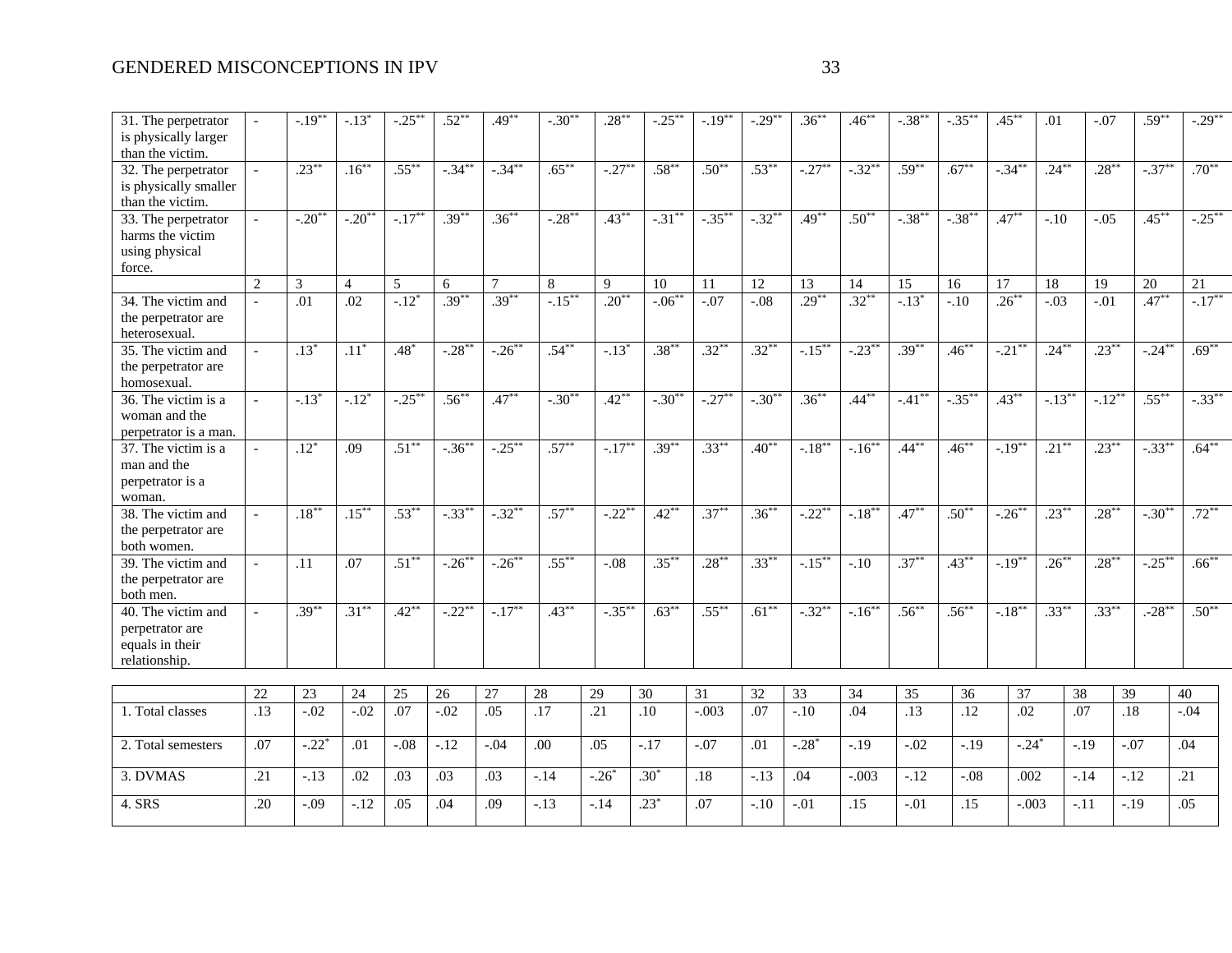| 5. The victim is a<br>male.                                                   | $-0.38$   | $.50**$   | .02              | $-.02$                             | $-.08$    | $-.12$           | .05       | $.32***$   | $-.03$    | $-.17$           | $.29*$ | $-.09$    | $-.04$    | $.54***$         | $-.02$    | $.44***$         | $.33***$ | $.43***$ | $.25*$    |
|-------------------------------------------------------------------------------|-----------|-----------|------------------|------------------------------------|-----------|------------------|-----------|------------|-----------|------------------|--------|-----------|-----------|------------------|-----------|------------------|----------|----------|-----------|
| 6. The victim is a<br>female.                                                 | $.59***$  | $-.24***$ | $-19$            | $.42*$                             | $.45***$  | $.42***$         | $-.37***$ | $-.36***$  | $.33***$  | $.55***$         | $.37*$ | $.31***$  | $.63***$  | .09              | $.71***$  | $-0.03$          | $-0.07$  | .08      | $-.44***$ |
| 7. The victim is<br>feminine.                                                 | $.53***$  | .06       | .03              | $.23*$                             | $.34***$  | $.32***$         | $-.10$    | $-.19$     | $.44***$  | $.41***$         | $-.17$ | $.24*$    | $.41***$  | .05              | $.41***$  | $-.06$           | $-.11$   | $-.05$   | $-.12$    |
| 8. The victim is<br>masculine.                                                | $-.23$    | $.48***$  | .15              | $-.02$                             | $-.06$    | $-.21$           | .21       | $.40^{**}$ | .04       | $-.12$           | .20    | $-.24***$ | $-.13$    | $.29***$         | $-.08$    | .22              | $.33***$ | $.37***$ | $.25***$  |
| 9. The victim has<br>little power in the<br>relationship.                     | .13       | $-.05$    | $.31*$           | .12                                | $.31***$  | .18              | $-.15$    | $-.20$     | .13       | .23              | $-.10$ | $.27*$    | .15       | .10              | .09       | $-.01$           | .03      | .08      | $-.17$    |
| 10. The victim has a<br>lot of power in the<br>relationship.                  | $-.25*$   | .21       | $\overline{.19}$ | $\overline{\phantom{a}}$<br>$.31*$ | $-.46***$ | $-.33***$        | $.26***$  | $.32***$   | $-.17$    | $-.35***$        | $.34*$ | $-.22$    | $-.12$    | $-.01$           | $-.22$    | .12              | .06      | $-.09$   | $.27*$    |
| $\overline{11}$ . The victim has a<br>lot of control in the<br>relationship.  | $-.32**$  | $.25*$    | $.26*$           | $\overline{\phantom{a}}$<br>$.25*$ | $-.39***$ | $-.39***$        | $.37***$  | $.34***$   | $-.29***$ | $-.50**$         | .19    | $-.15$    | $-.22$    | .10              | $-23*$    | .01              | .12      | .06      | .32       |
| $12.$ The victim has a<br>dominant role in the<br>relationship.               | $-18$     | $.31***$  | $.28*$           | $-22$                              | $-.32**$  | $-.36^{**}$      | $.30***$  | $-32^{*}$  | $-.19$    | $-.32***$        | .20    | $-.15$    | $-0.09$   | .05              | $-.12$    | .09              | .03      | .01      | $.47***$  |
|                                                                               | 22        | 23        | 24               | 25                                 | 26        | 27               | 28        | 29         | 30        | 31               | 32     | 33        | 34        | 35               | 36        | 37               | 38       | 39       | 40        |
| $\overline{13}$ . The victim has a<br>submissive role in<br>the relationship. | $.28*$    | $-.17$    | $-15$            | .14                                | $.28*$    | $\overline{.23}$ | $-.23$    | $-21$      | $.23*$    | $\overline{.18}$ | $-17$  | $.08\,$   | .15       | .02              | .14       | $-13$            | $-.02$   | $-.01$   | $-.18$    |
| 14. The victim is<br>physically weaker<br>than the perpetrator.               | $.39***$  | $-.30**$  | $-20$            | $.30*$                             | $.34***$  | $.45***$         | $-.28*$   | $-.61**$   | $.53***$  | $.62***$         | $-.22$ | $.32***$  | $.48***$  | .02              | $.36***$  | $\overline{.01}$ | $-0.05$  | .08      | $-.26*$   |
| 15. The victim is<br>physically stronger<br>than the perpetrator.             | $-.38***$ | $.51***$  | .12              | $\overline{\phantom{a}}$<br>$.25*$ | $-.38***$ | $-.37***$        | $.28*$    | $.52***$   | $-0.24*$  | $-.51***$        | $.50*$ | $-.37***$ | $-.33***$ | $.28*$           | $-22$     | .16              | $.25*$   | $.23*$   | $.30**$   |
| 16. The victim is<br>physically larger<br>than the perpetrator.               | $-.34***$ | $.47***$  | .09              | $-.06$                             | $-.15$    | $-0.22$          | $.27*$    | $.47***$   | $-17$     | $-0.39$ **       | $.47*$ | $-.21$    | $-17$     | $\overline{.13}$ | $-.33***$ | .21              | $.23*$   | .18      | $.38***$  |
| 17. The victim is<br>physically smaller<br>than the perpetrator.              | $.50**$   | $-.30**$  | $-16$            | $.37*$                             | $.36***$  | $.54***$         | $-.30**$  | $-36^{**}$ | $.42***$  | $.57***$         | $.35*$ | $.39***$  | $.35***$  | $-.08$           | $.34***$  | $-0.09$          | $-17$    | $-0.06$  | $-.30**$  |
| 18. Victim uses<br>physical force to<br>resist the abuse.                     | .10       | .04       | $\overline{.18}$ | .18                                | .11       | .13              | $-.02$    | $-.03$     | $.32***$  | .07              | .01    | .22       | $.23*$    | $-.10$           | $.25*$    | $-.05$           | $-.01$   | .00      | .22       |
| 19. Victim fights<br>back using physical<br>force.                            | .10       | .01       | $-.08$           | .07                                | $-.03$    | .08              | .12       | $-.13$     | $.29*$    | .03              | .10    | $.32***$  | .20       | $-.17$           | .16       | .04              | $-.09$   | $-.09$   | .19       |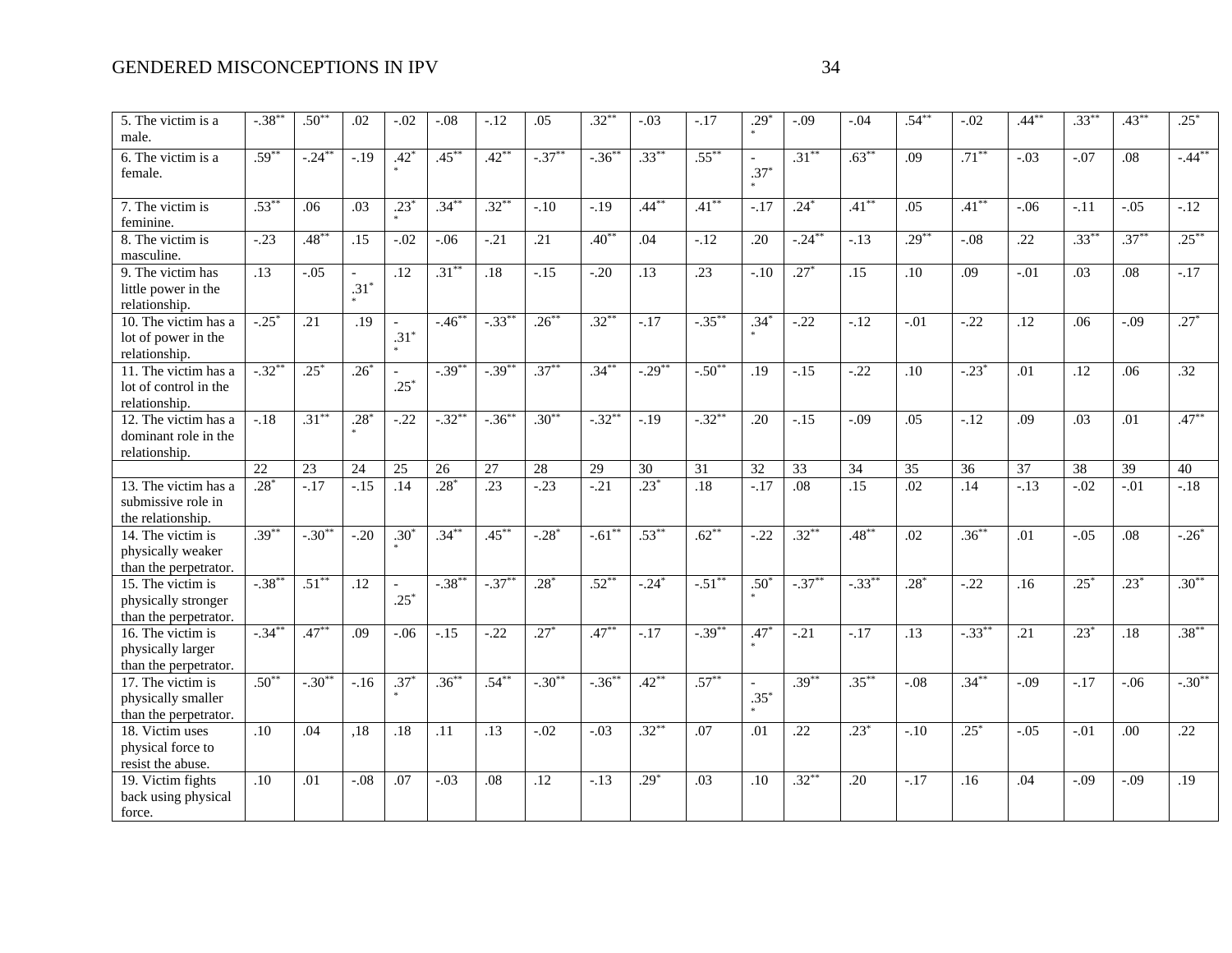| $20.$ The perpetrator                                    | $.49**$              | $-.16$    | $-.12$                   | $.27*$                   | $.37^{*}$    | $.27*$                   | $-.25$ <sup>*</sup> | $-.45***$   | $.44***$   | $.56***$       |                  | $.30**$   | $.57***$   | .03       | $.55***$         | $-.10$           | $-.16$   | .01      | $-0.25*$  |
|----------------------------------------------------------|----------------------|-----------|--------------------------|--------------------------|--------------|--------------------------|---------------------|-------------|------------|----------------|------------------|-----------|------------|-----------|------------------|------------------|----------|----------|-----------|
| is male.                                                 |                      |           |                          |                          |              |                          |                     |             |            |                | $.35*$           |           |            |           |                  |                  |          |          |           |
|                                                          |                      | $.71***$  |                          |                          |              |                          |                     | $.31***$    |            |                |                  |           |            | $.42***$  |                  | $.54***$         | $.54***$ | $.36***$ |           |
| 21. The perpetrator<br>is female.                        | $-.24***$            |           | .06                      | .16                      | .07          | .07                      | .04                 |             | $-.01$     | $-.13$         | $.32^{*}$        | .03       | .05        |           | $-0.07$          |                  |          |          | $.26*$    |
|                                                          |                      |           |                          |                          |              |                          |                     |             |            |                |                  |           |            |           |                  |                  |          |          |           |
| 22. The perpetrator                                      |                      | $-.36***$ |                          | $.45*$                   | $.57***$     | $.44***$                 | $-.32***$           | $-.40**$    | $.43***$   | $.50^{**}$     | $\overline{a}$   | $.36***$  | $.52***$   | $-.12***$ | $.38***$         | $-.07$           | $-.09$   | $-.07$   | $-.40**$  |
| is masculine.                                            |                      |           | $.23*$                   |                          |              |                          |                     |             |            |                | $.44*$           |           |            |           |                  |                  |          |          |           |
|                                                          |                      |           |                          |                          |              |                          |                     |             |            |                |                  |           |            |           |                  |                  |          |          |           |
| 23. The perpetrator                                      | $-.38**$             | $\sim$    | .21                      | .03                      | $-.12$       | $-.07$                   | .14                 | $.49***$    | $-.17$     | $-.24*$        | $.44*$           | $-.09$    | $-.12$     | $.45***$  | $-.15$           | $.50**$          | $.47***$ | $.46***$ | $.30**$   |
| is feminine.                                             |                      |           |                          |                          |              |                          |                     |             |            |                |                  |           |            |           |                  |                  |          |          |           |
| $\overline{24}$ . The perpetrator                        | $-.23$ <sup>**</sup> | $.46***$  | $\mathbf{r}$             | $\overline{a}$           | $-.44***$    | $-.43$ <sup>**</sup>     | $.24*$              | .22         | $-16$      | $-18$          | $.25*$           | $-.29**$  | $-0.28$    | .18       | $-.19$           | $-0.08$          | .01      | .04      | $.38*$    |
| has little power in                                      |                      |           |                          | $.47*$                   |              |                          |                     |             |            |                |                  |           |            |           |                  |                  |          |          |           |
| the relationship.                                        |                      |           |                          |                          |              |                          |                     |             |            |                |                  |           |            |           |                  |                  |          |          |           |
| 25. The perpetrator                                      | $.41***$             | $-.13*$   | $\overline{\phantom{a}}$ | $\blacksquare$           | $.67***$     | $.78***$                 | $-.41***$           | $-.11$      | $.38***$   | $.38***$       | $\sim$           | $.44***$  | $.39***$   | $-.004$   | $.25*$           | .22              | $.25*$   | .21      | $-.34***$ |
| has a lot of power in                                    |                      |           | $.42*$                   |                          |              |                          |                     |             |            |                | $.27*$           |           |            |           |                  |                  |          |          |           |
| the relationship.                                        | $.52***$             | $-.29***$ |                          |                          |              | $.67***$                 | $-40**$             | $-.37***$   | $.40**$    | $.51***$       |                  | $.49***$  |            |           | $.23*$           |                  |          |          | $-.33***$ |
| $\overline{26}$ . The perpetrator<br>has a dominant role |                      |           | $\mathcal{L}$<br>$.47*$  | $.63*$                   | $\mathbf{r}$ |                          |                     |             |            |                | $\sim$<br>$.40*$ |           | $.50***$   | $-.01$    |                  | $\overline{.13}$ | .17      | .11      |           |
| in the relationship.                                     |                      |           |                          |                          |              |                          |                     |             |            |                |                  |           |            |           |                  |                  |          |          |           |
| 27. The perpetrator                                      | $.39***$             | $-.19***$ |                          | $.55*$                   | $.61***$     | $\overline{\phantom{a}}$ | $-49**$             | $-.32**$    | $.40***$   | $.43***$       |                  | $.49***$  | $.42***$   | .01       | $\overline{.12}$ | $\overline{.15}$ | .14      | .09      | $-.35***$ |
| has a lot of control                                     |                      |           | $.36*$                   |                          |              |                          |                     |             |            |                | $.27*$           |           |            |           |                  |                  |          |          |           |
| in the relationship.                                     |                      |           |                          |                          |              |                          |                     |             |            |                |                  |           |            |           |                  |                  |          |          |           |
| $\overline{28}$ . The perpetrator                        | $-.25***$            | $.53***$  | $.64*$                   |                          | $-.42**$     | $-.33***$                |                     | $.29***$    | $-.33***$  | $-.39***$      | $.28*$           | $-.18$    | $-.23*$    | $-.08$    | $-13$            | $-17$            | $-.07$   | .02      | $.29*$    |
| has a submissive                                         |                      |           |                          | $.35*$                   |              |                          |                     |             |            |                |                  |           |            |           |                  |                  |          |          |           |
| role in the                                              |                      |           |                          |                          |              |                          |                     |             |            |                |                  |           |            |           |                  |                  |          |          |           |
| relationship.                                            |                      |           |                          |                          |              |                          |                     |             |            |                |                  |           |            |           |                  |                  |          |          |           |
| 29. The perpetrator                                      | $-.28***$            | $.63***$  | $.53*$                   | $\overline{\phantom{a}}$ | $-.38***$    | $-.23***$                | $.58***$            |             | $-46^{**}$ | $-.52***$      | $.55*$           | $-.37***$ | $-0.34***$ | $.22***$  | $-.25***$        | $.26*$           | $.30***$ | .21      | $.28*$    |
| is physically weaker                                     |                      |           |                          | $.26*$                   |              |                          |                     |             |            |                |                  |           |            |           |                  |                  |          |          |           |
| than the victim.                                         |                      |           |                          |                          |              |                          |                     |             |            |                |                  |           |            |           |                  |                  |          |          |           |
| $\overline{30}$ . The perpetrator                        | $.57***$             | $-.39***$ |                          | $.42*$                   | $.52***$     | $.38***$                 | $-.32***$           | $-.45***$   |            | $.62***$       |                  | $.42***$  | $.46***$   | $-.06$    | $.23*$           | .11              | .06      | $-.02$   | $-.05$    |
| is physically                                            |                      |           | $.37*$                   |                          |              |                          |                     |             |            |                | $.39*$           |           |            |           |                  |                  |          |          |           |
| stronger than the                                        |                      |           |                          |                          |              |                          |                     |             |            |                |                  |           |            |           |                  |                  |          |          |           |
| victim.                                                  |                      |           |                          |                          |              |                          |                     |             |            |                |                  |           |            |           |                  |                  |          |          |           |
| 31. The perpetrator                                      | $.55***$             | $-.35***$ | $\overline{a}$           | $.38*$                   | $.45***$     | $.41***$                 | $-.30**$            | $-.40^{**}$ | $.66***$   | $\overline{a}$ | $\sim$           | $.50**$   | $.52***$   | $-.04$    | $.42***$         | $-.004$          | $-.04$   | .07      | $-21$     |
| is physically larger                                     |                      |           | $.30*$                   |                          |              |                          |                     |             |            |                | $.42*$           |           |            |           |                  |                  |          |          |           |
| than the victim.                                         |                      | $.69***$  |                          |                          |              |                          | $.62***$            |             |            |                |                  |           |            |           |                  |                  |          |          |           |
| 32. The perpetrator                                      | $-.33***$            |           | $.56*$                   | $.18*$                   | $-.37***$    | $-.16***$                |                     | $.76***$    | $-.46***$  | $-.34***$      | $\sim$           | $-.36***$ | $-.28***$  | $.27*$    | $-21$            | $\overline{.19}$ | $.26*$   | .21      | $.25*$    |
| is physically smaller                                    |                      |           |                          |                          |              |                          |                     |             |            |                |                  |           |            |           |                  |                  |          |          |           |
| than the victim.                                         | $.46***$             | $-.23***$ |                          | $.49*$                   | $.56***$     | $.43***$                 | $-.32***$           | $-.35***$   | $.63***$   | $.55***$       |                  | $\sim$    | $.41***$   | $-.02$    | $.26*$           | .11              | .01      | .06      | $-.06$    |
| 33. The perpetrator<br>harms the victim                  |                      |           | $.33*$                   |                          |              |                          |                     |             |            |                | $.34*$           |           |            |           |                  |                  |          |          |           |
| using physical                                           |                      |           |                          |                          |              |                          |                     |             |            |                |                  |           |            |           |                  |                  |          |          |           |
| force.                                                   |                      |           |                          |                          |              |                          |                     |             |            |                |                  |           |            |           |                  |                  |          |          |           |
|                                                          |                      |           |                          |                          |              |                          |                     |             |            |                |                  |           |            |           |                  |                  |          |          |           |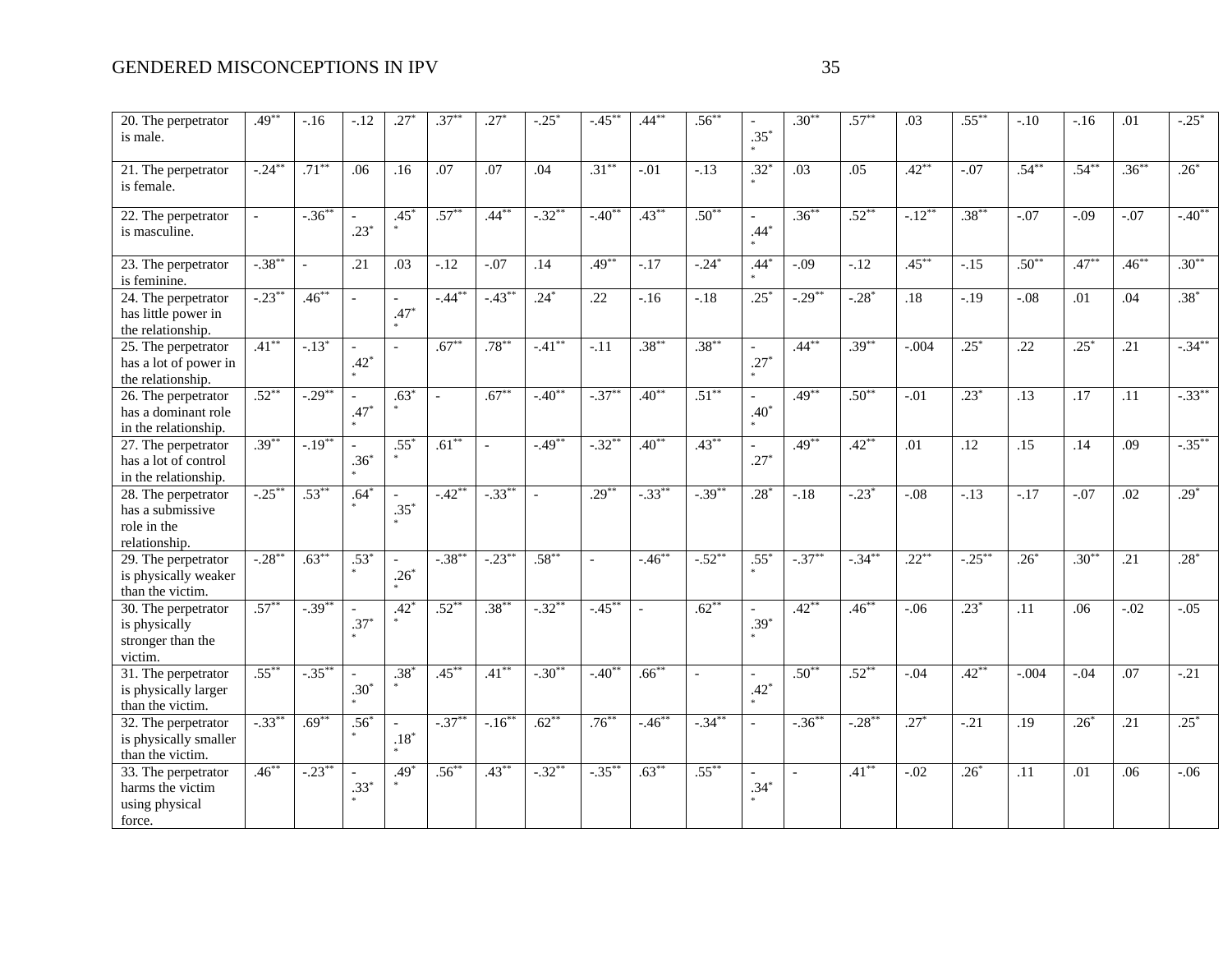| 34. The victim and    | $.42**$   | $-.17***$ | $-.07$ | .22                      | $.34***$  | $.23***$  | $-.09$    | $-.15***$ | $.37***$  | $.33***$   |                   | $.33***$   |           | $-.09$    | $.54***$                 | .22      | $-.06$                   | $-.004$  | $-.28*$   |
|-----------------------|-----------|-----------|--------|--------------------------|-----------|-----------|-----------|-----------|-----------|------------|-------------------|------------|-----------|-----------|--------------------------|----------|--------------------------|----------|-----------|
| the perpetrator are   |           |           |        | $\mathcal{R}$            |           |           |           |           |           |            | $.16*$            |            |           |           |                          |          |                          |          |           |
| heterosexual.         |           |           |        |                          |           |           |           |           |           |            |                   |            |           |           |                          |          |                          |          |           |
| 35. The victim and    | $-.25***$ | $.64***$  | $.37*$ | .01                      | $-.14*$   | $-.09$    | $.42***$  | $.43***$  | $-0.25$   | $-.18***$  | $.57*$            | $-.13*$    | $-.17***$ |           | .04                      | $.30**$  | $.51***$                 | $.69***$ | .18       |
| the perpetrator are   |           |           |        |                          |           |           |           |           |           |            |                   |            |           |           |                          |          |                          |          |           |
| homosexual.           |           |           |        |                          |           |           |           |           |           |            |                   |            |           |           |                          |          |                          |          |           |
| 36. The victim is a   | $.55***$  | $-.31***$ |        | $.39*$                   | $.52***$  | $.36***$  | $-.26***$ | $-.32**$  | $.50***$  | $.45***$   |                   | $.45***$   | $.53***$  | $-.24***$ | $\overline{\phantom{a}}$ | $-.14$   | $-.10$                   | .07      | $-.31***$ |
| woman and the         |           |           | $.27*$ |                          |           |           |           |           |           |            | $.29*$            |            |           |           |                          |          |                          |          |           |
| perpetrator is a man. |           |           |        |                          |           |           |           |           |           |            |                   |            |           |           |                          |          |                          |          |           |
| 37. The victim is a   | $-.30**$  | $.64***$  | $.37*$ | $\sim$                   | $-.21***$ | $-.14***$ | $.40**$   | $.48***$  | $-.32**$  | $-.27**$   | $.53*$            | $-.17***$  | $-.15***$ | $.53***$  | $-.32**$                 |          | $.46***$                 | $.27***$ | .02       |
| man and the           |           |           |        | $.13*$                   |           |           |           |           |           |            |                   |            |           |           |                          |          |                          |          |           |
| perpetrator is a      |           |           |        |                          |           |           |           |           |           |            |                   |            |           |           |                          |          |                          |          |           |
| woman.                |           |           |        |                          |           |           |           |           |           |            |                   |            |           |           |                          |          |                          |          |           |
| 38. The victim and    | $-.28**$  | $.65***$  | $.49*$ | $\overline{\phantom{a}}$ | $-.23***$ | $-.16***$ | $.48***$  | $.48***$  | $-.30**$  | $-.23***$  | $\overline{60}^*$ | $-22^{**}$ | $-0.20$   | $.75***$  | $-.34***$                | $.58***$ | $\overline{\phantom{a}}$ | $.61***$ | .17       |
| the perpetrator are   |           |           |        | $.12*$                   |           |           |           |           |           |            |                   |            |           |           |                          |          |                          |          |           |
| both women.           |           |           |        |                          |           |           |           |           |           |            |                   |            |           |           |                          |          |                          |          |           |
| 39. The victim and    | $-.23**$  | $.61***$  | $.39*$ | $-.02$                   | $-.14*$   | $-0.06$   | $.45***$  | $.47***$  | $-.21***$ | $-16^{**}$ | $.58*$            | $-.08$     | $-.21***$ | $.73***$  | $-.21***$                | $.52***$ | $.77***$                 |          | .15       |
| the perpetrator are   |           |           |        |                          |           |           |           |           |           |            |                   |            |           |           |                          |          |                          |          |           |
| both men.             |           |           |        |                          |           |           |           |           |           |            |                   |            |           |           |                          |          |                          |          |           |
| 40. The victim and    | $-.15***$ | $.50**$   | $.60*$ |                          | $.42***$  | $-.32**$  | $.55***$  | $.50**$   | $-.28**$  | $-.23***$  | $.52^*$           | $-0.32$    | $-.09$    | $.36***$  | $-.27**$                 | $.41***$ | $.48***$                 | $.41***$ |           |
| perpetrator are       |           |           |        | $.32*$                   |           |           |           |           |           |            |                   |            |           |           |                          |          |                          |          |           |
| equals in their       |           |           |        |                          |           |           |           |           |           |            |                   |            |           |           |                          |          |                          |          |           |
| relationship.         |           |           |        |                          |           |           |           |           |           |            |                   |            |           |           |                          |          |                          |          |           |

*Note.* Correlations for student participants are presented above the diagonal; correlations for MTurk participants are presented below the diagonal. \**p* < .05; \*\**p* < .01; \*\*\*p < .001.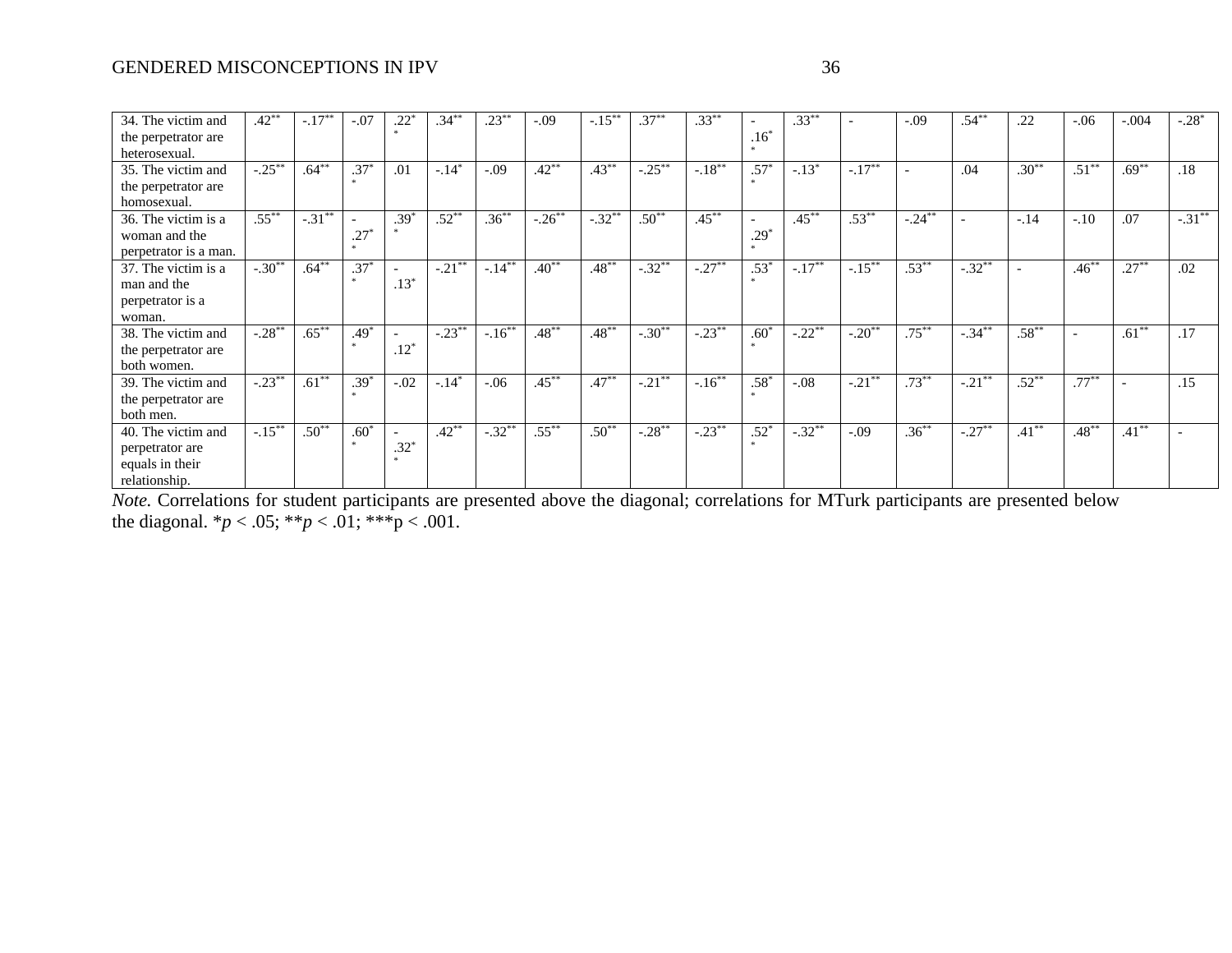

*Figure 1*. Mean differences in gendered assumptions in the student sample.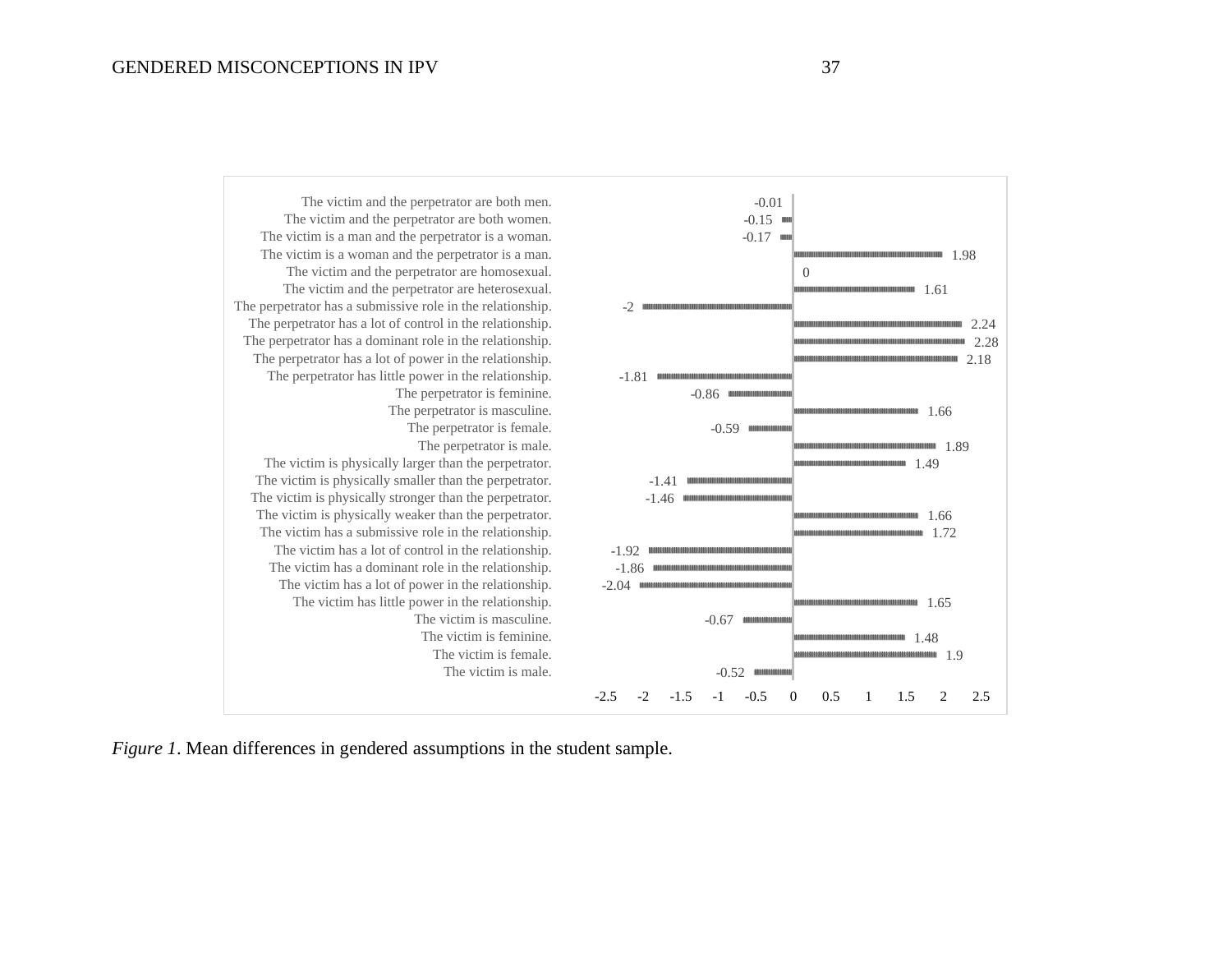

*Figure 2.* Mean differences in gendered assumptions in the Mechanical Turk sample.